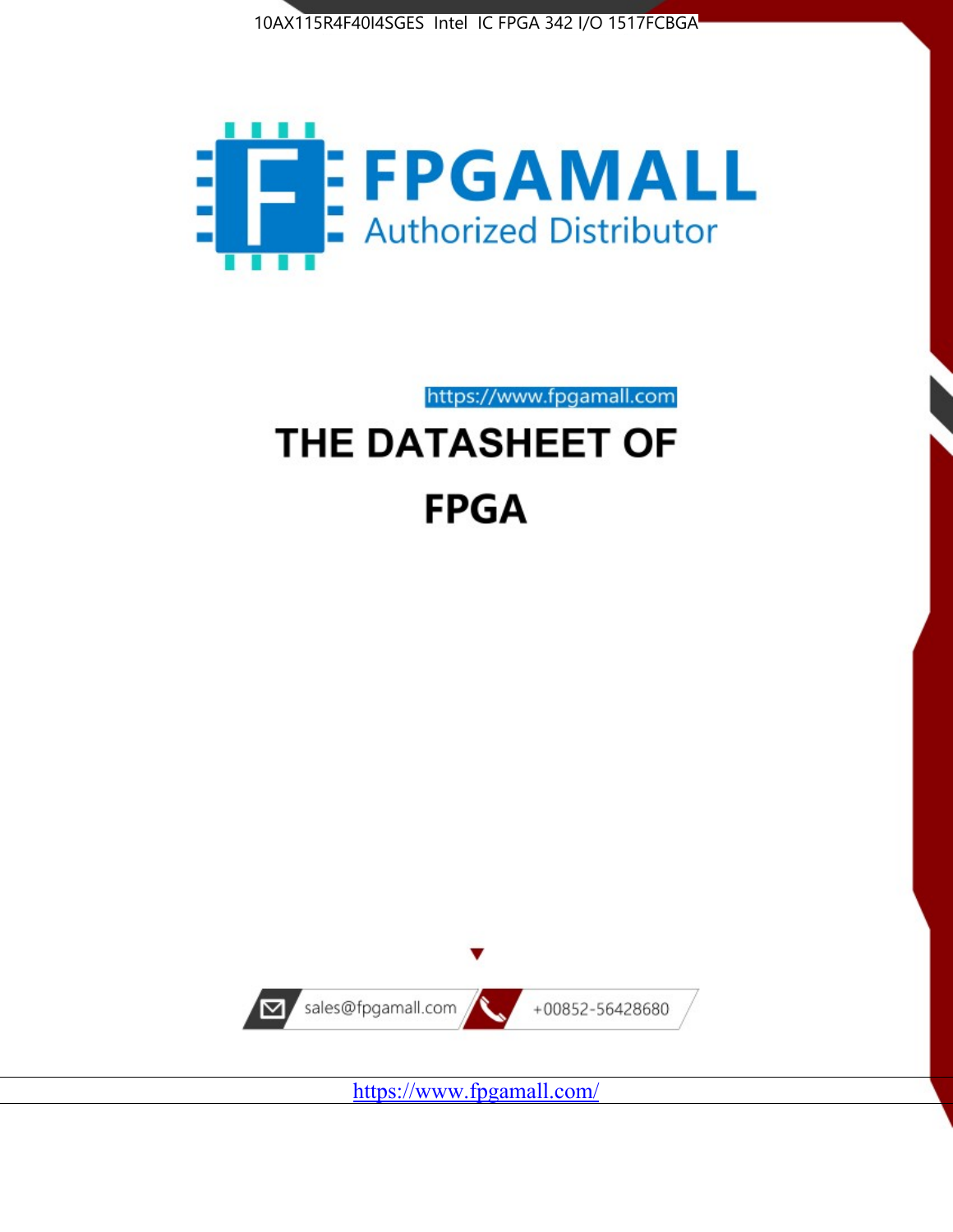10AX115R4F40I4SGES Intel IC FPGA 342 I/O 1517FCBGA



# **Intel® Arria® 10 Device Overview**



**A10-OVERVIEW | 2018.12.06** Latest document on the web: **[PDF](https://www.intel.com/content/dam/www/programmable/us/en/pdfs/literature/hb/arria-10/a10_overview.pdf)** | **[HTML](https://www.intel.com/content/www/us/en/programmable/documentation/sam1403480274650.html)**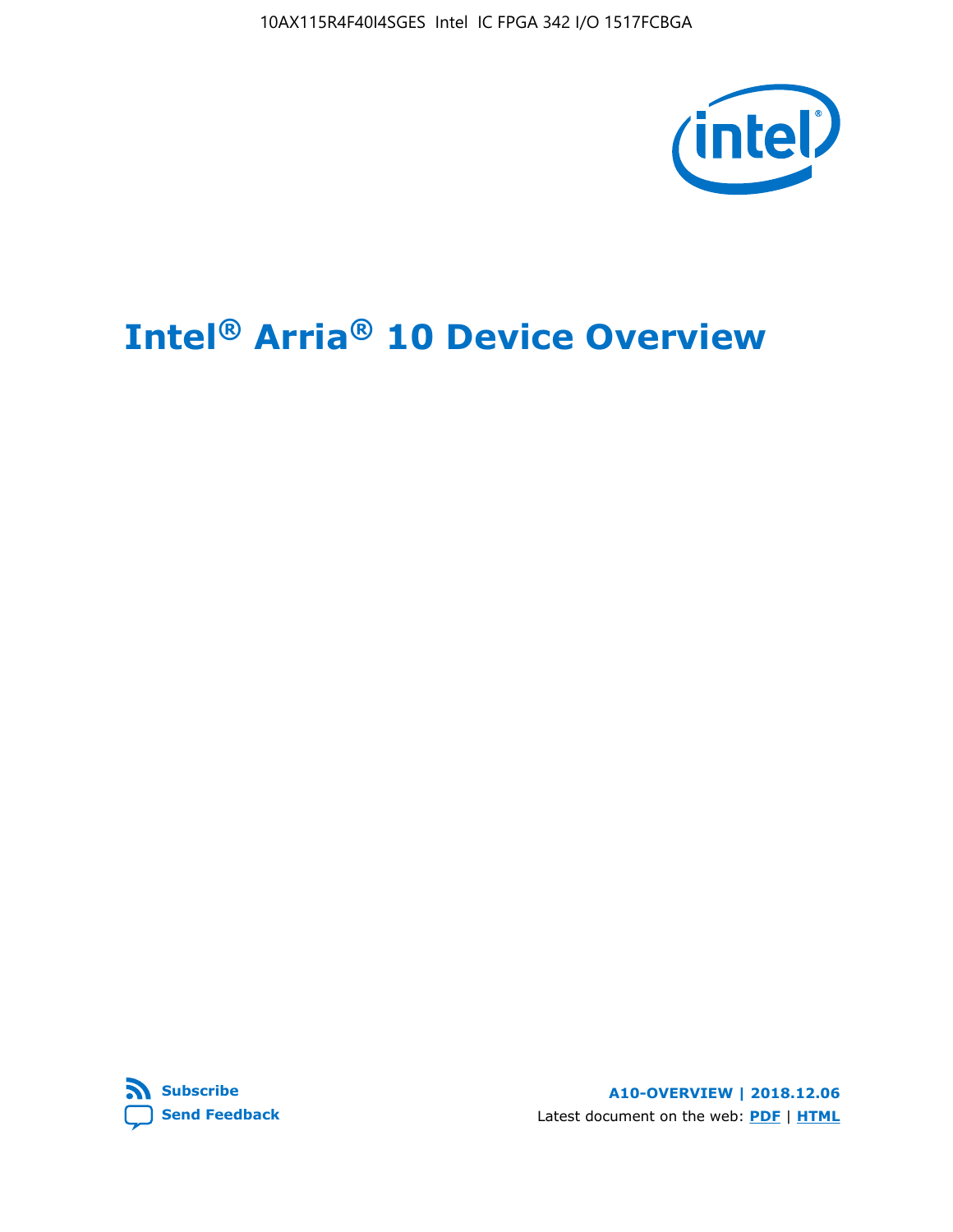

**Contents** 

# **Contents**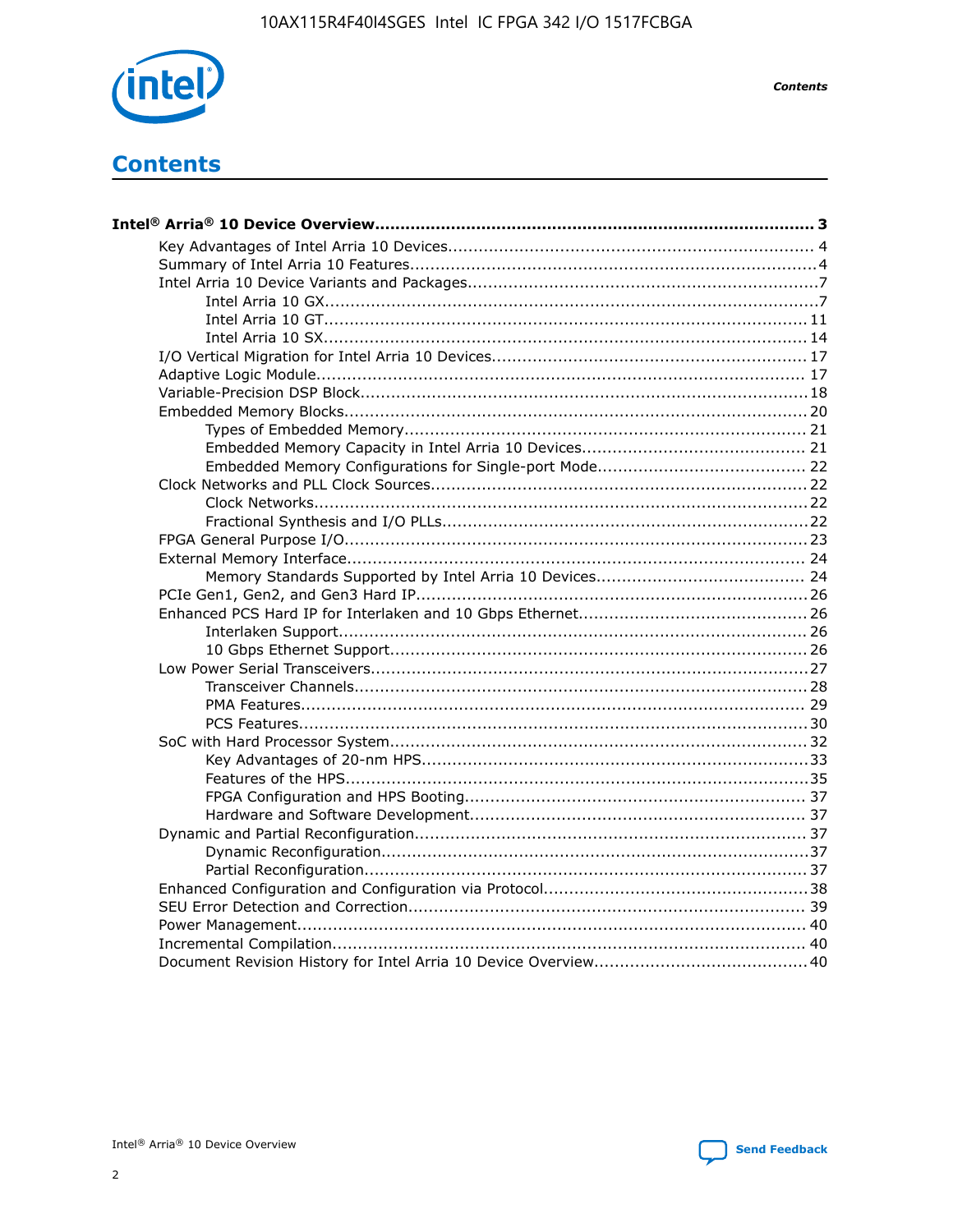**A10-OVERVIEW | 2018.12.06**

**[Send Feedback](mailto:FPGAtechdocfeedback@intel.com?subject=Feedback%20on%20Intel%20Arria%2010%20Device%20Overview%20(A10-OVERVIEW%202018.12.06)&body=We%20appreciate%20your%20feedback.%20In%20your%20comments,%20also%20specify%20the%20page%20number%20or%20paragraph.%20Thank%20you.)**



# **Intel® Arria® 10 Device Overview**

The Intel<sup>®</sup> Arria<sup>®</sup> 10 device family consists of high-performance and power-efficient 20 nm mid-range FPGAs and SoCs.

Intel Arria 10 device family delivers:

- Higher performance than the previous generation of mid-range and high-end FPGAs.
- Power efficiency attained through a comprehensive set of power-saving technologies.

The Intel Arria 10 devices are ideal for high performance, power-sensitive, midrange applications in diverse markets.

| <b>Market</b>         | <b>Applications</b>                                                                                               |
|-----------------------|-------------------------------------------------------------------------------------------------------------------|
| Wireless              | Channel and switch cards in remote radio heads<br>٠<br>Mobile backhaul<br>٠                                       |
| Wireline              | 40G/100G muxponders and transponders<br>٠<br>100G line cards<br>٠<br><b>Bridging</b><br>٠<br>Aggregation<br>٠     |
| <b>Broadcast</b>      | Studio switches<br>٠<br>Servers and transport<br>٠<br>Videoconferencing<br>٠<br>Professional audio and video<br>٠ |
| Computing and Storage | Flash cache<br>٠<br>Cloud computing servers<br>٠<br>Server acceleration<br>٠                                      |
| Medical               | Diagnostic scanners<br>٠<br>Diagnostic imaging<br>٠                                                               |
| Military              | Missile guidance and control<br>٠<br>Radar<br>٠<br>Electronic warfare<br>٠<br>Secure communications<br>٠          |

#### **Table 1. Sample Markets and Ideal Applications for Intel Arria 10 Devices**

#### **Related Information**

- [Intel Arria 10 Device Handbook: Known Issues](http://www.altera.com/support/kdb/solutions/rd07302013_646.html) Lists the planned updates to the *Intel Arria 10 Device Handbook* chapters.
- [Intel Arria 10 GX/GT Device Errata and Design Recommendations](https://www.intel.com/content/www/us/en/programmable/documentation/agz1493851706374.html#yqz1494433888646)
- [Intel Arria 10 SX Device Errata and Design Recommendations](https://www.intel.com/content/www/us/en/programmable/documentation/cru1462832385668.html#cru1462832558642)

Intel Corporation. All rights reserved. Intel, the Intel logo, Altera, Arria, Cyclone, Enpirion, MAX, Nios, Quartus and Stratix words and logos are trademarks of Intel Corporation or its subsidiaries in the U.S. and/or other countries. Intel warrants performance of its FPGA and semiconductor products to current specifications in accordance with Intel's standard warranty, but reserves the right to make changes to any products and services at any time without notice. Intel assumes no responsibility or liability arising out of the application or use of any information, product, or service described herein except as expressly agreed to in writing by Intel. Intel customers are advised to obtain the latest version of device specifications before relying on any published information and before placing orders for products or services. \*Other names and brands may be claimed as the property of others.

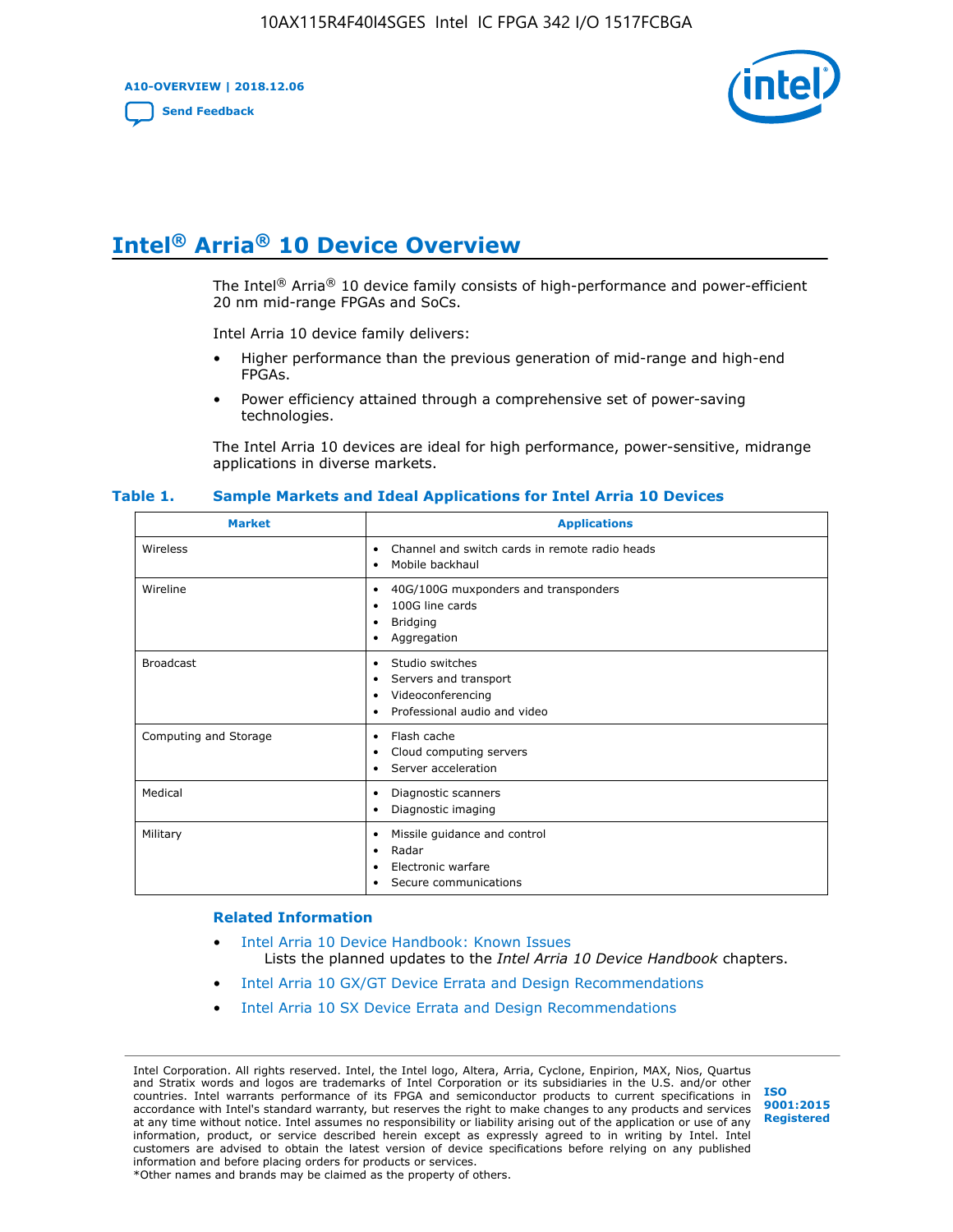

## **Key Advantages of Intel Arria 10 Devices**

## **Table 2. Key Advantages of the Intel Arria 10 Device Family**

| <b>Advantage</b>                                                                                          | <b>Supporting Feature</b>                                                                                                                                                                                                                                                                                                     |  |  |  |  |  |
|-----------------------------------------------------------------------------------------------------------|-------------------------------------------------------------------------------------------------------------------------------------------------------------------------------------------------------------------------------------------------------------------------------------------------------------------------------|--|--|--|--|--|
| Enhanced core architecture                                                                                | Built on TSMC's 20 nm process technology<br>٠<br>60% higher performance than the previous generation of mid-range FPGAs<br>٠<br>15% higher performance than the fastest previous-generation FPGA<br>٠                                                                                                                         |  |  |  |  |  |
| High-bandwidth integrated<br>transceivers                                                                 | Short-reach rates up to 25.8 Gigabits per second (Gbps)<br>٠<br>Backplane capability up to 12.5 Gbps<br>٠<br>Integrated 10GBASE-KR and 40GBASE-KR4 Forward Error Correction (FEC)<br>٠                                                                                                                                        |  |  |  |  |  |
| Improved logic integration and<br>hard IP blocks                                                          | 8-input adaptive logic module (ALM)<br>٠<br>Up to 65.6 megabits (Mb) of embedded memory<br>٠<br>Variable-precision digital signal processing (DSP) blocks<br>Fractional synthesis phase-locked loops (PLLs)<br>٠<br>Hard PCI Express Gen3 IP blocks<br>Hard memory controllers and PHY up to 2,400 Megabits per second (Mbps) |  |  |  |  |  |
| Second generation hard<br>processor system (HPS) with<br>integrated ARM* Cortex*-A9*<br>MPCore* processor | Tight integration of a dual-core ARM Cortex-A9 MPCore processor, hard IP, and an<br>٠<br>FPGA in a single Intel Arria 10 system-on-a-chip (SoC)<br>Supports over 128 Gbps peak bandwidth with integrated data coherency between<br>$\bullet$<br>the processor and the FPGA fabric                                             |  |  |  |  |  |
| Advanced power savings                                                                                    | Comprehensive set of advanced power saving features<br>٠<br>Power-optimized MultiTrack routing and core architecture<br>٠<br>Up to 40% lower power compared to previous generation of mid-range FPGAs<br>Up to 60% lower power compared to previous generation of high-end FPGAs<br>٠                                         |  |  |  |  |  |

## **Summary of Intel Arria 10 Features**

## **Table 3. Summary of Features for Intel Arria 10 Devices**

| <b>Feature</b>                  | <b>Description</b>                                                                                                                                                                                                                                                                                                                                                                                       |
|---------------------------------|----------------------------------------------------------------------------------------------------------------------------------------------------------------------------------------------------------------------------------------------------------------------------------------------------------------------------------------------------------------------------------------------------------|
| Technology                      | TSMC's 20-nm SoC process technology<br>٠<br>Allows operation at a lower $V_{\text{CC}}$ level of 0.82 V instead of the 0.9 V standard $V_{\text{CC}}$ core voltage                                                                                                                                                                                                                                       |
| Packaging                       | 1.0 mm ball-pitch Fineline BGA packaging<br>0.8 mm ball-pitch Ultra Fineline BGA packaging<br>Multiple devices with identical package footprints for seamless migration between different<br><b>FPGA</b> densities<br>Devices with compatible package footprints allow migration to next generation high-end<br>Stratix $\mathcal{R}$ 10 devices<br>RoHS, leaded $(1)$ , and lead-free (Pb-free) options |
| High-performance<br>FPGA fabric | Enhanced 8-input ALM with four registers<br>٠<br>Improved multi-track routing architecture to reduce congestion and improve compilation time<br>Hierarchical core clocking architecture<br>Fine-grained partial reconfiguration                                                                                                                                                                          |
| Internal memory<br>blocks       | M20K-20-Kb memory blocks with hard error correction code (ECC)<br>Memory logic array block (MLAB)-640-bit memory                                                                                                                                                                                                                                                                                         |
|                                 | continued                                                                                                                                                                                                                                                                                                                                                                                                |



<sup>(1)</sup> Contact Intel for availability.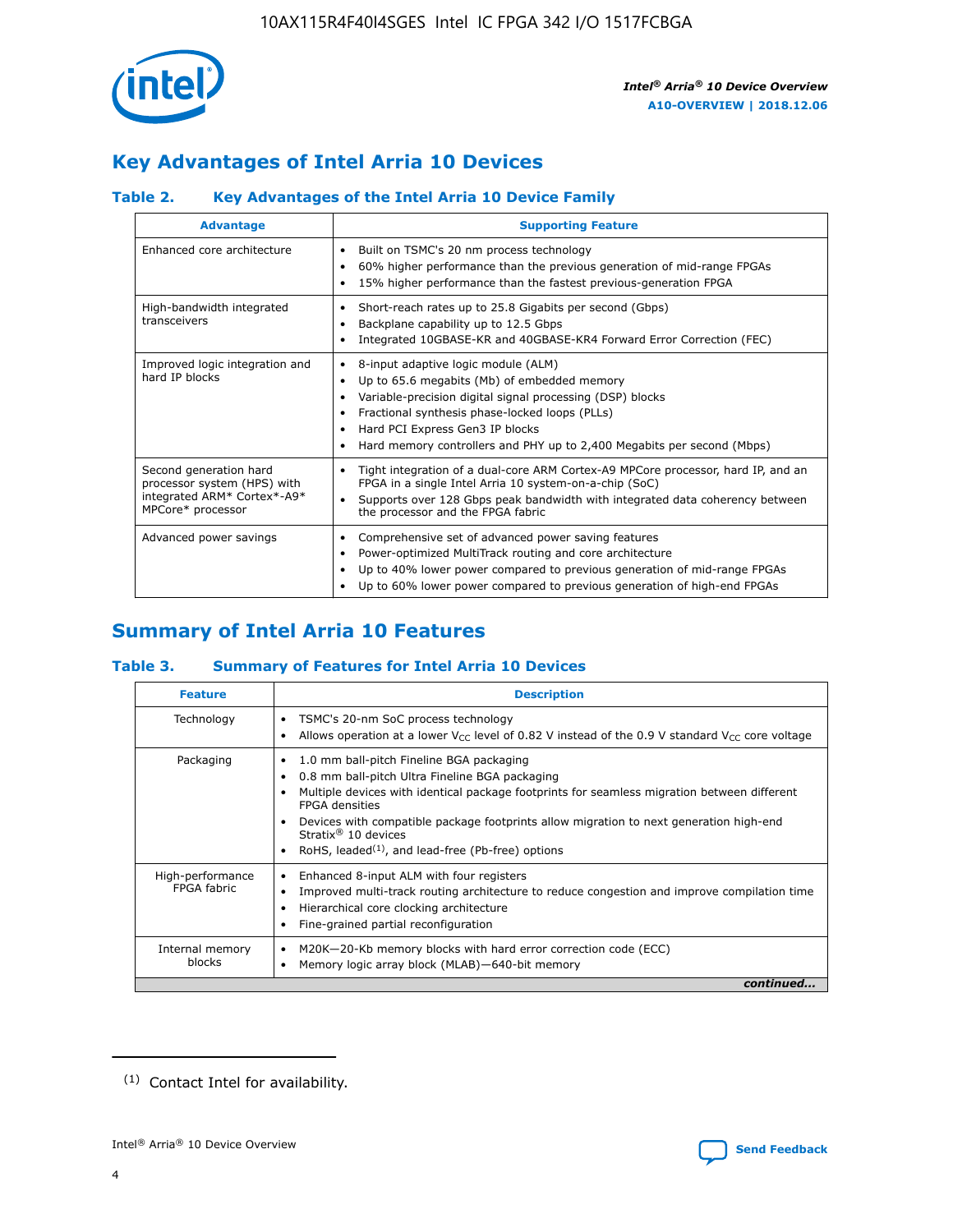r



| <b>Feature</b>                         |                                                                                                                                                                                                                                                                                                                                   | <b>Description</b>                                                                                                                                                                                                                                                                                                                                                                                                                                                                                                                                                                                                                                                                                                                                                                                                                                               |  |  |  |  |  |
|----------------------------------------|-----------------------------------------------------------------------------------------------------------------------------------------------------------------------------------------------------------------------------------------------------------------------------------------------------------------------------------|------------------------------------------------------------------------------------------------------------------------------------------------------------------------------------------------------------------------------------------------------------------------------------------------------------------------------------------------------------------------------------------------------------------------------------------------------------------------------------------------------------------------------------------------------------------------------------------------------------------------------------------------------------------------------------------------------------------------------------------------------------------------------------------------------------------------------------------------------------------|--|--|--|--|--|
| Embedded Hard IP<br>blocks             | Variable-precision DSP                                                                                                                                                                                                                                                                                                            | Native support for signal processing precision levels from $18 \times 19$ to<br>$\bullet$<br>54 x 54<br>Native support for 27 x 27 multiplier mode<br>$\bullet$<br>64-bit accumulator and cascade for systolic finite impulse responses<br>(FIRs)<br>Internal coefficient memory banks<br>$\bullet$<br>Preadder/subtractor for improved efficiency<br>Additional pipeline register to increase performance and reduce<br>power<br>Supports floating point arithmetic:<br>- Perform multiplication, addition, subtraction, multiply-add,<br>multiply-subtract, and complex multiplication.<br>- Supports multiplication with accumulation capability, cascade<br>summation, and cascade subtraction capability.<br>- Dynamic accumulator reset control.<br>- Support direct vector dot and complex multiplication chaining<br>multiply floating point DSP blocks. |  |  |  |  |  |
|                                        | Memory controller                                                                                                                                                                                                                                                                                                                 | DDR4, DDR3, and DDR3L                                                                                                                                                                                                                                                                                                                                                                                                                                                                                                                                                                                                                                                                                                                                                                                                                                            |  |  |  |  |  |
|                                        | PCI Express*                                                                                                                                                                                                                                                                                                                      | PCI Express (PCIe*) Gen3 (x1, x2, x4, or x8), Gen2 (x1, x2, x4, or x8)<br>and Gen1 (x1, x2, x4, or x8) hard IP with complete protocol stack,<br>endpoint, and root port                                                                                                                                                                                                                                                                                                                                                                                                                                                                                                                                                                                                                                                                                          |  |  |  |  |  |
|                                        | Transceiver I/O                                                                                                                                                                                                                                                                                                                   | 10GBASE-KR/40GBASE-KR4 Forward Error Correction (FEC)<br>PCS hard IPs that support:<br>- 10-Gbps Ethernet (10GbE)<br>- PCIe PIPE interface<br>- Interlaken<br>- Gbps Ethernet (GbE)<br>- Common Public Radio Interface (CPRI) with deterministic latency<br>support<br>- Gigabit-capable passive optical network (GPON) with fast lock-<br>time support<br>13.5G JESD204b<br>$\bullet$<br>8B/10B, 64B/66B, 64B/67B encoders and decoders<br>Custom mode support for proprietary protocols                                                                                                                                                                                                                                                                                                                                                                        |  |  |  |  |  |
| Core clock networks                    | $\bullet$                                                                                                                                                                                                                                                                                                                         | Up to 800 MHz fabric clocking, depending on the application:<br>- 667 MHz external memory interface clocking with 2,400 Mbps DDR4 interface<br>- 800 MHz LVDS interface clocking with 1,600 Mbps LVDS interface<br>Global, regional, and peripheral clock networks<br>Clock networks that are not used can be gated to reduce dynamic power                                                                                                                                                                                                                                                                                                                                                                                                                                                                                                                      |  |  |  |  |  |
| Phase-locked loops<br>(PLLs)           | High-resolution fractional synthesis PLLs:<br>$\bullet$<br>Integer PLLs:<br>- Adjacent to general purpose I/Os                                                                                                                                                                                                                    | - Precision clock synthesis, clock delay compensation, and zero delay buffering (ZDB)<br>- Support integer mode and fractional mode<br>- Fractional mode support with third-order delta-sigma modulation<br>- Support external memory and LVDS interfaces                                                                                                                                                                                                                                                                                                                                                                                                                                                                                                                                                                                                        |  |  |  |  |  |
| FPGA General-purpose<br>$I/Os$ (GPIOs) | On-chip termination (OCT)<br>٠<br>$\bullet$                                                                                                                                                                                                                                                                                       | 1.6 Gbps LVDS-every pair can be configured as receiver or transmitter                                                                                                                                                                                                                                                                                                                                                                                                                                                                                                                                                                                                                                                                                                                                                                                            |  |  |  |  |  |
| <b>External Memory</b><br>Interface    | 1.2 V to 3.0 V single-ended LVTTL/LVCMOS interfacing<br>Hard memory controller- DDR4, DDR3, and DDR3L support<br>$\bullet$<br>$-$ DDR4-speeds up to 1,200 MHz/2,400 Mbps<br>- DDR3-speeds up to 1,067 MHz/2,133 Mbps<br>Soft memory controller—provides support for RLDRAM $3^{(2)}$ , QDR IV $^{(2)}$ , and QDR II+<br>continued |                                                                                                                                                                                                                                                                                                                                                                                                                                                                                                                                                                                                                                                                                                                                                                                                                                                                  |  |  |  |  |  |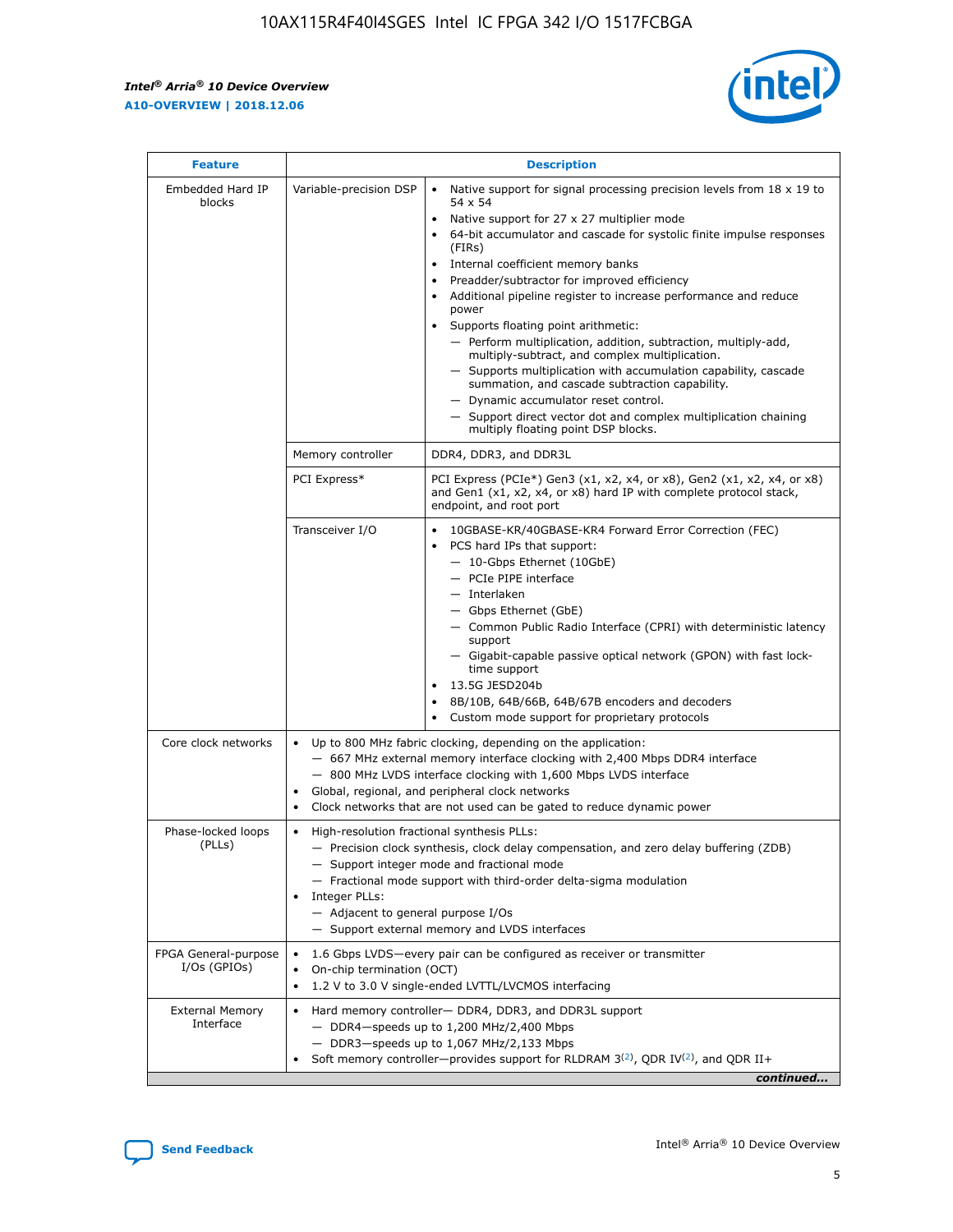

| <b>Feature</b>                                    | <b>Description</b>                                                                                                                                                                                                                                                                                                                                                                                                                                                                                                                                                                                                                             |
|---------------------------------------------------|------------------------------------------------------------------------------------------------------------------------------------------------------------------------------------------------------------------------------------------------------------------------------------------------------------------------------------------------------------------------------------------------------------------------------------------------------------------------------------------------------------------------------------------------------------------------------------------------------------------------------------------------|
| Low-power serial<br>transceivers                  | • Continuous operating range:<br>- Intel Arria 10 GX-1 Gbps to 17.4 Gbps<br>- Intel Arria 10 GT-1 Gbps to 25.8 Gbps<br>Backplane support:<br>$-$ Intel Arria 10 GX-up to 12.5<br>$-$ Intel Arria 10 GT-up to 12.5<br>Extended range down to 125 Mbps with oversampling<br>ATX transmit PLLs with user-configurable fractional synthesis capability<br>• Electronic Dispersion Compensation (EDC) support for XFP, SFP+, QSFP, and CFP optical<br>module<br>• Adaptive linear and decision feedback equalization<br>Transmitter pre-emphasis and de-emphasis<br>$\bullet$<br>Dynamic partial reconfiguration of individual transceiver channels |
| <b>HPS</b><br>(Intel Arria 10 SX<br>devices only) | Processor and system<br>Dual-core ARM Cortex-A9 MPCore processor-1.2 GHz CPU with<br>$\bullet$<br>1.5 GHz overdrive capability<br>256 KB on-chip RAM and 64 KB on-chip ROM<br>$\bullet$<br>System peripherals-general-purpose timers, watchdog timers, direct<br>memory access (DMA) controller, FPGA configuration manager, and<br>clock and reset managers<br>• Security features—anti-tamper, secure boot, Advanced Encryption<br>Standard (AES) and authentication (SHA)<br>ARM CoreSight* JTAG debug access port, trace port, and on-chip<br>trace storage                                                                                |
|                                                   | <b>External interfaces</b><br>Hard memory interface—Hard memory controller (2,400 Mbps DDR4,<br>$\bullet$<br>and 2,133 Mbps DDR3), Quad serial peripheral interface (QSPI) flash<br>controller, NAND flash controller, direct memory access (DMA)<br>controller, Secure Digital/MultiMediaCard (SD/MMC) controller<br>Communication interface-10/100/1000 Ethernet media access<br>control (MAC), USB On-The-GO (OTG) controllers, I <sup>2</sup> C controllers,<br>UART 16550, serial peripheral interface (SPI), and up to 62<br>HPS GPIO interfaces (48 direct-share I/Os)                                                                  |
|                                                   | High-performance ARM AMBA* AXI bus bridges that support<br>Interconnects to core<br>$\bullet$<br>simultaneous read and write<br>HPS-FPGA bridges—include the FPGA-to-HPS, HPS-to-FPGA, and<br>$\bullet$<br>lightweight HPS-to-FPGA bridges that allow the FPGA fabric to issue<br>transactions to slaves in the HPS, and vice versa<br>Configuration bridge that allows HPS configuration manager to<br>configure the core logic via dedicated 32-bit configuration port<br>FPGA-to-HPS SDRAM controller bridge-provides configuration<br>interfaces for the multiport front end (MPFE) of the HPS SDRAM<br>controller                         |
| Configuration                                     | Tamper protection—comprehensive design protection to protect your valuable IP investments<br>Enhanced 256-bit advanced encryption standard (AES) design security with authentication<br>$\bullet$<br>Configuration via protocol (CvP) using PCIe Gen1, Gen2, or Gen3<br>continued                                                                                                                                                                                                                                                                                                                                                              |

<sup>(2)</sup> Intel Arria 10 devices support this external memory interface using hard PHY with soft memory controller.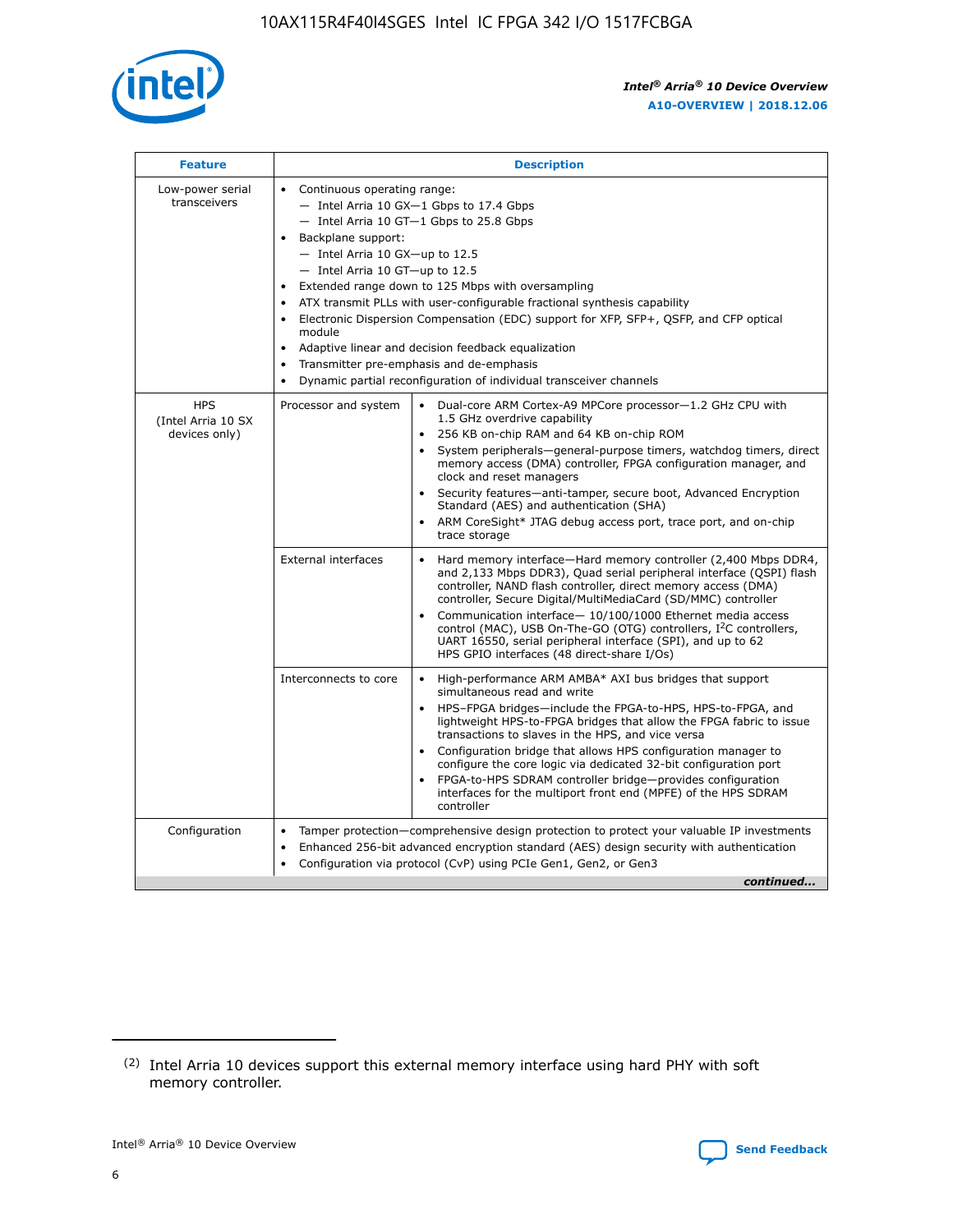

| <b>Feature</b>     | <b>Description</b>                                                                                                                                                                                               |
|--------------------|------------------------------------------------------------------------------------------------------------------------------------------------------------------------------------------------------------------|
|                    | Dynamic reconfiguration of the transceivers and PLLs<br>Fine-grained partial reconfiguration of the core fabric<br>Active Serial x4 Interface<br>$\bullet$                                                       |
| Power management   | SmartVID<br>Low static power device options<br>Programmable Power Technology<br>Intel Quartus <sup>®</sup> Prime integrated power analysis                                                                       |
| Software and tools | Intel Quartus Prime design suite<br>Transceiver toolkit<br>Platform Designer system integration tool<br>DSP Builder for Intel FPGAs<br>OpenCL <sup>™</sup> support<br>Intel SoC FPGA Embedded Design Suite (EDS) |

## **Related Information**

[Intel Arria 10 Transceiver PHY Overview](https://www.intel.com/content/www/us/en/programmable/documentation/nik1398707230472.html#nik1398706768037) Provides details on Intel Arria 10 transceivers.

## **Intel Arria 10 Device Variants and Packages**

#### **Table 4. Device Variants for the Intel Arria 10 Device Family**

| <b>Variant</b>    | <b>Description</b>                                                                                                                                                                                                     |
|-------------------|------------------------------------------------------------------------------------------------------------------------------------------------------------------------------------------------------------------------|
| Intel Arria 10 GX | FPGA featuring 17.4 Gbps transceivers for short reach applications with 12.5 backplane driving<br>capability.                                                                                                          |
| Intel Arria 10 GT | FPGA featuring:<br>17.4 Gbps transceivers for short reach applications with 12.5 backplane driving capability.<br>25.8 Gbps transceivers for supporting CAUI-4 and CEI-25G applications with CFP2 and CFP4<br>modules. |
| Intel Arria 10 SX | SoC integrating ARM-based HPS and FPGA featuring 17.4 Gbps transceivers for short reach<br>applications with 12.5 backplane driving capability.                                                                        |

## **Intel Arria 10 GX**

This section provides the available options, maximum resource counts, and package plan for the Intel Arria 10 GX devices.

The information in this section is correct at the time of publication. For the latest information and to get more details, refer to the Intel FPGA Product Selector.

#### **Related Information**

#### [Intel FPGA Product Selector](http://www.altera.com/products/selector/psg-selector.html) Provides the latest information on Intel products.

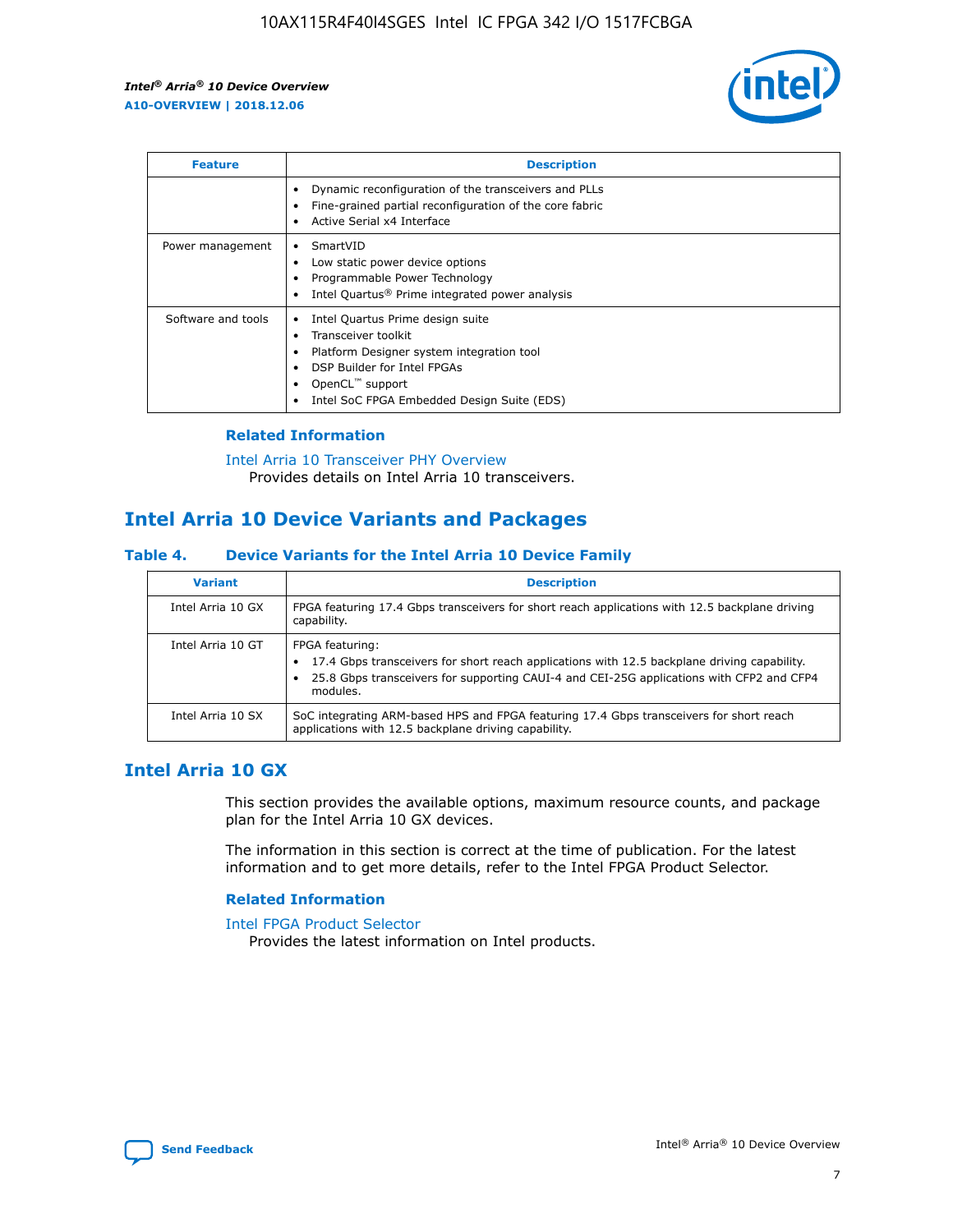

## **Available Options**





#### **Related Information**

[Transceiver Performance for Intel Arria 10 GX/SX Devices](https://www.intel.com/content/www/us/en/programmable/documentation/mcn1413182292568.html#mcn1413213965502) Provides more information about the transceiver speed grade.

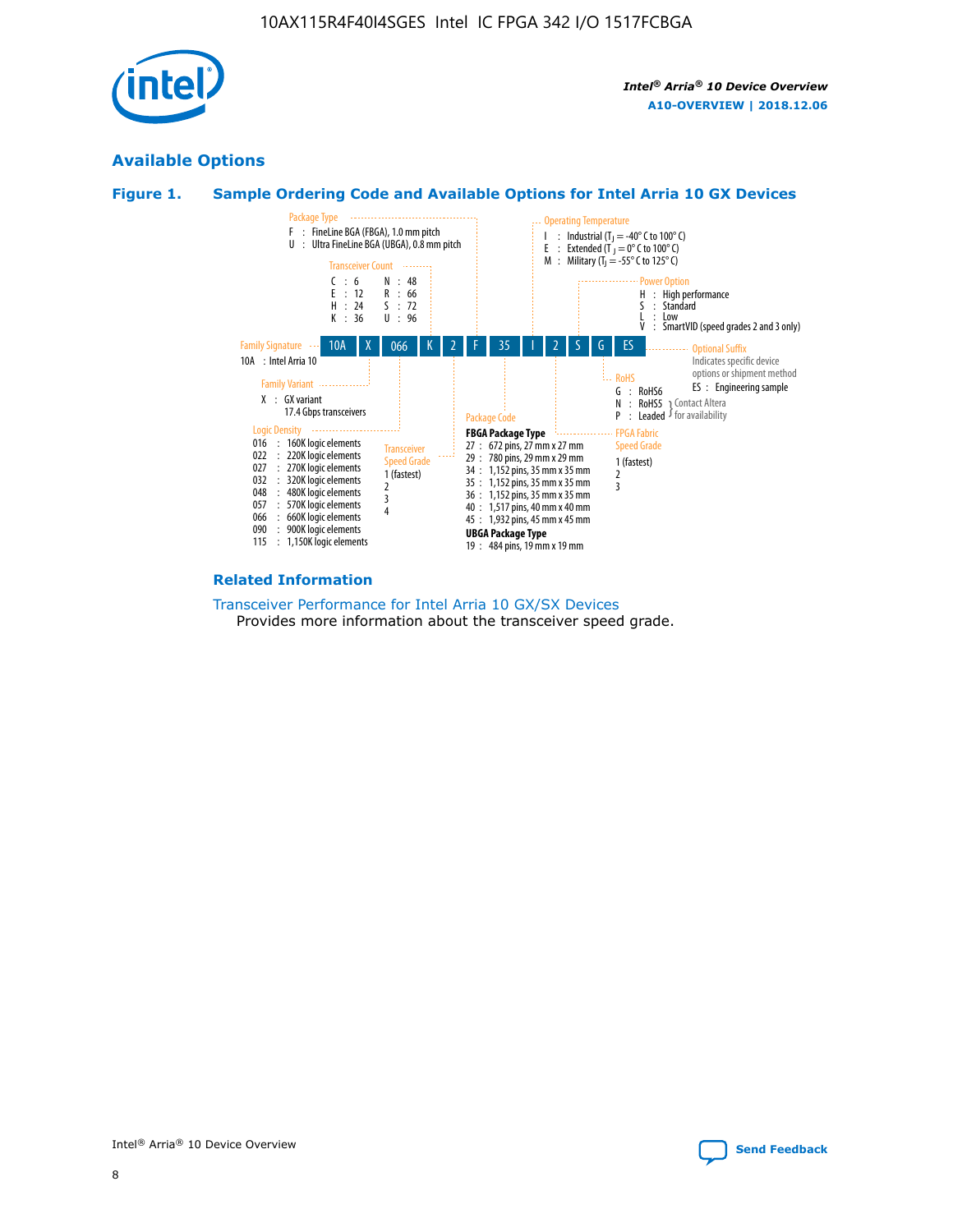

## **Maximum Resources**

#### **Table 5. Maximum Resource Counts for Intel Arria 10 GX Devices (GX 160, GX 220, GX 270, GX 320, and GX 480)**

| <b>Resource</b>         |                                     | <b>Product Line</b> |                                                 |                    |                |                |  |  |  |
|-------------------------|-------------------------------------|---------------------|-------------------------------------------------|--------------------|----------------|----------------|--|--|--|
|                         |                                     | <b>GX 160</b>       | <b>GX 220</b><br><b>GX 270</b><br><b>GX 320</b> |                    |                | <b>GX 480</b>  |  |  |  |
| Logic Elements (LE) (K) |                                     | 160                 | 220                                             | 270                | 320            | 480            |  |  |  |
| <b>ALM</b>              |                                     | 61,510              | 80,330                                          | 119,900<br>101,620 |                | 183,590        |  |  |  |
| Register                |                                     | 246,040             | 321,320                                         | 406,480            | 479,600        | 734,360        |  |  |  |
| Memory (Kb)             | M <sub>20</sub> K                   | 8,800               | 11,740                                          | 15,000             | 17,820         | 28,620         |  |  |  |
|                         | <b>MLAB</b>                         | 1,050               | 1,690                                           | 2,452              | 2,727          | 4,164          |  |  |  |
|                         | Variable-precision DSP Block<br>156 |                     | 192                                             | 830                | 985            | 1,368          |  |  |  |
| 18 x 19 Multiplier      |                                     | 312                 | 384                                             | 1,970<br>1,660     |                | 2,736          |  |  |  |
| PLL                     | Fractional<br>Synthesis             | 6                   | 6                                               | 8                  | 8              | 12             |  |  |  |
|                         | I/O                                 | 6                   | 6                                               | 8                  | 8              | 12             |  |  |  |
| 17.4 Gbps Transceiver   |                                     | 12                  | 12                                              | 24<br>24           |                | 36             |  |  |  |
| GPIO <sup>(3)</sup>     |                                     | 288                 | 288                                             | 384                | 384            | 492            |  |  |  |
| LVDS Pair $(4)$         |                                     | 120                 | 120                                             | 168                | 168            | 222            |  |  |  |
| PCIe Hard IP Block      |                                     | 1                   | 1                                               | 2                  | $\overline{2}$ | $\overline{2}$ |  |  |  |
| Hard Memory Controller  |                                     | 6                   | 6                                               | 8                  | 8              | 12             |  |  |  |

<sup>(4)</sup> Each LVDS I/O pair can be used as differential input or output.



<sup>(3)</sup> The number of GPIOs does not include transceiver I/Os. In the Intel Quartus Prime software, the number of user I/Os includes transceiver I/Os.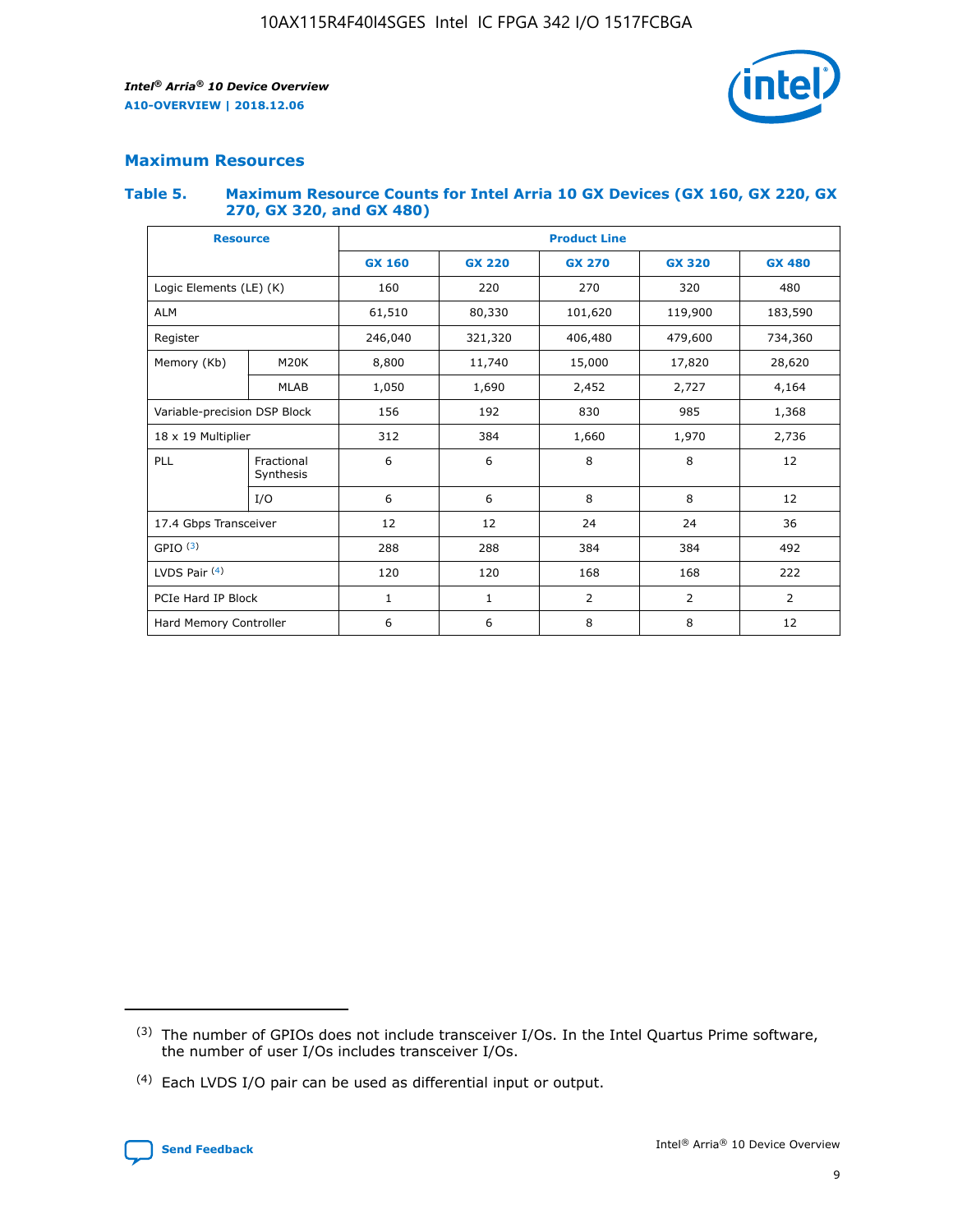

## **Table 6. Maximum Resource Counts for Intel Arria 10 GX Devices (GX 570, GX 660, GX 900, and GX 1150)**

|                              | <b>Resource</b>         | <b>Product Line</b> |               |                |                |  |  |  |
|------------------------------|-------------------------|---------------------|---------------|----------------|----------------|--|--|--|
|                              |                         | <b>GX 570</b>       | <b>GX 660</b> |                | <b>GX 1150</b> |  |  |  |
| Logic Elements (LE) (K)      |                         | 570                 | 660           | 900            | 1,150          |  |  |  |
| <b>ALM</b>                   |                         | 217,080             | 251,680       | 339,620        | 427,200        |  |  |  |
| Register                     |                         | 868,320             | 1,006,720     | 1,358,480      | 1,708,800      |  |  |  |
| Memory (Kb)                  | M <sub>20</sub> K       | 36,000              | 42,620        | 48,460         | 54,260         |  |  |  |
|                              | <b>MLAB</b>             | 5,096               | 5,788         | 9,386          | 12,984         |  |  |  |
| Variable-precision DSP Block |                         | 1,523               | 1,687         | 1,518          | 1,518          |  |  |  |
| 18 x 19 Multiplier           |                         | 3,046               | 3,374         | 3,036          | 3,036          |  |  |  |
| PLL                          | Fractional<br>Synthesis | 16                  | 16            | 32             | 32             |  |  |  |
|                              | I/O                     | 16                  | 16            | 16             | 16             |  |  |  |
| 17.4 Gbps Transceiver        |                         | 48                  | 96<br>48      |                | 96             |  |  |  |
| GPIO <sup>(3)</sup>          |                         | 696                 | 696           | 768            | 768            |  |  |  |
| LVDS Pair $(4)$              |                         | 324                 | 324           | 384            | 384            |  |  |  |
| PCIe Hard IP Block           |                         | $\overline{2}$      | 2             | $\overline{4}$ | 4              |  |  |  |
| Hard Memory Controller       |                         | 16                  | 16            | 16             | 16             |  |  |  |

## **Package Plan**

## **Table 7. Package Plan for Intel Arria 10 GX Devices (U19, F27, and F29)**

Refer to I/O and High Speed I/O in Intel Arria 10 Devices chapter for the number of 3 V I/O, LVDS I/O, and LVDS channels in each device package.

| <b>Product Line</b> | <b>U19</b><br>$(19 \text{ mm} \times 19 \text{ mm})$<br>484-pin UBGA) |          |             |         | <b>F27</b><br>(27 mm × 27 mm,<br>672-pin FBGA) |             | <b>F29</b><br>(29 mm × 29 mm,<br>780-pin FBGA) |          |             |  |
|---------------------|-----------------------------------------------------------------------|----------|-------------|---------|------------------------------------------------|-------------|------------------------------------------------|----------|-------------|--|
|                     | 3 V I/O                                                               | LVDS I/O | <b>XCVR</b> | 3 V I/O | <b>LVDS I/O</b>                                | <b>XCVR</b> | 3 V I/O                                        | LVDS I/O | <b>XCVR</b> |  |
| GX 160              | 48                                                                    | 192      | 6           | 48      | 192                                            | 12          | 48                                             | 240      | 12          |  |
| GX 220              | 48                                                                    | 192      | 6           | 48      | 192                                            | 12          | 48                                             | 240      | 12          |  |
| GX 270              |                                                                       |          |             | 48      | 192                                            | 12          | 48                                             | 312      | 12          |  |
| GX 320              |                                                                       |          |             | 48      | 192                                            | 12          | 48                                             | 312      | 12          |  |
| GX 480              |                                                                       |          |             |         |                                                |             | 48                                             | 312      | 12          |  |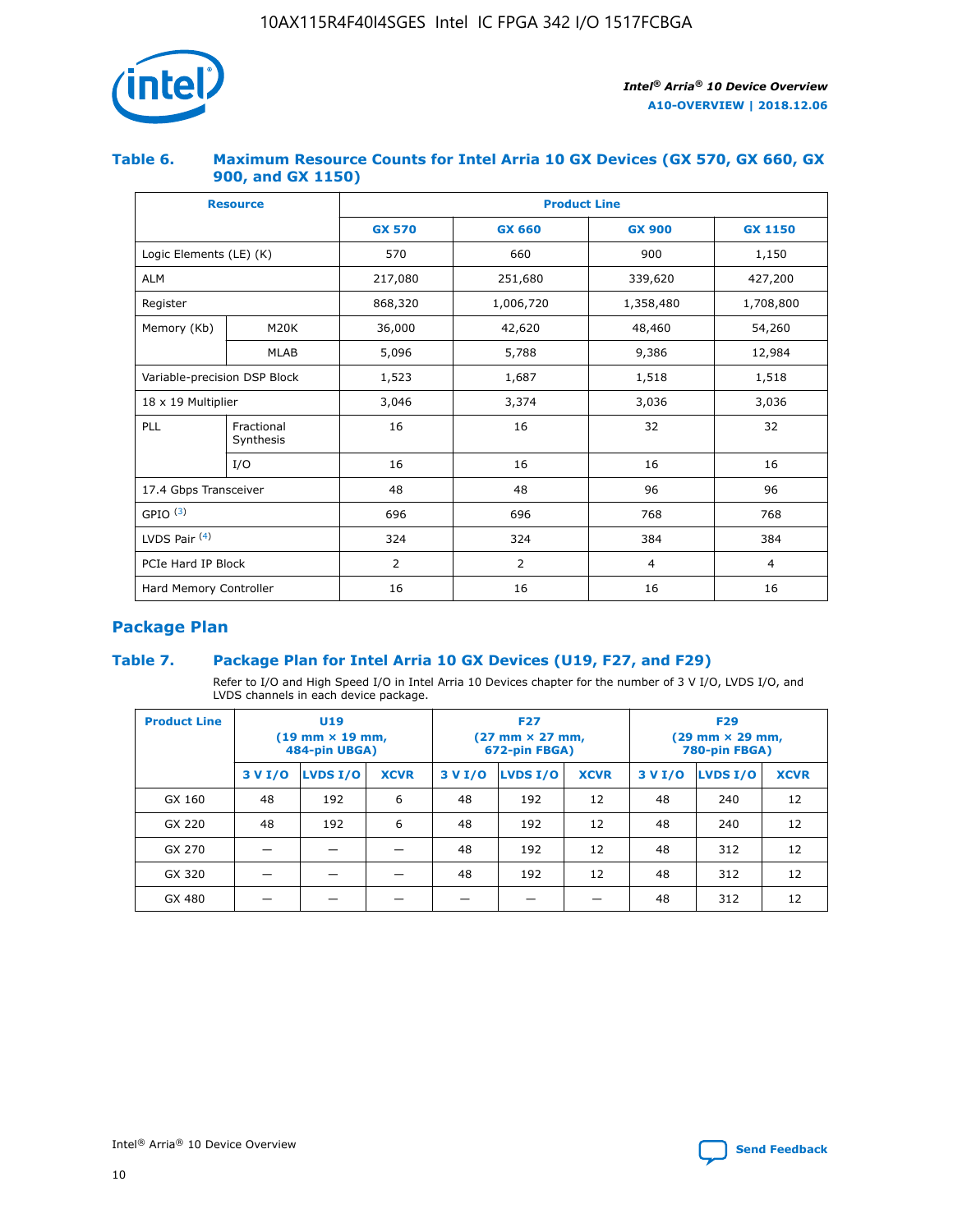

#### **Table 8. Package Plan for Intel Arria 10 GX Devices (F34, F35, NF40, and KF40)**

Refer to I/O and High Speed I/O in Intel Arria 10 Devices chapter for the number of 3 V I/O, LVDS I/O, and LVDS channels in each device package.

| <b>Product Line</b> | <b>F34</b><br>$(35 \text{ mm} \times 35 \text{ mm})$<br><b>1152-pin FBGA)</b> |                    | <b>F35</b><br>$(35 \text{ mm} \times 35 \text{ mm})$<br><b>1152-pin FBGA)</b> |           | <b>KF40</b><br>$(40$ mm $\times$ 40 mm,<br><b>1517-pin FBGA)</b> |             |           | <b>NF40</b><br>$(40 \text{ mm} \times 40 \text{ mm})$<br>1517-pin FBGA) |             |           |                    |             |
|---------------------|-------------------------------------------------------------------------------|--------------------|-------------------------------------------------------------------------------|-----------|------------------------------------------------------------------|-------------|-----------|-------------------------------------------------------------------------|-------------|-----------|--------------------|-------------|
|                     | 3V<br>I/O                                                                     | <b>LVDS</b><br>I/O | <b>XCVR</b>                                                                   | 3V<br>I/O | <b>LVDS</b><br>I/O                                               | <b>XCVR</b> | 3V<br>I/O | <b>LVDS</b><br>I/O                                                      | <b>XCVR</b> | 3V<br>I/O | <b>LVDS</b><br>I/O | <b>XCVR</b> |
| GX 270              | 48                                                                            | 336                | 24                                                                            | 48        | 336                                                              | 24          |           |                                                                         |             |           |                    |             |
| GX 320              | 48                                                                            | 336                | 24                                                                            | 48        | 336                                                              | 24          |           |                                                                         |             |           |                    |             |
| GX 480              | 48                                                                            | 444                | 24                                                                            | 48        | 348                                                              | 36          |           |                                                                         |             |           |                    |             |
| GX 570              | 48                                                                            | 444                | 24                                                                            | 48        | 348                                                              | 36          | 96        | 600                                                                     | 36          | 48        | 540                | 48          |
| GX 660              | 48                                                                            | 444                | 24                                                                            | 48        | 348                                                              | 36          | 96        | 600                                                                     | 36          | 48        | 540                | 48          |
| GX 900              |                                                                               | 504                | 24                                                                            | –         |                                                                  | -           |           |                                                                         |             |           | 600                | 48          |
| GX 1150             |                                                                               | 504                | 24                                                                            |           |                                                                  |             |           |                                                                         |             |           | 600                | 48          |

#### **Table 9. Package Plan for Intel Arria 10 GX Devices (RF40, NF45, SF45, and UF45)**

Refer to I/O and High Speed I/O in Intel Arria 10 Devices chapter for the number of 3 V I/O, LVDS I/O, and LVDS channels in each device package.

| <b>Product Line</b> | <b>RF40</b><br>$(40$ mm $\times$ 40 mm,<br>1517-pin FBGA) |                    |             | <b>NF45</b><br>$(45 \text{ mm} \times 45 \text{ mm})$<br><b>1932-pin FBGA)</b> |                    |             | <b>SF45</b><br>$(45 \text{ mm} \times 45 \text{ mm})$<br><b>1932-pin FBGA)</b> |                    |             | <b>UF45</b><br>$(45 \text{ mm} \times 45 \text{ mm})$<br><b>1932-pin FBGA)</b> |                    |             |
|---------------------|-----------------------------------------------------------|--------------------|-------------|--------------------------------------------------------------------------------|--------------------|-------------|--------------------------------------------------------------------------------|--------------------|-------------|--------------------------------------------------------------------------------|--------------------|-------------|
|                     | 3V<br>I/O                                                 | <b>LVDS</b><br>I/O | <b>XCVR</b> | 3 V<br>I/O                                                                     | <b>LVDS</b><br>I/O | <b>XCVR</b> | 3 V<br>I/O                                                                     | <b>LVDS</b><br>I/O | <b>XCVR</b> | 3V<br>I/O                                                                      | <b>LVDS</b><br>I/O | <b>XCVR</b> |
| GX 900              |                                                           | 342                | 66          | _                                                                              | 768                | 48          |                                                                                | 624                | 72          |                                                                                | 480                | 96          |
| GX 1150             |                                                           | 342                | 66          | _                                                                              | 768                | 48          |                                                                                | 624                | 72          |                                                                                | 480                | 96          |

#### **Related Information**

[I/O and High-Speed Differential I/O Interfaces in Intel Arria 10 Devices chapter, Intel](https://www.intel.com/content/www/us/en/programmable/documentation/sam1403482614086.html#sam1403482030321) [Arria 10 Device Handbook](https://www.intel.com/content/www/us/en/programmable/documentation/sam1403482614086.html#sam1403482030321)

Provides the number of 3 V and LVDS I/Os, and LVDS channels for each Intel Arria 10 device package.

## **Intel Arria 10 GT**

This section provides the available options, maximum resource counts, and package plan for the Intel Arria 10 GT devices.

The information in this section is correct at the time of publication. For the latest information and to get more details, refer to the Intel FPGA Product Selector.

#### **Related Information**

#### [Intel FPGA Product Selector](http://www.altera.com/products/selector/psg-selector.html)

Provides the latest information on Intel products.

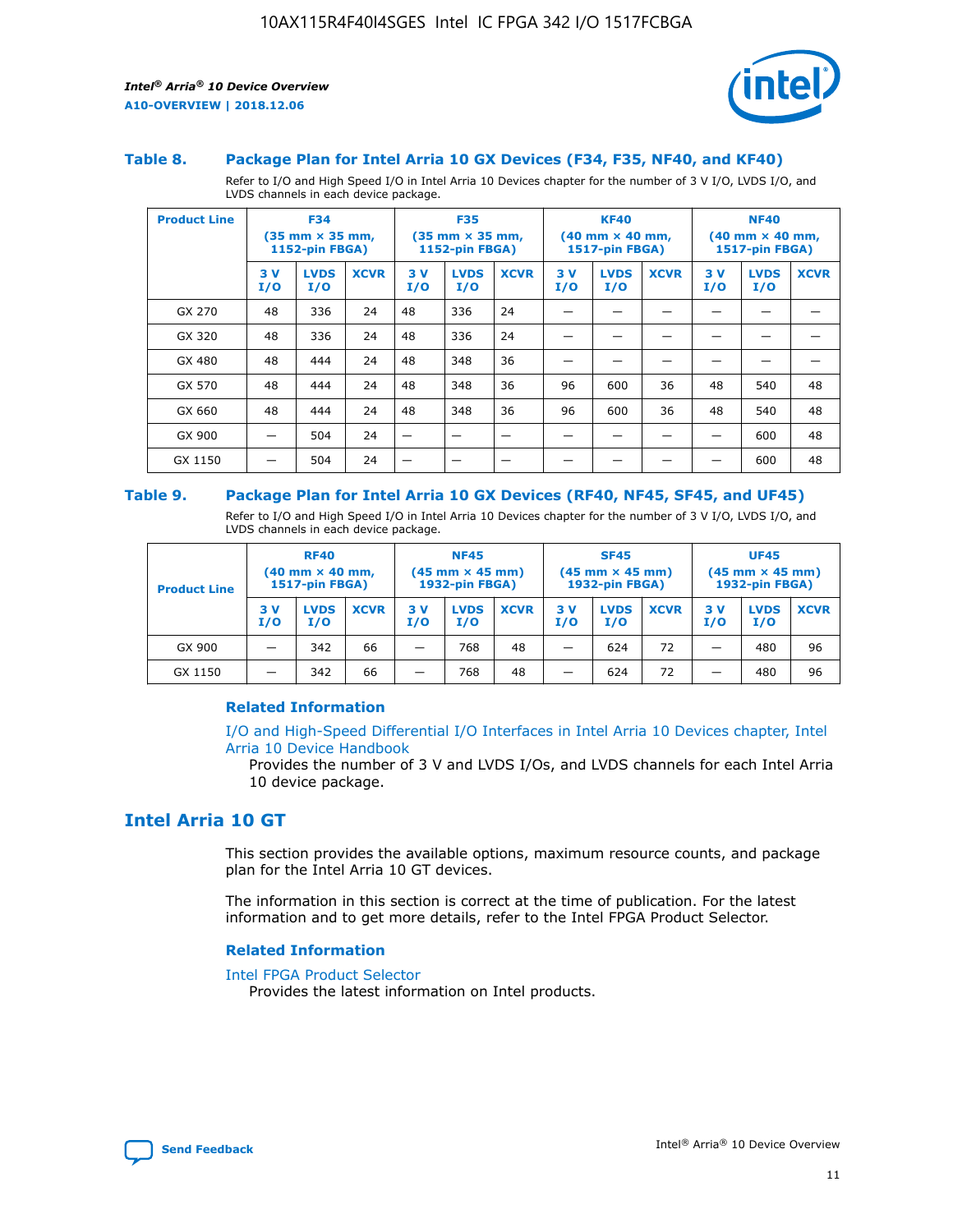

## **Available Options**

## **Figure 2. Sample Ordering Code and Available Options for Intel Arria 10 GT Devices**

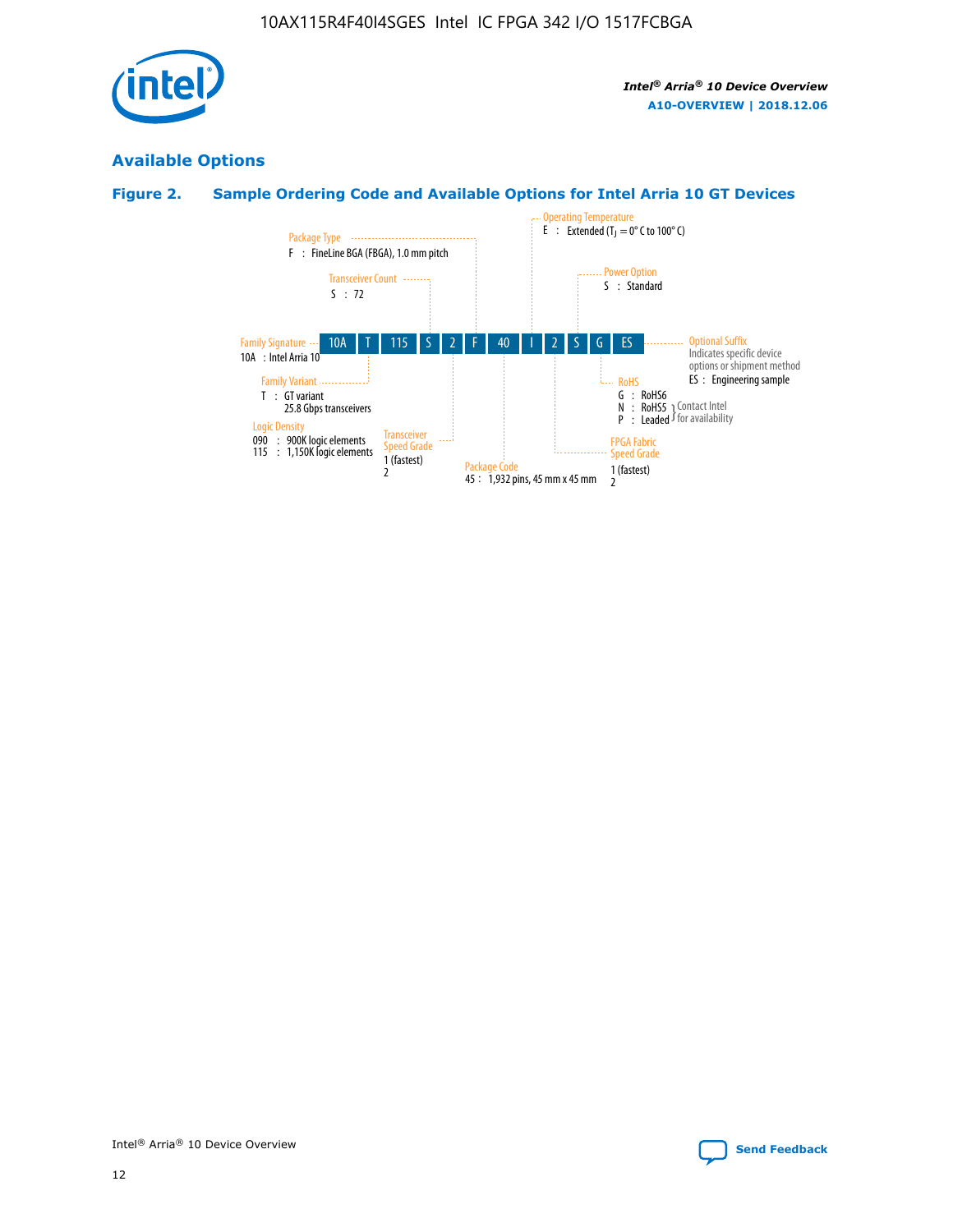

## **Maximum Resources**

#### **Table 10. Maximum Resource Counts for Intel Arria 10 GT Devices**

| <b>Resource</b>              |                      | <b>Product Line</b> |                |  |
|------------------------------|----------------------|---------------------|----------------|--|
|                              |                      | <b>GT 900</b>       | <b>GT 1150</b> |  |
| Logic Elements (LE) (K)      |                      | 900                 | 1,150          |  |
| <b>ALM</b>                   |                      | 339,620             | 427,200        |  |
| Register                     |                      | 1,358,480           | 1,708,800      |  |
| Memory (Kb)                  | M20K                 | 48,460              | 54,260         |  |
|                              | <b>MLAB</b>          | 9,386               | 12,984         |  |
| Variable-precision DSP Block |                      | 1,518               | 1,518          |  |
| 18 x 19 Multiplier           |                      | 3,036               | 3,036          |  |
| PLL                          | Fractional Synthesis | 32                  | 32             |  |
|                              | I/O                  | 16                  | 16             |  |
| Transceiver                  | 17.4 Gbps            | 72(5)               | 72(5)          |  |
|                              | 25.8 Gbps            | 6                   | 6              |  |
| GPIO <sup>(6)</sup>          |                      | 624                 | 624            |  |
| LVDS Pair $(7)$              |                      | 312                 | 312            |  |
| PCIe Hard IP Block           |                      | $\overline{4}$      | $\overline{4}$ |  |
| Hard Memory Controller       |                      | 16                  | 16             |  |

#### **Related Information**

#### [Intel Arria 10 GT Channel Usage](https://www.intel.com/content/www/us/en/programmable/documentation/nik1398707230472.html#nik1398707008178)

Configuring GT/GX channels in Intel Arria 10 GT devices.

## **Package Plan**

#### **Table 11. Package Plan for Intel Arria 10 GT Devices**

Refer to I/O and High Speed I/O in Intel Arria 10 Devices chapter for the number of 3 V I/O, LVDS I/O, and LVDS channels in each device package.

| <b>Product Line</b> | <b>SF45</b><br>(45 mm × 45 mm, 1932-pin FBGA) |                 |             |  |  |  |
|---------------------|-----------------------------------------------|-----------------|-------------|--|--|--|
|                     | 3 V I/O                                       | <b>LVDS I/O</b> | <b>XCVR</b> |  |  |  |
| GT 900              |                                               | 624             | 72          |  |  |  |
| GT 1150             |                                               | 624             | 72          |  |  |  |

<sup>(7)</sup> Each LVDS I/O pair can be used as differential input or output.



 $(5)$  If all 6 GT channels are in use, 12 of the GX channels are not usable.

<sup>(6)</sup> The number of GPIOs does not include transceiver I/Os. In the Intel Quartus Prime software, the number of user I/Os includes transceiver I/Os.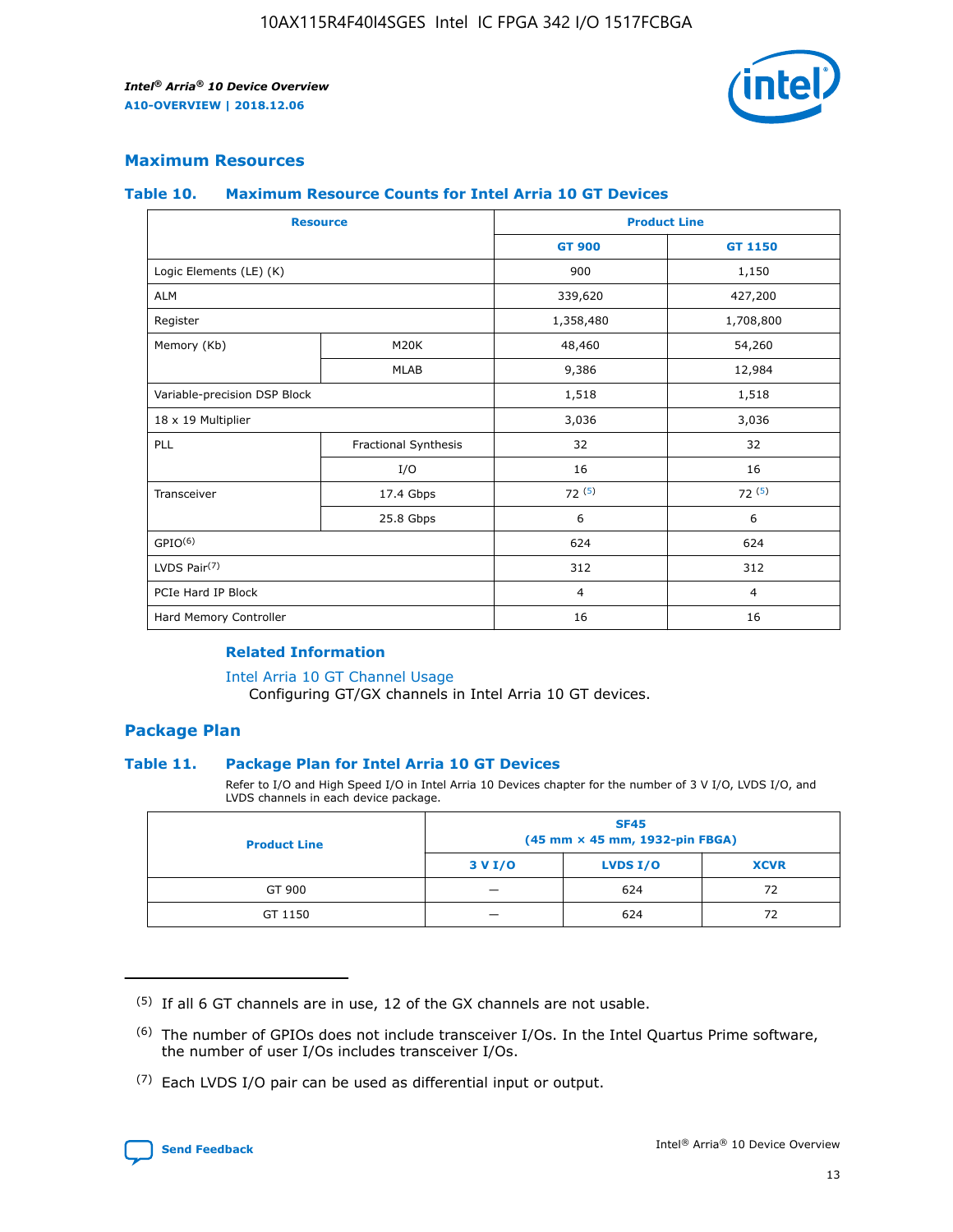

#### **Related Information**

[I/O and High-Speed Differential I/O Interfaces in Intel Arria 10 Devices chapter, Intel](https://www.intel.com/content/www/us/en/programmable/documentation/sam1403482614086.html#sam1403482030321) [Arria 10 Device Handbook](https://www.intel.com/content/www/us/en/programmable/documentation/sam1403482614086.html#sam1403482030321)

Provides the number of 3 V and LVDS I/Os, and LVDS channels for each Intel Arria 10 device package.

## **Intel Arria 10 SX**

This section provides the available options, maximum resource counts, and package plan for the Intel Arria 10 SX devices.

The information in this section is correct at the time of publication. For the latest information and to get more details, refer to the Intel FPGA Product Selector.

#### **Related Information**

[Intel FPGA Product Selector](http://www.altera.com/products/selector/psg-selector.html) Provides the latest information on Intel products.

#### **Available Options**

#### **Figure 3. Sample Ordering Code and Available Options for Intel Arria 10 SX Devices**



#### **Related Information**

[Transceiver Performance for Intel Arria 10 GX/SX Devices](https://www.intel.com/content/www/us/en/programmable/documentation/mcn1413182292568.html#mcn1413213965502) Provides more information about the transceiver speed grade.

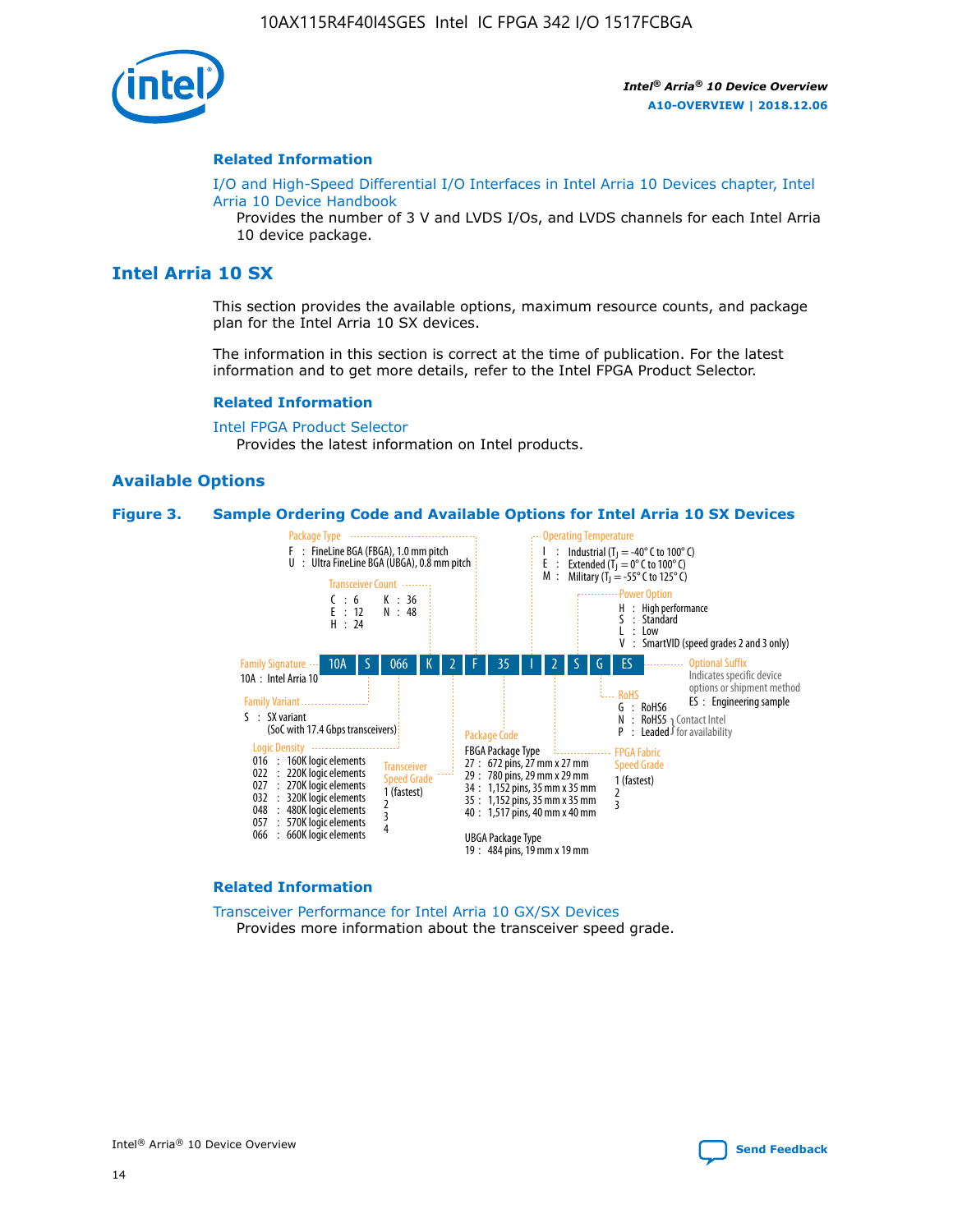

## **Maximum Resources**

#### **Table 12. Maximum Resource Counts for Intel Arria 10 SX Devices**

| <b>Resource</b>                   |                         | <b>Product Line</b> |               |                |                |                |                |                |  |  |  |
|-----------------------------------|-------------------------|---------------------|---------------|----------------|----------------|----------------|----------------|----------------|--|--|--|
|                                   |                         | <b>SX 160</b>       | <b>SX 220</b> | <b>SX 270</b>  | <b>SX 320</b>  | <b>SX 480</b>  | <b>SX 570</b>  | <b>SX 660</b>  |  |  |  |
| Logic Elements (LE) (K)           |                         | 160                 | 220           | 270            | 320            | 480            | 570            | 660            |  |  |  |
| <b>ALM</b>                        |                         | 61,510              | 80,330        | 101,620        | 119,900        | 183,590        | 217,080        | 251,680        |  |  |  |
| Register                          |                         | 246,040             | 321,320       | 406,480        | 479,600        | 734,360        | 868,320        | 1,006,720      |  |  |  |
| Memory (Kb)                       | <b>M20K</b>             | 8,800               | 11,740        | 15,000         | 17,820         | 28,620         | 36,000         | 42,620         |  |  |  |
|                                   | <b>MLAB</b>             | 1,050               | 1,690         | 2,452          | 2,727          | 4,164          | 5,096          | 5,788          |  |  |  |
| Variable-precision DSP Block      |                         | 156                 | 192           | 830            | 985            | 1,368          | 1,523          | 1,687          |  |  |  |
| 18 x 19 Multiplier                |                         | 312                 | 384           | 1,660          | 1,970          | 2,736          | 3,046          | 3,374          |  |  |  |
| PLL                               | Fractional<br>Synthesis | 6                   | 6             | 8              | 8              | 12             | 16             | 16             |  |  |  |
|                                   | I/O                     | 6                   | 6             | 8              | 8              | 12             | 16             | 16             |  |  |  |
| 17.4 Gbps Transceiver             |                         | 12                  | 12            | 24             | 24             | 36             | 48             | 48             |  |  |  |
| GPIO <sup>(8)</sup>               |                         | 288                 | 288           | 384            | 384            | 492            | 696            | 696            |  |  |  |
| LVDS Pair $(9)$                   |                         | 120                 | 120           | 168            | 168            | 174            | 324            | 324            |  |  |  |
| PCIe Hard IP Block                |                         | $\mathbf{1}$        | $\mathbf{1}$  | $\overline{2}$ | $\overline{2}$ | $\overline{2}$ | $\overline{2}$ | $\overline{2}$ |  |  |  |
| Hard Memory Controller            |                         | 6                   | 6             | 8              | 8              | 12             | 16             | 16             |  |  |  |
| ARM Cortex-A9 MPCore<br>Processor |                         | Yes                 | Yes           | Yes            | Yes            | Yes            | Yes            | <b>Yes</b>     |  |  |  |

## **Package Plan**

#### **Table 13. Package Plan for Intel Arria 10 SX Devices (U19, F27, F29, and F34)**

Refer to I/O and High Speed I/O in Intel Arria 10 Devices chapter for the number of 3 V I/O, LVDS I/O, and LVDS channels in each device package.

| <b>Product Line</b> | <b>U19</b><br>$(19 \text{ mm} \times 19 \text{ mm})$<br>484-pin UBGA) |                    | <b>F27</b><br>$(27 \text{ mm} \times 27 \text{ mm})$<br>672-pin FBGA) |           | <b>F29</b><br>$(29$ mm $\times$ 29 mm,<br>780-pin FBGA) |             |            | <b>F34</b><br>$(35 \text{ mm} \times 35 \text{ mm})$<br>1152-pin FBGA) |             |           |                    |             |
|---------------------|-----------------------------------------------------------------------|--------------------|-----------------------------------------------------------------------|-----------|---------------------------------------------------------|-------------|------------|------------------------------------------------------------------------|-------------|-----------|--------------------|-------------|
|                     | 3V<br>I/O                                                             | <b>LVDS</b><br>I/O | <b>XCVR</b>                                                           | 3V<br>I/O | <b>LVDS</b><br>I/O                                      | <b>XCVR</b> | 3 V<br>I/O | <b>LVDS</b><br>I/O                                                     | <b>XCVR</b> | 3V<br>I/O | <b>LVDS</b><br>I/O | <b>XCVR</b> |
| SX 160              | 48                                                                    | 144                | 6                                                                     | 48        | 192                                                     | 12          | 48         | 240                                                                    | 12          | –         |                    |             |
| SX 220              | 48                                                                    | 144                | 6                                                                     | 48        | 192                                                     | 12          | 48         | 240                                                                    | 12          |           |                    |             |
| SX 270              |                                                                       |                    |                                                                       | 48        | 192                                                     | 12          | 48         | 312                                                                    | 12          | 48        | 336                | 24          |
| SX 320              |                                                                       |                    |                                                                       | 48        | 192                                                     | 12          | 48         | 312                                                                    | 12          | 48        | 336                | 24          |
|                     | continued                                                             |                    |                                                                       |           |                                                         |             |            |                                                                        |             |           |                    |             |

 $(8)$  The number of GPIOs does not include transceiver I/Os. In the Intel Quartus Prime software, the number of user I/Os includes transceiver I/Os.

 $(9)$  Each LVDS I/O pair can be used as differential input or output.

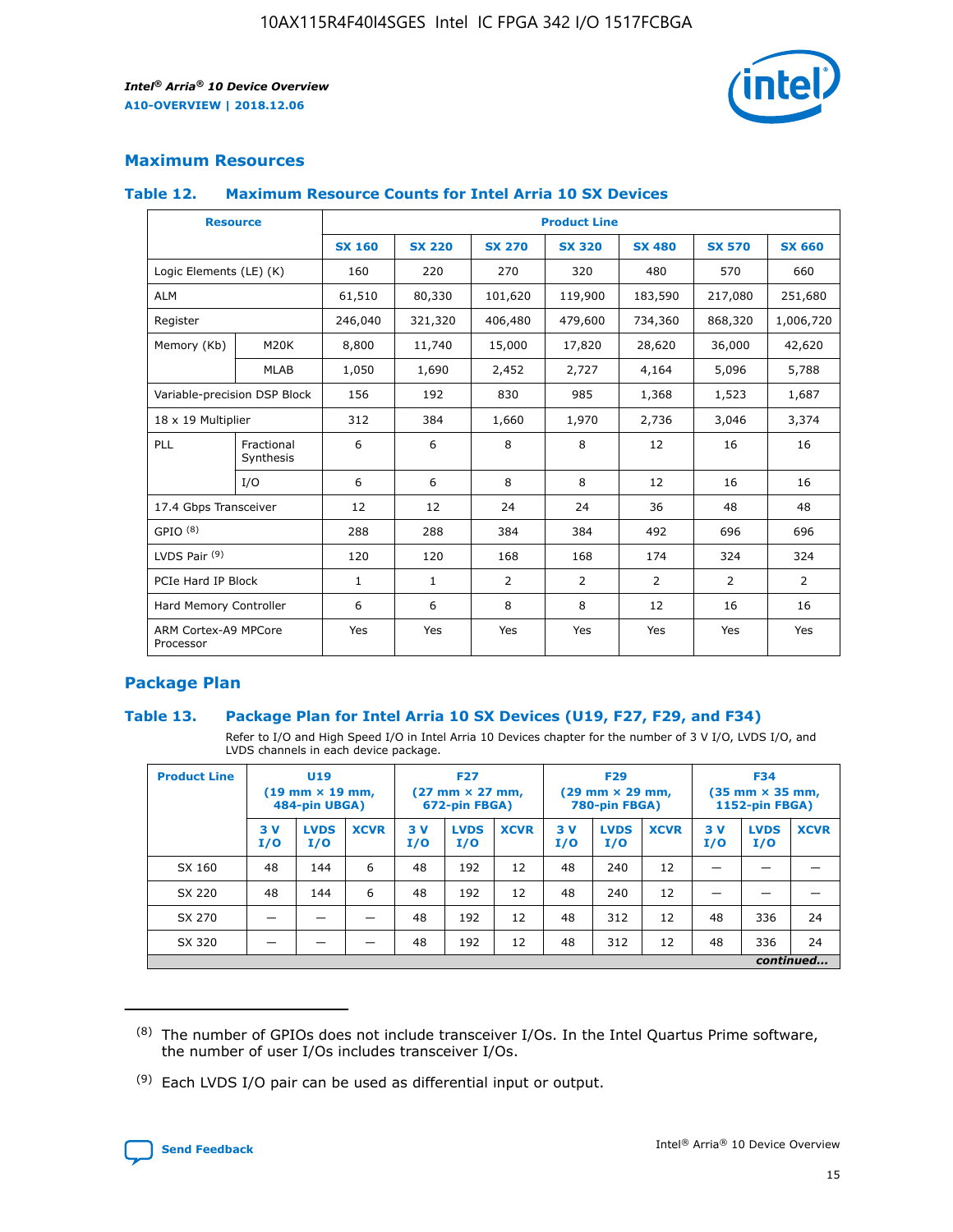

| <b>Product Line</b> | U <sub>19</sub><br>$(19 \text{ mm} \times 19 \text{ mm})$<br>484-pin UBGA) |                    | <b>F27</b><br>$(27 \text{ mm} \times 27 \text{ mm})$<br>672-pin FBGA) |           | <b>F29</b><br>$(29$ mm $\times$ 29 mm,<br>780-pin FBGA) |             |           | <b>F34</b><br>$(35$ mm $\times$ 35 mm,<br><b>1152-pin FBGA)</b> |             |            |                    |             |
|---------------------|----------------------------------------------------------------------------|--------------------|-----------------------------------------------------------------------|-----------|---------------------------------------------------------|-------------|-----------|-----------------------------------------------------------------|-------------|------------|--------------------|-------------|
|                     | 3 V<br>I/O                                                                 | <b>LVDS</b><br>I/O | <b>XCVR</b>                                                           | 3V<br>I/O | <b>LVDS</b><br>I/O                                      | <b>XCVR</b> | 3V<br>I/O | <b>LVDS</b><br>I/O                                              | <b>XCVR</b> | 3 V<br>I/O | <b>LVDS</b><br>I/O | <b>XCVR</b> |
| SX 480              |                                                                            |                    |                                                                       |           |                                                         |             | 48        | 312                                                             | 12          | 48         | 444                | 24          |
| SX 570              |                                                                            |                    |                                                                       |           |                                                         |             |           |                                                                 |             | 48         | 444                | 24          |
| SX 660              |                                                                            |                    |                                                                       |           |                                                         |             |           |                                                                 |             | 48         | 444                | 24          |

## **Table 14. Package Plan for Intel Arria 10 SX Devices (F35, KF40, and NF40)**

Refer to I/O and High Speed I/O in Intel Arria 10 Devices chapter for the number of 3 V I/O, LVDS I/O, and LVDS channels in each device package.

| <b>Product Line</b> | <b>F35</b><br>(35 mm × 35 mm,<br><b>1152-pin FBGA)</b> |          |             |                                           | <b>KF40</b><br>(40 mm × 40 mm,<br>1517-pin FBGA) |    | <b>NF40</b><br>$(40 \text{ mm} \times 40 \text{ mm})$<br><b>1517-pin FBGA)</b> |          |             |  |
|---------------------|--------------------------------------------------------|----------|-------------|-------------------------------------------|--------------------------------------------------|----|--------------------------------------------------------------------------------|----------|-------------|--|
|                     | 3 V I/O                                                | LVDS I/O | <b>XCVR</b> | <b>LVDS I/O</b><br><b>XCVR</b><br>3 V I/O |                                                  |    | 3 V I/O                                                                        | LVDS I/O | <b>XCVR</b> |  |
| SX 270              | 48                                                     | 336      | 24          |                                           |                                                  |    |                                                                                |          |             |  |
| SX 320              | 48                                                     | 336      | 24          |                                           |                                                  |    |                                                                                |          |             |  |
| SX 480              | 48                                                     | 348      | 36          |                                           |                                                  |    |                                                                                |          |             |  |
| SX 570              | 48                                                     | 348      | 36          | 96<br>36<br>600                           |                                                  | 48 | 540                                                                            | 48       |             |  |
| SX 660              | 48                                                     | 348      | 36          | 96                                        | 600                                              | 36 | 48                                                                             | 540      | 48          |  |

## **Related Information**

[I/O and High-Speed Differential I/O Interfaces in Intel Arria 10 Devices chapter, Intel](https://www.intel.com/content/www/us/en/programmable/documentation/sam1403482614086.html#sam1403482030321) [Arria 10 Device Handbook](https://www.intel.com/content/www/us/en/programmable/documentation/sam1403482614086.html#sam1403482030321)

Provides the number of 3 V and LVDS I/Os, and LVDS channels for each Intel Arria 10 device package.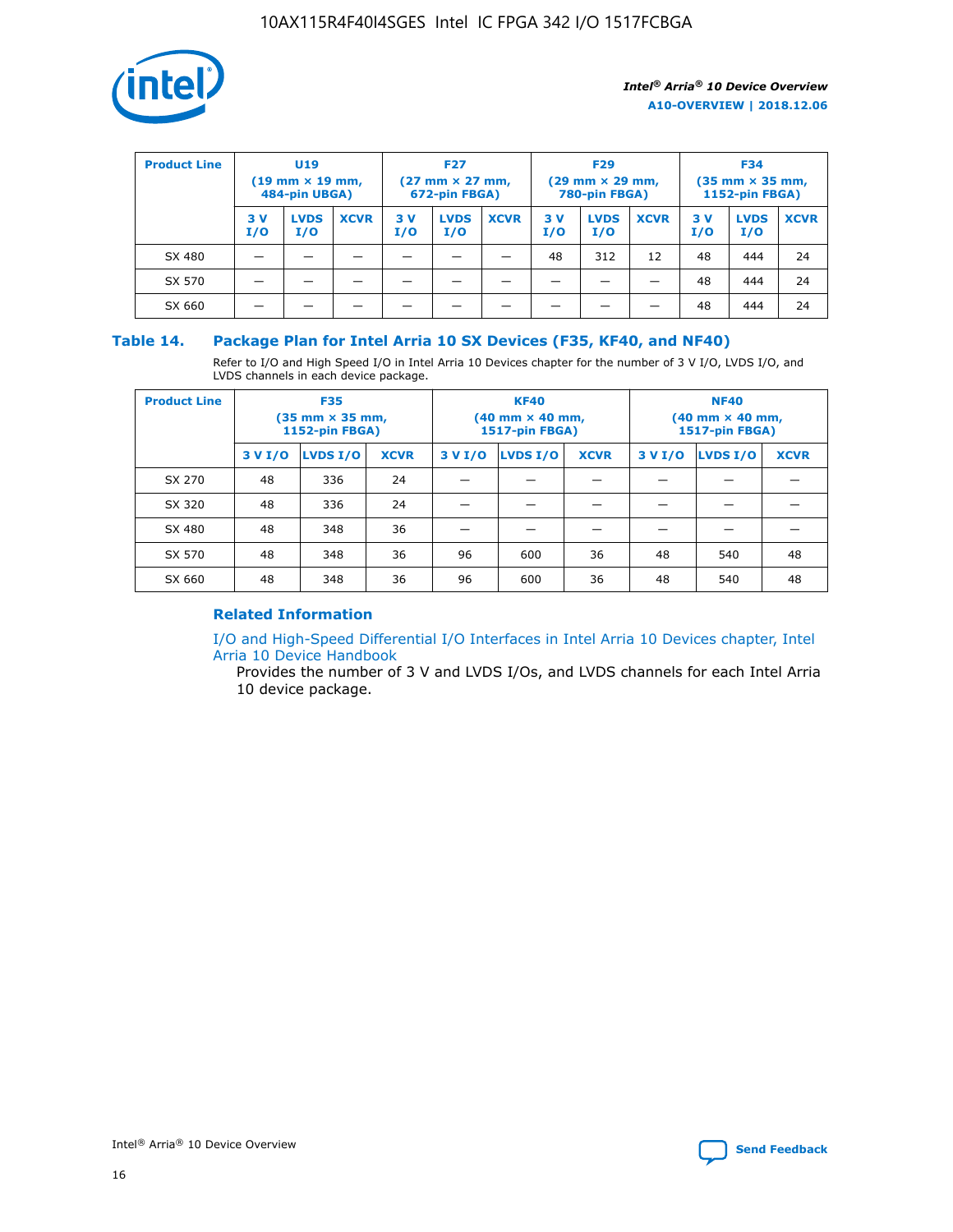

## **I/O Vertical Migration for Intel Arria 10 Devices**

#### **Figure 4. Migration Capability Across Intel Arria 10 Product Lines**

- The arrows indicate the migration paths. The devices included in each vertical migration path are shaded. Devices with fewer resources in the same path have lighter shades.
- To achieve the full I/O migration across product lines in the same migration path, restrict I/Os and transceivers usage to match the product line with the lowest I/O and transceiver counts.
- An LVDS I/O bank in the source device may be mapped to a 3 V I/O bank in the target device. To use memory interface clock frequency higher than 533 MHz, assign external memory interface pins only to banks that are LVDS I/O in both devices.
- There may be nominal 0.15 mm package height difference between some product lines in the same package type.
	- **Variant Product Line Package U19 F27 F29 F34 F35 KF40 NF40 RF40 NF45 SF45 UF45** Intel® Arria® 10 GX GX 160 GX 220 GX 270 GX 320 GX 480 GX 570 GX 660 GX 900 GX 1150 Intel Arria 10 GT GT 900 GT 1150 Intel Arria 10 SX SX 160 SX 220 SX 270 SX 320 SX 480 SX 570 SX 660
- Some migration paths are not shown in the Intel Quartus Prime software **Pin Migration View**.

*Note:* To verify the pin migration compatibility, use the **Pin Migration View** window in the Intel Quartus Prime software Pin Planner.

## **Adaptive Logic Module**

Intel Arria 10 devices use a 20 nm ALM as the basic building block of the logic fabric.

The ALM architecture is the same as the previous generation FPGAs, allowing for efficient implementation of logic functions and easy conversion of IP between the device generations.

The ALM, as shown in following figure, uses an 8-input fracturable look-up table (LUT) with four dedicated registers to help improve timing closure in register-rich designs and achieve an even higher design packing capability than the traditional two-register per LUT architecture.

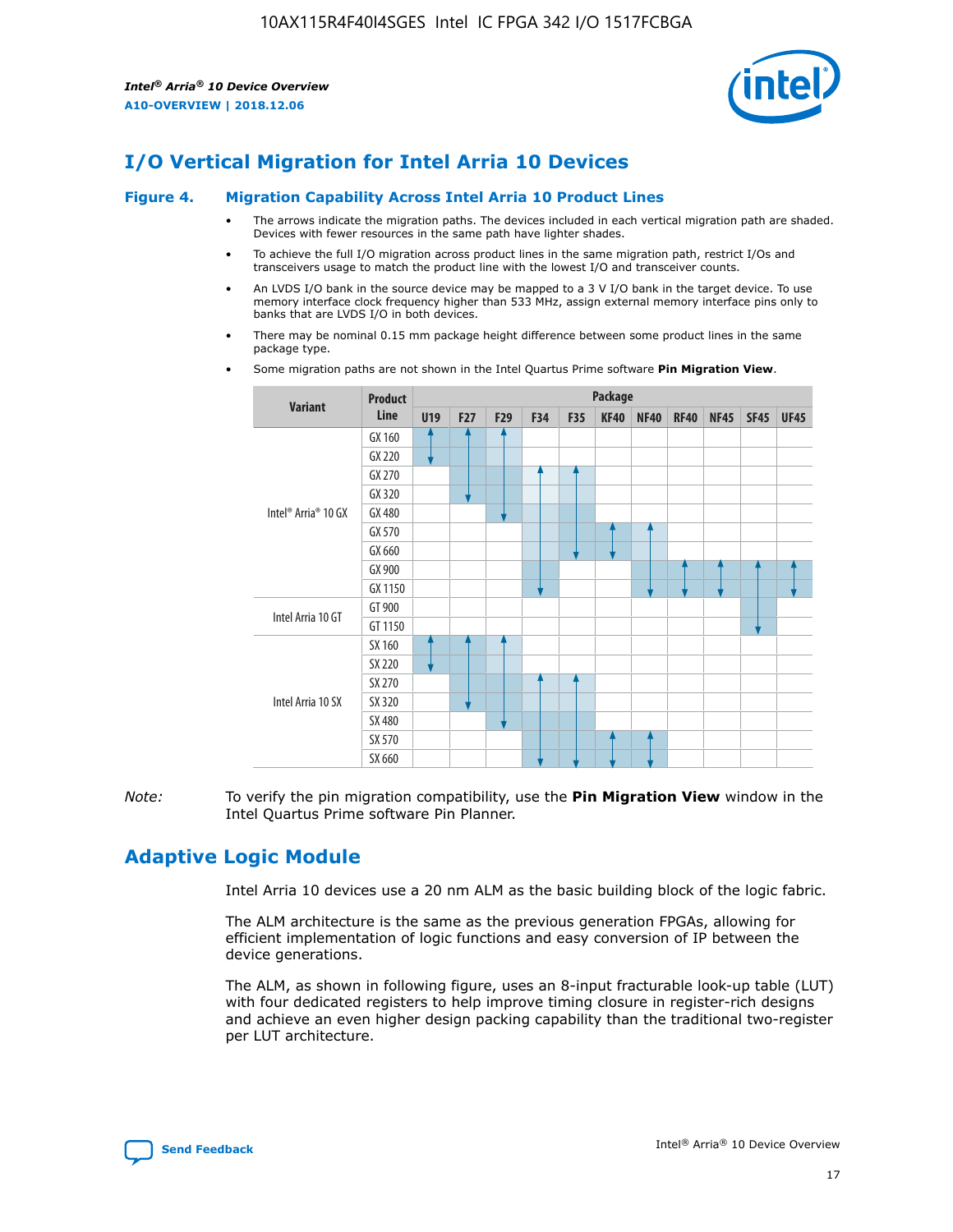

**Figure 5. ALM for Intel Arria 10 Devices**



The Intel Quartus Prime software optimizes your design according to the ALM logic structure and automatically maps legacy designs into the Intel Arria 10 ALM architecture.

## **Variable-Precision DSP Block**

The Intel Arria 10 variable precision DSP blocks support fixed-point arithmetic and floating-point arithmetic.

Features for fixed-point arithmetic:

- High-performance, power-optimized, and fully registered multiplication operations
- 18-bit and 27-bit word lengths
- Two 18 x 19 multipliers or one 27 x 27 multiplier per DSP block
- Built-in addition, subtraction, and 64-bit double accumulation register to combine multiplication results
- Cascading 19-bit or 27-bit when pre-adder is disabled and cascading 18-bit when pre-adder is used to form the tap-delay line for filtering applications
- Cascading 64-bit output bus to propagate output results from one block to the next block without external logic support
- Hard pre-adder supported in 19-bit and 27-bit modes for symmetric filters
- Internal coefficient register bank in both 18-bit and 27-bit modes for filter implementation
- 18-bit and 27-bit systolic finite impulse response (FIR) filters with distributed output adder
- Biased rounding support

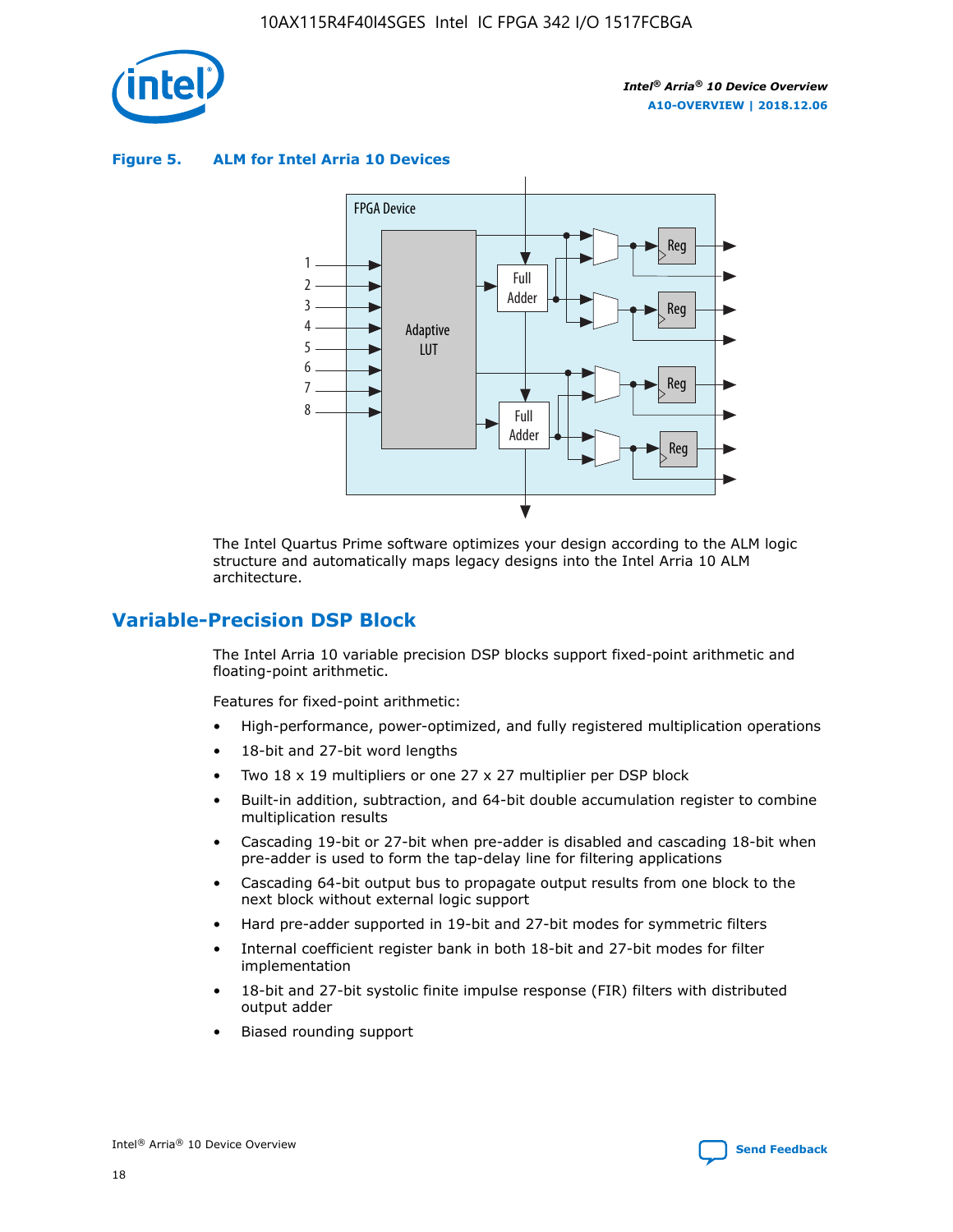

Features for floating-point arithmetic:

- A completely hardened architecture that supports multiplication, addition, subtraction, multiply-add, and multiply-subtract
- Multiplication with accumulation capability and a dynamic accumulator reset control
- Multiplication with cascade summation capability
- Multiplication with cascade subtraction capability
- Complex multiplication
- Direct vector dot product
- Systolic FIR filter

#### **Table 15. Variable-Precision DSP Block Configurations for Intel Arria 10 Devices**

| <b>Usage Example</b>                                       | <b>Multiplier Size (Bit)</b>    | <b>DSP Block Resources</b> |
|------------------------------------------------------------|---------------------------------|----------------------------|
| Medium precision fixed point                               | Two 18 x 19                     |                            |
| High precision fixed or Single precision<br>floating point | One 27 x 27                     |                            |
| Fixed point FFTs                                           | One 19 x 36 with external adder |                            |
| Very high precision fixed point                            | One 36 x 36 with external adder |                            |
| Double precision floating point                            | One 54 x 54 with external adder | 4                          |

#### **Table 16. Resources for Fixed-Point Arithmetic in Intel Arria 10 Devices**

The table lists the variable-precision DSP resources by bit precision for each Intel Arria 10 device.

| <b>Variant</b>               | <b>Product Line</b> | Variable-<br>precision<br><b>DSP Block</b> | <b>Independent Input and Output</b><br><b>Multiplications Operator</b> |                                                    | $18 \times 19$<br><b>Multiplier</b><br><b>Adder Sum</b> | $18 \times 18$<br><b>Multiplier</b><br><b>Adder</b> |
|------------------------------|---------------------|--------------------------------------------|------------------------------------------------------------------------|----------------------------------------------------|---------------------------------------------------------|-----------------------------------------------------|
|                              |                     |                                            | $18 \times 19$<br><b>Multiplier</b>                                    | $27 \times 27$<br><b>Mode</b><br><b>Multiplier</b> |                                                         | <b>Summed with</b><br>36 bit Input                  |
| AIntel Arria 10<br><b>GX</b> | GX 160              | 156                                        | 312                                                                    | 156                                                | 156                                                     | 156                                                 |
|                              | GX 220              | 192                                        | 384                                                                    | 192                                                | 192                                                     | 192                                                 |
|                              | GX 270              | 830                                        | 1,660                                                                  | 830                                                | 830                                                     | 830                                                 |
|                              | GX 320              | 984                                        | 1,968                                                                  | 984                                                | 984                                                     | 984                                                 |
|                              | GX 480              | 1,368                                      | 2,736                                                                  | 1,368                                              | 1,368                                                   | 1,368                                               |
|                              | GX 570              | 1,523                                      | 3,046                                                                  | 1,523                                              | 1,523                                                   | 1,523                                               |
|                              | GX 660              | 1,687                                      | 3,374                                                                  | 1,687                                              | 1,687                                                   | 1,687                                               |
|                              | GX 900              | 1,518                                      | 3,036                                                                  | 1,518                                              | 1,518                                                   | 1,518                                               |
|                              | GX 1150             | 1,518                                      | 3,036                                                                  | 1,518                                              | 1,518                                                   | 1,518                                               |
| Intel Arria 10               | GT 900              | 1,518                                      | 3,036                                                                  | 1,518                                              | 1,518                                                   | 1,518                                               |
| GT                           | GT 1150             | 1,518                                      | 3,036                                                                  | 1,518                                              | 1,518                                                   | 1,518                                               |
| Intel Arria 10               | SX 160              | 156                                        | 312                                                                    | 156                                                | 156                                                     | 156                                                 |
| <b>SX</b>                    | SX 220              | 192                                        | 384                                                                    | 192                                                | 192                                                     | 192                                                 |
|                              | SX 270              | 830                                        | 1,660                                                                  | 830                                                | 830                                                     | 830                                                 |
|                              |                     |                                            |                                                                        |                                                    |                                                         | continued                                           |

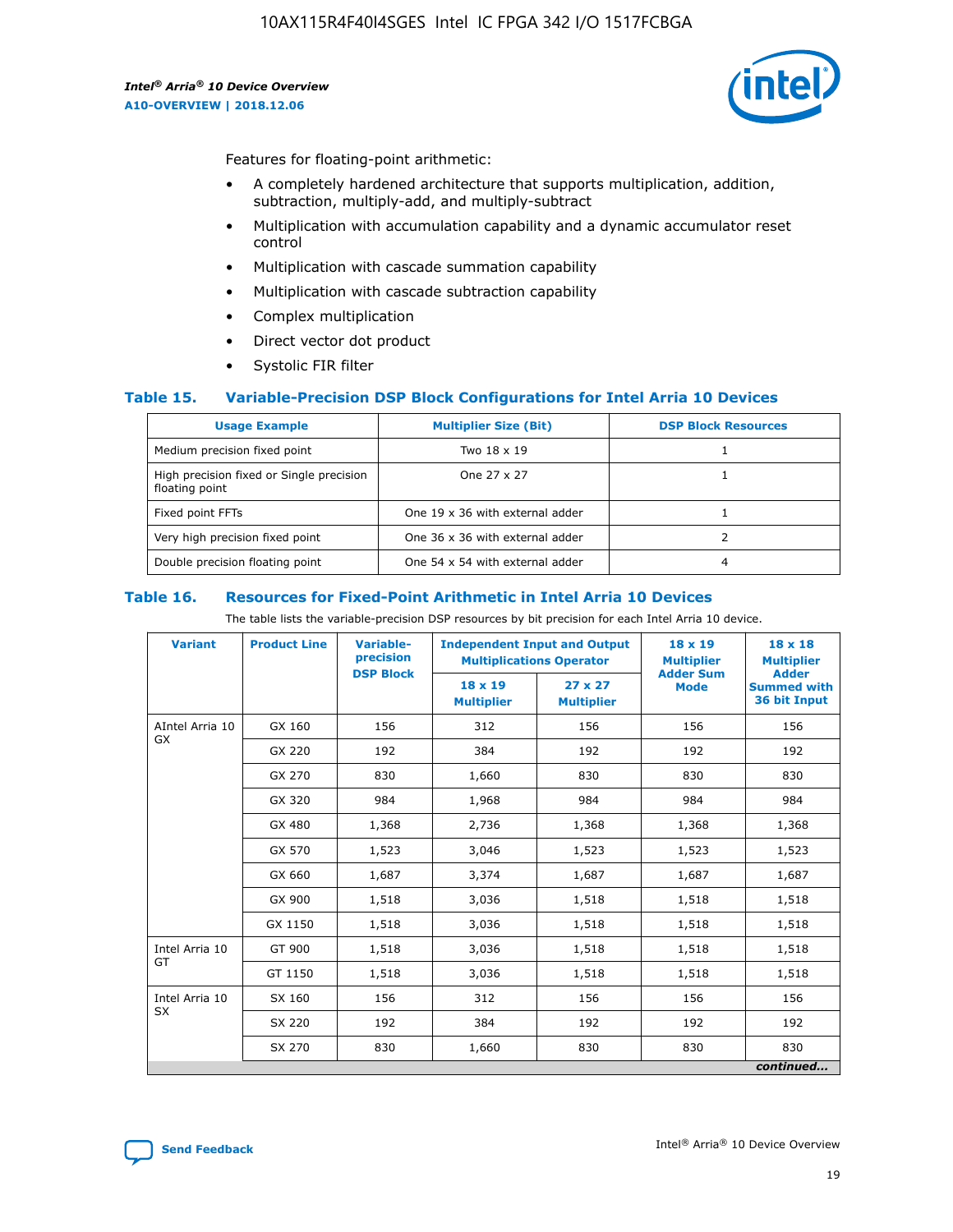

| <b>Variant</b> | <b>Product Line</b> | Variable-<br>precision | <b>Independent Input and Output</b><br><b>Multiplications Operator</b> |                                     | $18 \times 19$<br><b>Multiplier</b> | $18 \times 18$<br><b>Multiplier</b><br><b>Adder</b> |  |
|----------------|---------------------|------------------------|------------------------------------------------------------------------|-------------------------------------|-------------------------------------|-----------------------------------------------------|--|
|                |                     | <b>DSP Block</b>       | $18 \times 19$<br><b>Multiplier</b>                                    | $27 \times 27$<br><b>Multiplier</b> | <b>Adder Sum</b><br><b>Mode</b>     | <b>Summed with</b><br>36 bit Input                  |  |
|                | SX 320              | 984                    | 1,968                                                                  | 984                                 | 984                                 | 984                                                 |  |
|                | SX 480              | 1,368                  | 2,736                                                                  | 1,368                               | 1,368                               | 1,368                                               |  |
|                | SX 570              | 1,523                  | 3,046                                                                  | 1,523                               | 1,523                               | 1,523                                               |  |
|                | SX 660              | 1,687                  | 3,374                                                                  | 1,687                               | 1,687                               | 1,687                                               |  |

## **Table 17. Resources for Floating-Point Arithmetic in Intel Arria 10 Devices**

The table lists the variable-precision DSP resources by bit precision for each Intel Arria 10 device.

| <b>Variant</b> | <b>Product Line</b> | <b>Variable-</b><br>precision<br><b>DSP Block</b> | <b>Single</b><br><b>Precision</b><br><b>Floating-Point</b><br><b>Multiplication</b><br><b>Mode</b> | <b>Single-Precision</b><br><b>Floating-Point</b><br><b>Adder Mode</b> | Single-<br><b>Precision</b><br><b>Floating-Point</b><br><b>Multiply</b><br><b>Accumulate</b><br><b>Mode</b> | <b>Peak</b><br><b>Giga Floating-</b><br><b>Point</b><br><b>Operations</b><br>per Second<br>(GFLOPs) |
|----------------|---------------------|---------------------------------------------------|----------------------------------------------------------------------------------------------------|-----------------------------------------------------------------------|-------------------------------------------------------------------------------------------------------------|-----------------------------------------------------------------------------------------------------|
| Intel Arria 10 | GX 160              | 156                                               | 156                                                                                                | 156                                                                   | 156                                                                                                         | 140                                                                                                 |
| GX             | GX 220              | 192                                               | 192                                                                                                | 192                                                                   | 192                                                                                                         | 173                                                                                                 |
|                | GX 270              | 830                                               | 830                                                                                                | 830                                                                   | 830                                                                                                         | 747                                                                                                 |
|                | GX 320              | 984                                               | 984                                                                                                | 984                                                                   | 984                                                                                                         | 886                                                                                                 |
|                | GX 480              | 1,369                                             | 1,368                                                                                              | 1,368                                                                 | 1,368                                                                                                       | 1,231                                                                                               |
|                | GX 570              | 1,523                                             | 1,523                                                                                              | 1,523                                                                 | 1,523                                                                                                       | 1,371                                                                                               |
|                | GX 660              | 1,687                                             | 1,687                                                                                              | 1,687                                                                 | 1,687                                                                                                       | 1,518                                                                                               |
|                | GX 900              | 1,518                                             | 1,518                                                                                              | 1,518                                                                 | 1,518                                                                                                       | 1,366                                                                                               |
|                | GX 1150             | 1,518                                             | 1,518                                                                                              | 1,518                                                                 | 1,518                                                                                                       | 1,366                                                                                               |
| Intel Arria 10 | GT 900              | 1,518                                             | 1,518                                                                                              | 1,518                                                                 | 1,518                                                                                                       | 1,366                                                                                               |
| GT             | GT 1150             | 1,518                                             | 1,518                                                                                              | 1,518                                                                 | 1,518                                                                                                       | 1,366                                                                                               |
| Intel Arria 10 | SX 160              | 156                                               | 156                                                                                                | 156                                                                   | 156                                                                                                         | 140                                                                                                 |
| SX             | SX 220              | 192                                               | 192                                                                                                | 192                                                                   | 192                                                                                                         | 173                                                                                                 |
|                | SX 270              | 830                                               | 830                                                                                                | 830                                                                   | 830                                                                                                         | 747                                                                                                 |
|                | SX 320              | 984                                               | 984                                                                                                | 984                                                                   | 984                                                                                                         | 886                                                                                                 |
|                | SX 480              | 1,369                                             | 1,368                                                                                              | 1,368                                                                 | 1,368                                                                                                       | 1,231                                                                                               |
|                | SX 570              | 1,523                                             | 1,523                                                                                              | 1,523                                                                 | 1,523                                                                                                       | 1,371                                                                                               |
|                | SX 660              | 1,687                                             | 1,687                                                                                              | 1,687                                                                 | 1,687                                                                                                       | 1,518                                                                                               |

# **Embedded Memory Blocks**

The embedded memory blocks in the devices are flexible and designed to provide an optimal amount of small- and large-sized memory arrays to fit your design requirements.

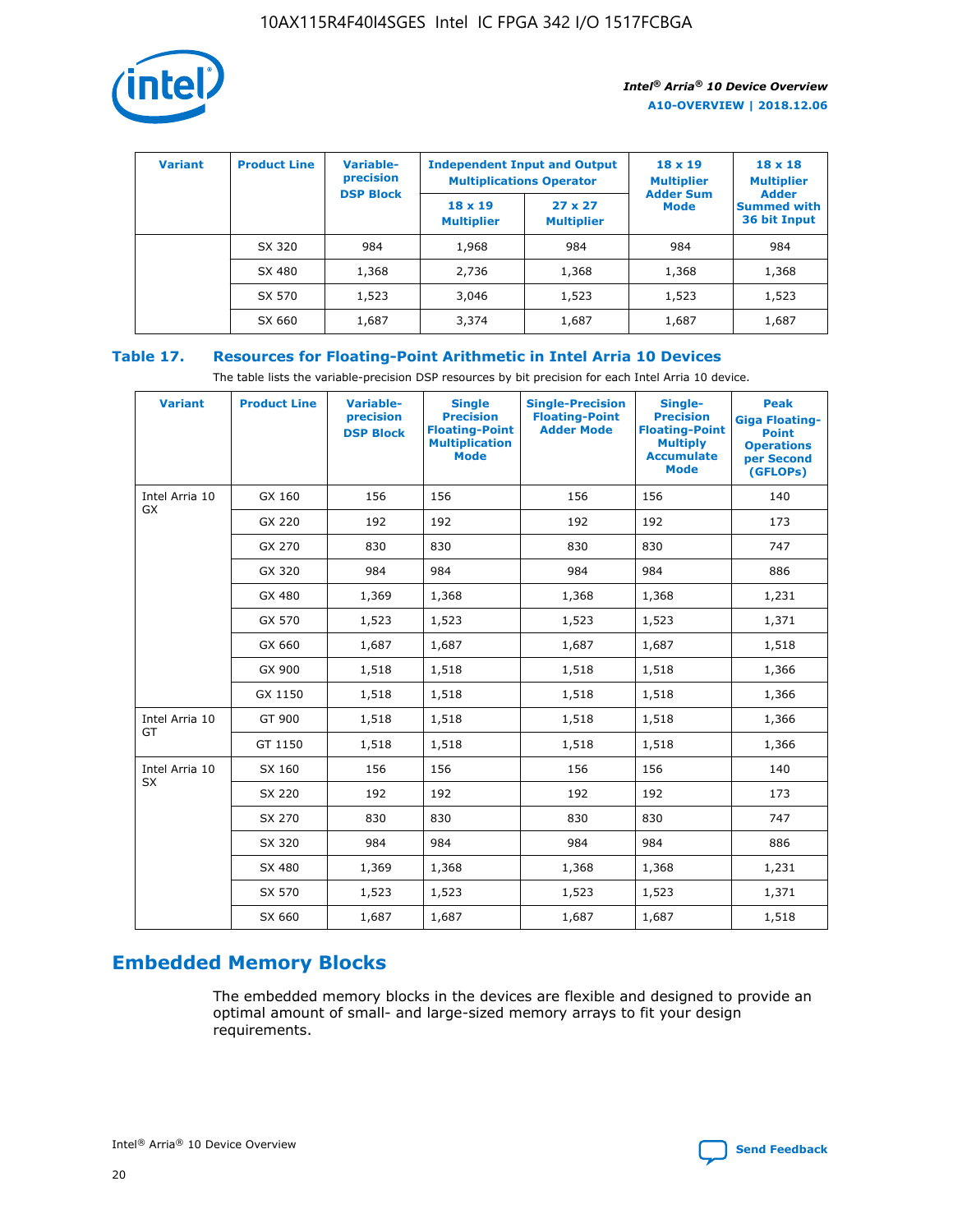

## **Types of Embedded Memory**

The Intel Arria 10 devices contain two types of memory blocks:

- 20 Kb M20K blocks—blocks of dedicated memory resources. The M20K blocks are ideal for larger memory arrays while still providing a large number of independent ports.
- 640 bit memory logic array blocks (MLABs)—enhanced memory blocks that are configured from dual-purpose logic array blocks (LABs). The MLABs are ideal for wide and shallow memory arrays. The MLABs are optimized for implementation of shift registers for digital signal processing (DSP) applications, wide and shallow FIFO buffers, and filter delay lines. Each MLAB is made up of ten adaptive logic modules (ALMs). In the Intel Arria 10 devices, you can configure these ALMs as ten 32 x 2 blocks, giving you one 32 x 20 simple dual-port SRAM block per MLAB.

## **Embedded Memory Capacity in Intel Arria 10 Devices**

|                   | <b>Product</b> |              | <b>M20K</b>         | <b>MLAB</b>  |                     | <b>Total RAM Bit</b> |
|-------------------|----------------|--------------|---------------------|--------------|---------------------|----------------------|
| <b>Variant</b>    | <b>Line</b>    | <b>Block</b> | <b>RAM Bit (Kb)</b> | <b>Block</b> | <b>RAM Bit (Kb)</b> | (Kb)                 |
| Intel Arria 10 GX | GX 160         | 440          | 8,800               | 1,680        | 1,050               | 9,850                |
|                   | GX 220         | 587          | 11,740              | 2,703        | 1,690               | 13,430               |
|                   | GX 270         | 750          | 15,000              | 3,922        | 2,452               | 17,452               |
|                   | GX 320         | 891          | 17,820              | 4,363        | 2,727               | 20,547               |
|                   | GX 480         | 1,431        | 28,620              | 6,662        | 4,164               | 32,784               |
|                   | GX 570         | 1,800        | 36,000              | 8,153        | 5,096               | 41,096               |
|                   | GX 660         | 2,131        | 42,620              | 9,260        | 5,788               | 48,408               |
|                   | GX 900         | 2,423        | 48,460              | 15,017       | 9,386               | 57,846               |
|                   | GX 1150        | 2,713        | 54,260              | 20,774       | 12,984              | 67,244               |
| Intel Arria 10 GT | GT 900         | 2,423        | 48,460              | 15,017       | 9,386               | 57,846               |
|                   | GT 1150        | 2,713        | 54,260              | 20,774       | 12,984              | 67,244               |
| Intel Arria 10 SX | SX 160         | 440          | 8,800               | 1,680        | 1,050               | 9,850                |
|                   | SX 220         | 587          | 11,740              | 2,703        | 1,690               | 13,430               |
|                   | SX 270         | 750          | 15,000              | 3,922        | 2,452               | 17,452               |
|                   | SX 320         | 891          | 17,820              | 4,363        | 2,727               | 20,547               |
|                   | SX 480         | 1,431        | 28,620              | 6,662        | 4,164               | 32,784               |
|                   | SX 570         | 1,800        | 36,000              | 8,153        | 5,096               | 41,096               |
|                   | SX 660         | 2,131        | 42,620              | 9,260        | 5,788               | 48,408               |

#### **Table 18. Embedded Memory Capacity and Distribution in Intel Arria 10 Devices**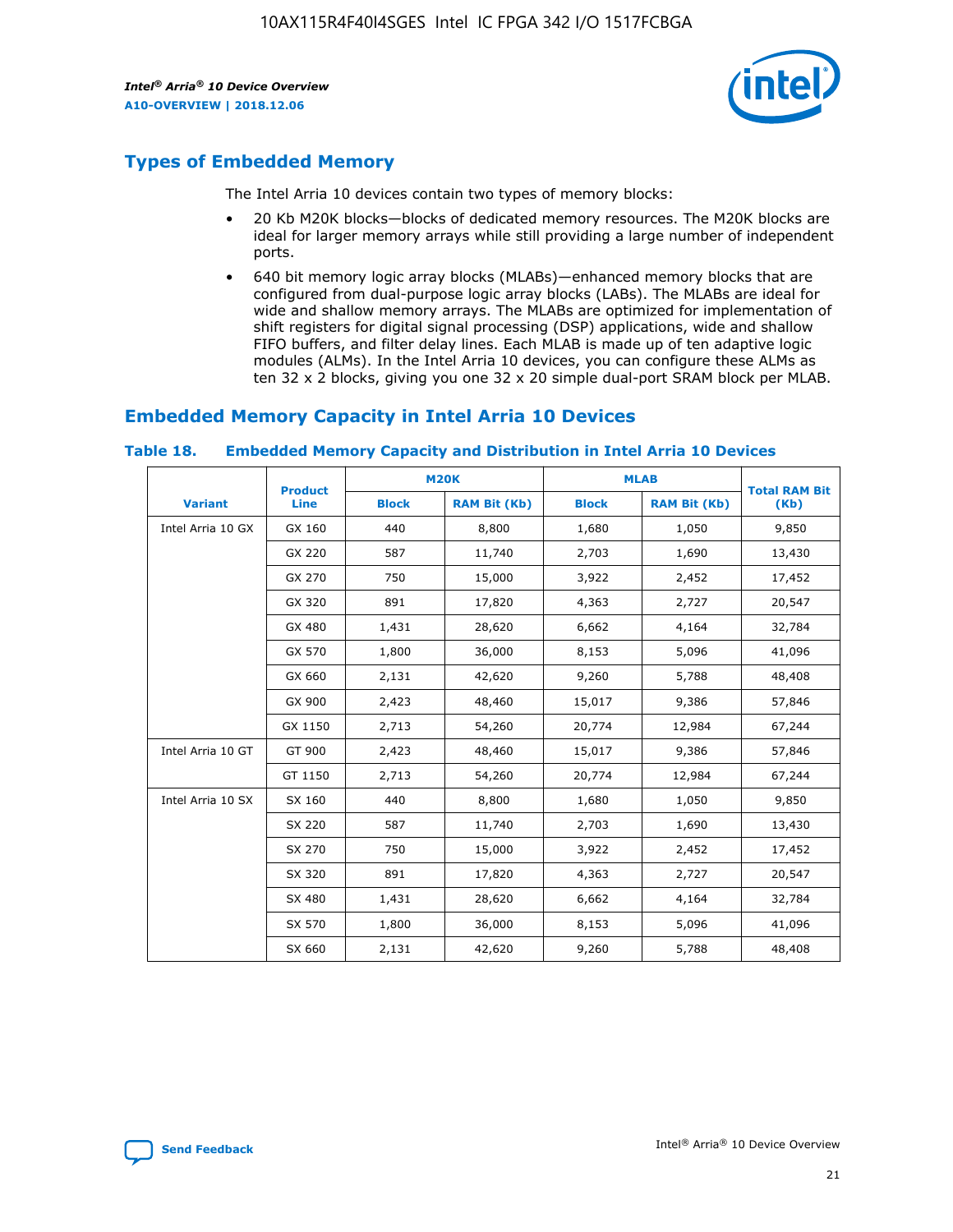

## **Embedded Memory Configurations for Single-port Mode**

#### **Table 19. Single-port Embedded Memory Configurations for Intel Arria 10 Devices**

This table lists the maximum configurations supported for single-port RAM and ROM modes.

| <b>Memory Block</b> | Depth (bits) | <b>Programmable Width</b> |
|---------------------|--------------|---------------------------|
| MLAB                | 32           | x16, x18, or x20          |
|                     | 64(10)       | x8, x9, x10               |
| M20K                | 512          | x40, x32                  |
|                     | 1K           | x20, x16                  |
|                     | 2K           | x10, x8                   |
|                     | 4K           | x5, x4                    |
|                     | 8K           | x2                        |
|                     | 16K          | x1                        |

## **Clock Networks and PLL Clock Sources**

The clock network architecture is based on Intel's global, regional, and peripheral clock structure. This clock structure is supported by dedicated clock input pins, fractional clock synthesis PLLs, and integer I/O PLLs.

## **Clock Networks**

The Intel Arria 10 core clock networks are capable of up to 800 MHz fabric operation across the full industrial temperature range. For the external memory interface, the clock network supports the hard memory controller with speeds up to 2,400 Mbps in a quarter-rate transfer.

To reduce power consumption, the Intel Quartus Prime software identifies all unused sections of the clock network and powers them down.

## **Fractional Synthesis and I/O PLLs**

Intel Arria 10 devices contain up to 32 fractional synthesis PLLs and up to 16 I/O PLLs that are available for both specific and general purpose uses in the core:

- Fractional synthesis PLLs—located in the column adjacent to the transceiver blocks
- I/O PLLs—located in each bank of the 48 I/Os

#### **Fractional Synthesis PLLs**

You can use the fractional synthesis PLLs to:

- Reduce the number of oscillators that are required on your board
- Reduce the number of clock pins that are used in the device by synthesizing multiple clock frequencies from a single reference clock source

<sup>(10)</sup> Supported through software emulation and consumes additional MLAB blocks.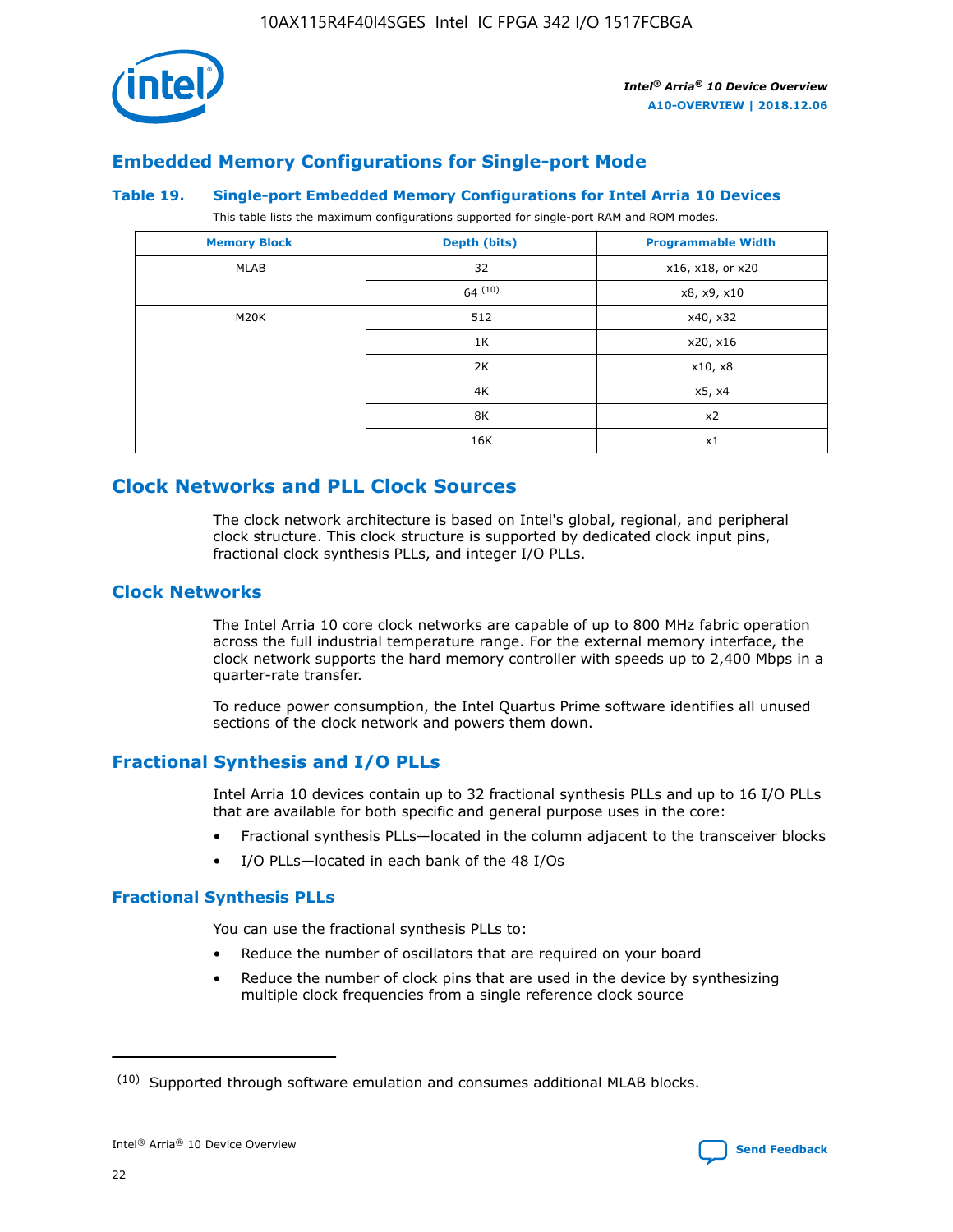

The fractional synthesis PLLs support the following features:

- Reference clock frequency synthesis for transceiver CMU and Advanced Transmit (ATX) PLLs
- Clock network delay compensation
- Zero-delay buffering
- Direct transmit clocking for transceivers
- Independently configurable into two modes:
	- Conventional integer mode equivalent to the general purpose PLL
	- Enhanced fractional mode with third order delta-sigma modulation
- PLL cascading

## **I/O PLLs**

The integer mode I/O PLLs are located in each bank of 48 I/Os. You can use the I/O PLLs to simplify the design of external memory and high-speed LVDS interfaces.

In each I/O bank, the I/O PLLs are adjacent to the hard memory controllers and LVDS SERDES. Because these PLLs are tightly coupled with the I/Os that need to use them, it makes it easier to close timing.

You can use the I/O PLLs for general purpose applications in the core such as clock network delay compensation and zero-delay buffering.

Intel Arria 10 devices support PLL-to-PLL cascading.

## **FPGA General Purpose I/O**

Intel Arria 10 devices offer highly configurable GPIOs. Each I/O bank contains 48 general purpose I/Os and a high-efficiency hard memory controller.

The following list describes the features of the GPIOs:

- Consist of 3 V I/Os for high-voltage application and LVDS I/Os for differential signaling
	- Up to two 3 V I/O banks, available in some devices, that support up to 3 V I/O standards
	- LVDS I/O banks that support up to 1.8 V I/O standards
- Support a wide range of single-ended and differential I/O interfaces
- LVDS speeds up to 1.6 Gbps
- Each LVDS pair of pins has differential input and output buffers, allowing you to configure the LVDS direction for each pair.
- Programmable bus hold and weak pull-up
- Programmable differential output voltage  $(V_{OD})$  and programmable pre-emphasis

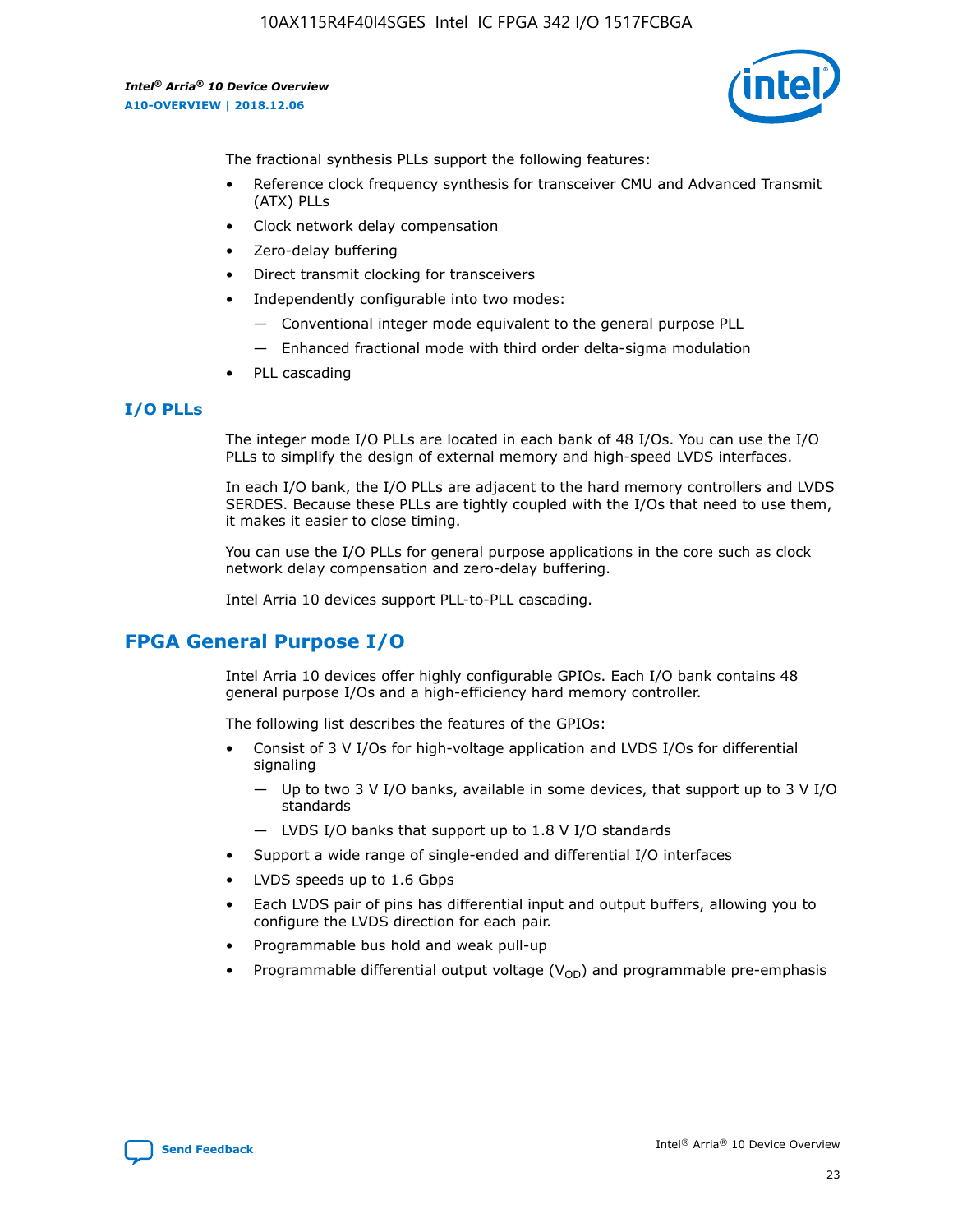

- Series (R<sub>S</sub>) and parallel (R<sub>T</sub>) on-chip termination (OCT) for all I/O banks with OCT calibration to limit the termination impedance variation
- On-chip dynamic termination that has the ability to swap between series and parallel termination, depending on whether there is read or write on a common bus for signal integrity
- Easy timing closure support using the hard read FIFO in the input register path, and delay-locked loop (DLL) delay chain with fine and coarse architecture

## **External Memory Interface**

Intel Arria 10 devices offer massive external memory bandwidth, with up to seven 32 bit DDR4 memory interfaces running at up to 2,400 Mbps. This bandwidth provides additional ease of design, lower power, and resource efficiencies of hardened highperformance memory controllers.

The memory interface within Intel Arria 10 FPGAs and SoCs delivers the highest performance and ease of use. You can configure up to a maximum width of 144 bits when using the hard or soft memory controllers. If required, you can bypass the hard memory controller and use a soft controller implemented in the user logic.

Each I/O contains a hardened DDR read/write path (PHY) capable of performing key memory interface functionality such as read/write leveling, FIFO buffering to lower latency and improve margin, timing calibration, and on-chip termination.

The timing calibration is aided by the inclusion of hard microcontrollers based on Intel's Nios® II technology, specifically tailored to control the calibration of multiple memory interfaces. This calibration allows the Intel Arria 10 device to compensate for any changes in process, voltage, or temperature either within the Intel Arria 10 device itself, or within the external memory device. The advanced calibration algorithms ensure maximum bandwidth and robust timing margin across all operating conditions.

In addition to parallel memory interfaces, Intel Arria 10 devices support serial memory technologies such as the Hybrid Memory Cube (HMC). The HMC is supported by the Intel Arria 10 high-speed serial transceivers which connect up to four HMC links, with each link running at data rates up to 15 Gbps.

#### **Related Information**

#### [External Memory Interface Spec Estimator](http://www.altera.com/technology/memory/estimator/mem-emif-index.html)

Provides a parametric tool that allows you to find and compare the performance of the supported external memory interfaces in IntelFPGAs.

## **Memory Standards Supported by Intel Arria 10 Devices**

The I/Os are designed to provide high performance support for existing and emerging external memory standards.

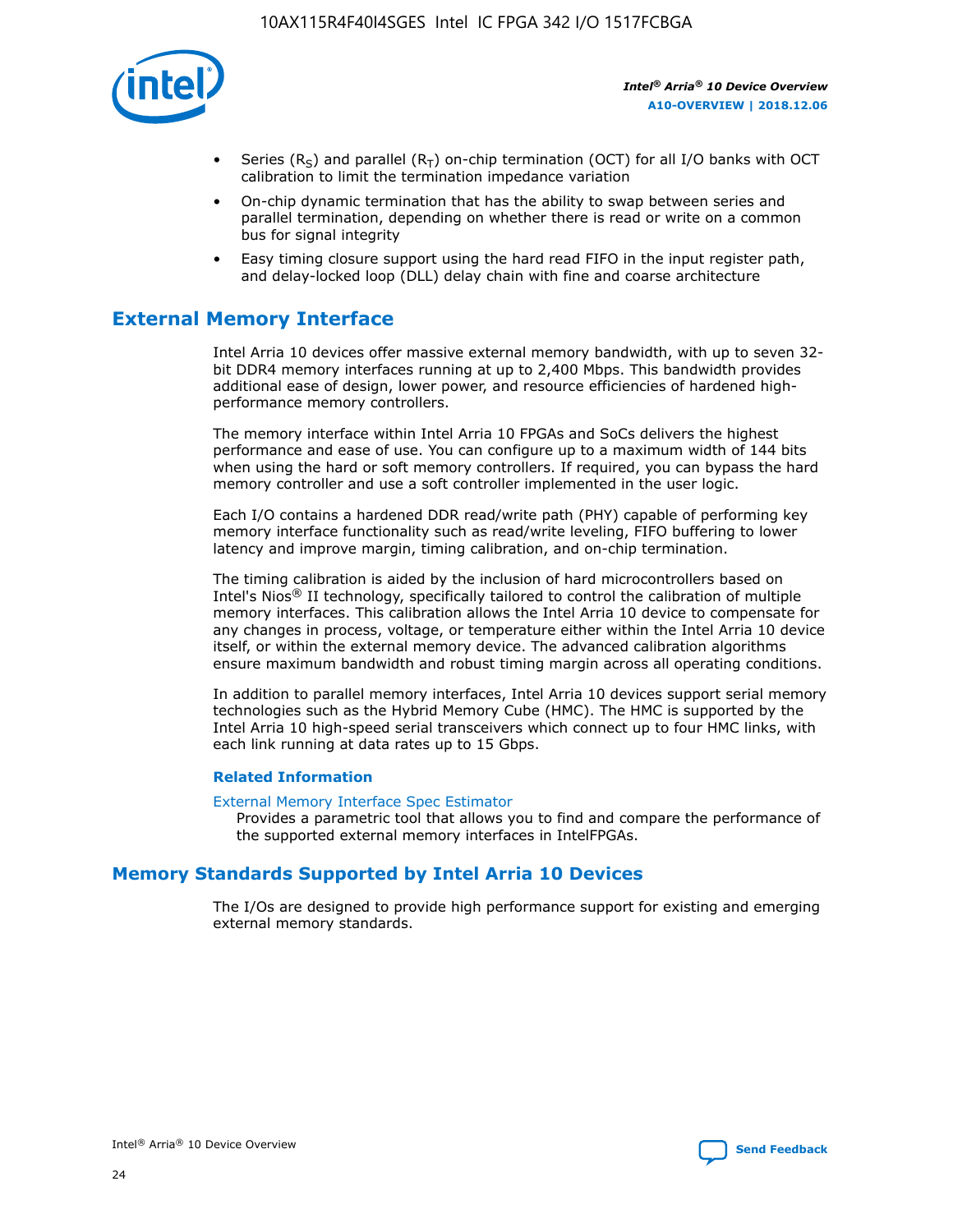

#### **Table 20. Memory Standards Supported by the Hard Memory Controller**

This table lists the overall capability of the hard memory controller. For specific details, refer to the External Memory Interface Spec Estimator and Intel Arria 10 Device Datasheet.

| <b>Memory Standard</b> | <b>Rate Support</b> | <b>Ping Pong PHY Support</b> | <b>Maximum Frequency</b><br>(MHz) |
|------------------------|---------------------|------------------------------|-----------------------------------|
| <b>DDR4 SDRAM</b>      | Quarter rate        | Yes                          | 1,067                             |
|                        |                     |                              | 1,200                             |
| DDR3 SDRAM             | Half rate           | Yes                          | 533                               |
|                        |                     |                              | 667                               |
|                        | Quarter rate        | Yes                          | 1,067                             |
|                        |                     |                              | 1,067                             |
| <b>DDR3L SDRAM</b>     | Half rate           | Yes                          | 533                               |
|                        |                     |                              | 667                               |
|                        | Quarter rate        | Yes                          | 933                               |
|                        |                     |                              | 933                               |
| LPDDR3 SDRAM           | Half rate           |                              | 533                               |
|                        | Quarter rate        |                              | 800                               |

#### **Table 21. Memory Standards Supported by the Soft Memory Controller**

| <b>Memory Standard</b>      | <b>Rate Support</b> | <b>Maximum Frequency</b><br>(MHz) |
|-----------------------------|---------------------|-----------------------------------|
| <b>RLDRAM 3 (11)</b>        | Quarter rate        | 1,200                             |
| ODR IV SRAM <sup>(11)</sup> | Quarter rate        | 1,067                             |
| <b>ODR II SRAM</b>          | Full rate           | 333                               |
|                             | Half rate           | 633                               |
| <b>ODR II+ SRAM</b>         | Full rate           | 333                               |
|                             | Half rate           | 633                               |
| <b>ODR II+ Xtreme SRAM</b>  | Full rate           | 333                               |
|                             | Half rate           | 633                               |

#### **Table 22. Memory Standards Supported by the HPS Hard Memory Controller**

The hard processor system (HPS) is available in Intel Arria 10 SoC devices only.

| <b>Memory Standard</b> | <b>Rate Support</b> | <b>Maximum Frequency</b><br>(MHz) |
|------------------------|---------------------|-----------------------------------|
| <b>DDR4 SDRAM</b>      | Half rate           | 1,200                             |
| <b>DDR3 SDRAM</b>      | Half rate           | 1,067                             |
| <b>DDR3L SDRAM</b>     | Half rate           | 933                               |

<sup>(11)</sup> Intel Arria 10 devices support this external memory interface using hard PHY with soft memory controller.

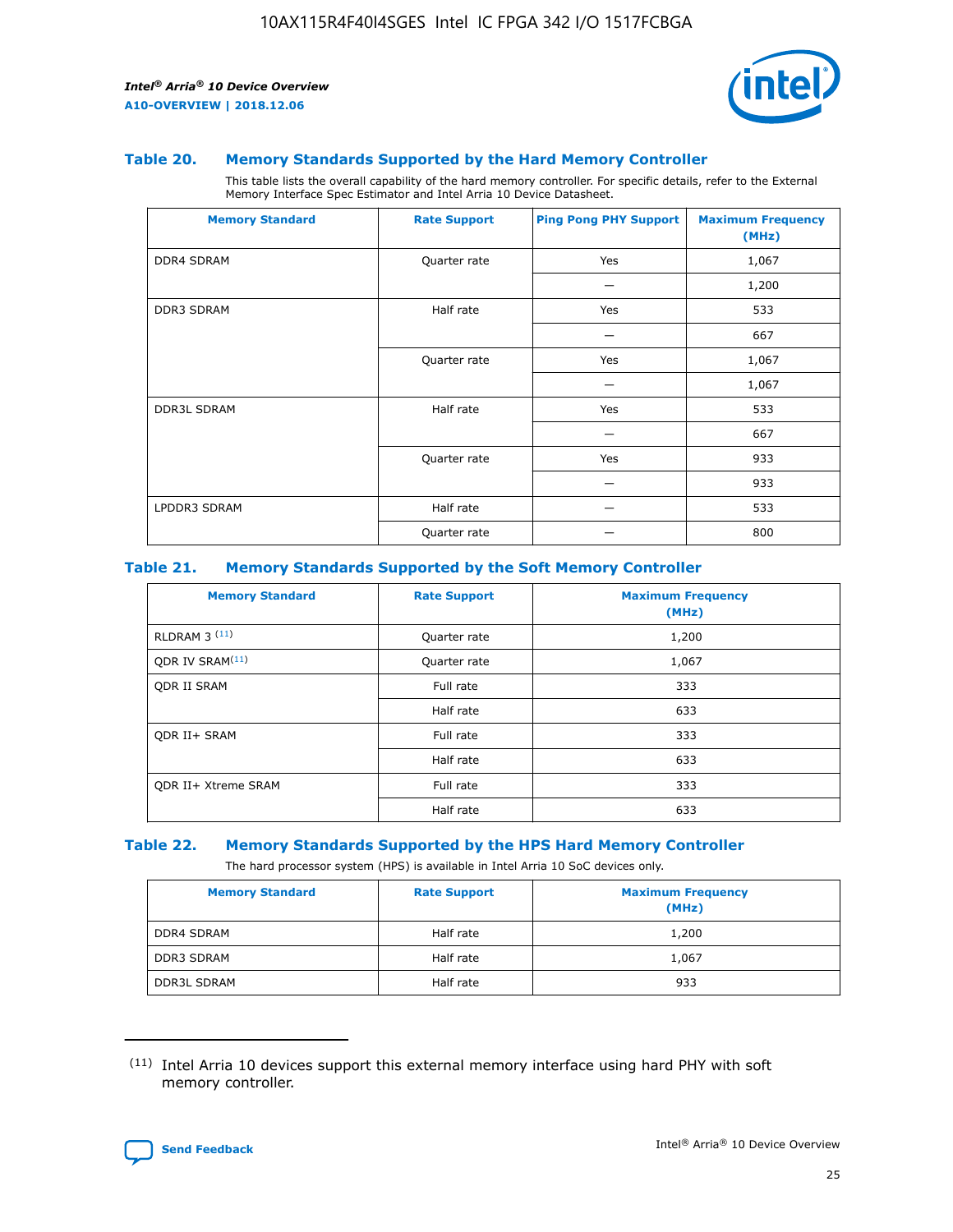

#### **Related Information**

#### [Intel Arria 10 Device Datasheet](https://www.intel.com/content/www/us/en/programmable/documentation/mcn1413182292568.html#mcn1413182153340)

Lists the memory interface performance according to memory interface standards, rank or chip select configurations, and Intel Arria 10 device speed grades.

## **PCIe Gen1, Gen2, and Gen3 Hard IP**

Intel Arria 10 devices contain PCIe hard IP that is designed for performance and ease-of-use:

- Includes all layers of the PCIe stack—transaction, data link and physical layers.
- Supports PCIe Gen3, Gen2, and Gen1 Endpoint and Root Port in x1, x2, x4, or x8 lane configuration.
- Operates independently from the core logic—optional configuration via protocol (CvP) allows the PCIe link to power up and complete link training in less than 100 ms while the Intel Arria 10 device completes loading the programming file for the rest of the FPGA.
- Provides added functionality that makes it easier to support emerging features such as Single Root I/O Virtualization (SR-IOV) and optional protocol extensions.
- Provides improved end-to-end datapath protection using ECC.
- Supports FPGA configuration via protocol (CvP) using PCIe at Gen3, Gen2, or Gen1 speed.

#### **Related Information**

PCS Features on page 30

## **Enhanced PCS Hard IP for Interlaken and 10 Gbps Ethernet**

## **Interlaken Support**

The Intel Arria 10 enhanced PCS hard IP provides integrated Interlaken PCS supporting rates up to 25.8 Gbps per lane.

The Interlaken PCS is based on the proven functionality of the PCS developed for Intel's previous generation FPGAs, which demonstrated interoperability with Interlaken ASSP vendors and third-party IP suppliers. The Interlaken PCS is present in every transceiver channel in Intel Arria 10 devices.

#### **Related Information**

PCS Features on page 30

## **10 Gbps Ethernet Support**

The Intel Arria 10 enhanced PCS hard IP supports 10GBASE-R PCS compliant with IEEE 802.3 10 Gbps Ethernet (10GbE). The integrated hard IP support for 10GbE and the 10 Gbps transceivers save external PHY cost, board space, and system power.

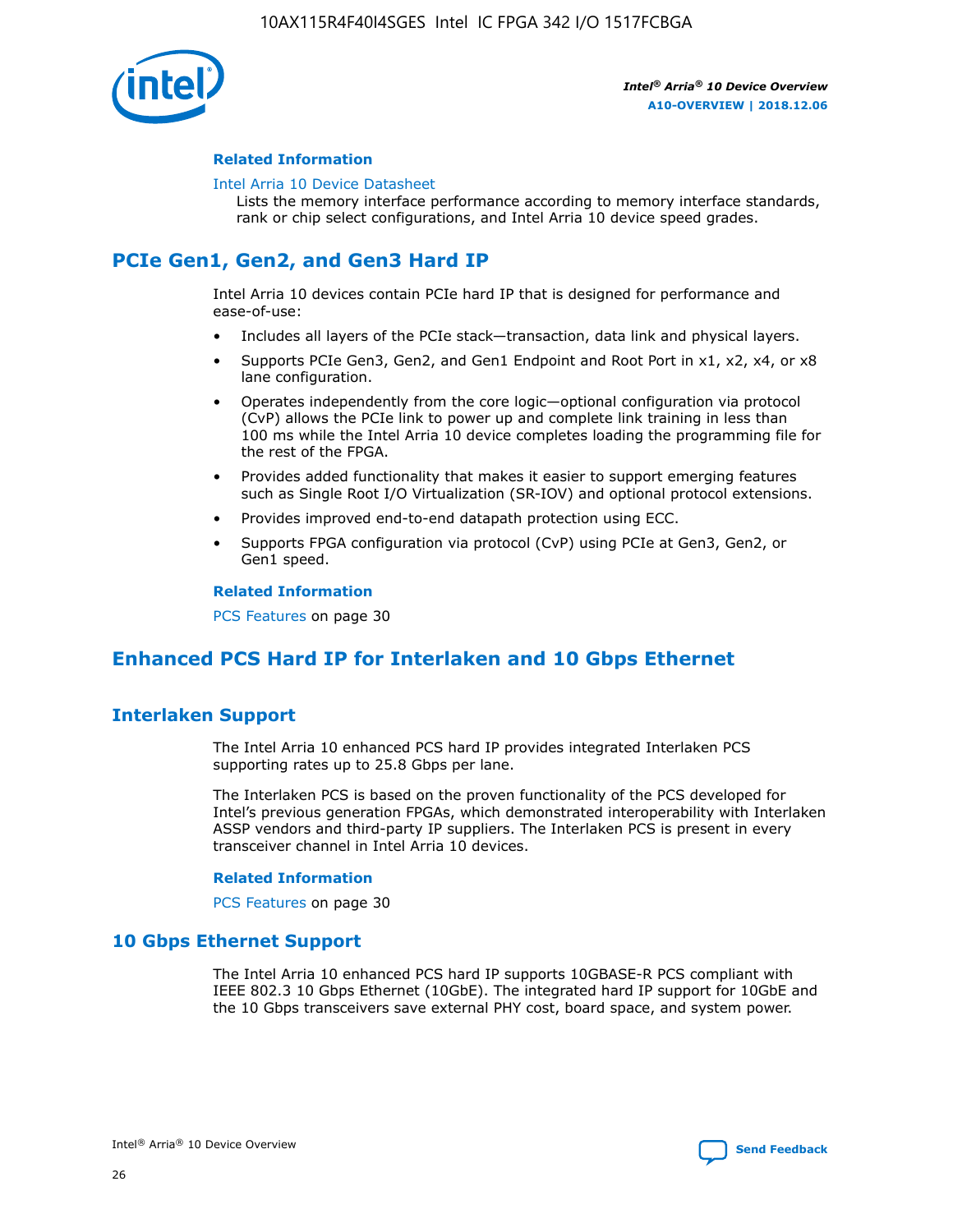

The scalable hard IP supports multiple independent 10GbE ports while using a single PLL for all the 10GBASE-R PCS instantiations, which saves on core logic resources and clock networks:

- Simplifies multiport 10GbE systems compared to XAUI interfaces that require an external XAUI-to-10G PHY.
- Incorporates Electronic Dispersion Compensation (EDC), which enables direct connection to standard 10 Gbps XFP and SFP+ pluggable optical modules.
- Supports backplane Ethernet applications and includes a hard 10GBASE-KR Forward Error Correction (FEC) circuit that you can use for 10 Gbps and 40 Gbps applications.

The 10 Gbps Ethernet PCS hard IP and 10GBASE-KR FEC are present in every transceiver channel.

#### **Related Information**

PCS Features on page 30

## **Low Power Serial Transceivers**

Intel Arria 10 FPGAs and SoCs include lowest power transceivers that deliver high bandwidth, throughput and low latency.

Intel Arria 10 devices deliver the industry's lowest power consumption per transceiver channel:

- 12.5 Gbps transceivers at as low as 242 mW
- 10 Gbps transceivers at as low as 168 mW
- 6 Gbps transceivers at as low as 117 mW

Intel Arria 10 transceivers support various data rates according to application:

- Chip-to-chip and chip-to-module applications—from 1 Gbps up to 25.8 Gbps
- Long reach and backplane applications—from 1 Gbps up to 12.5 with advanced adaptive equalization
- Critical power sensitive applications—from 1 Gbps up to 11.3 Gbps using lower power modes

The combination of 20 nm process technology and architectural advances provide the following benefits:

- Significant reduction in die area and power consumption
- Increase of up to two times in transceiver I/O density compared to previous generation devices while maintaining optimal signal integrity
- Up to 72 total transceiver channels—you can configure up to 6 of these channels to run as fast as 25.8 Gbps
- All channels feature continuous data rate support up to the maximum rated speed

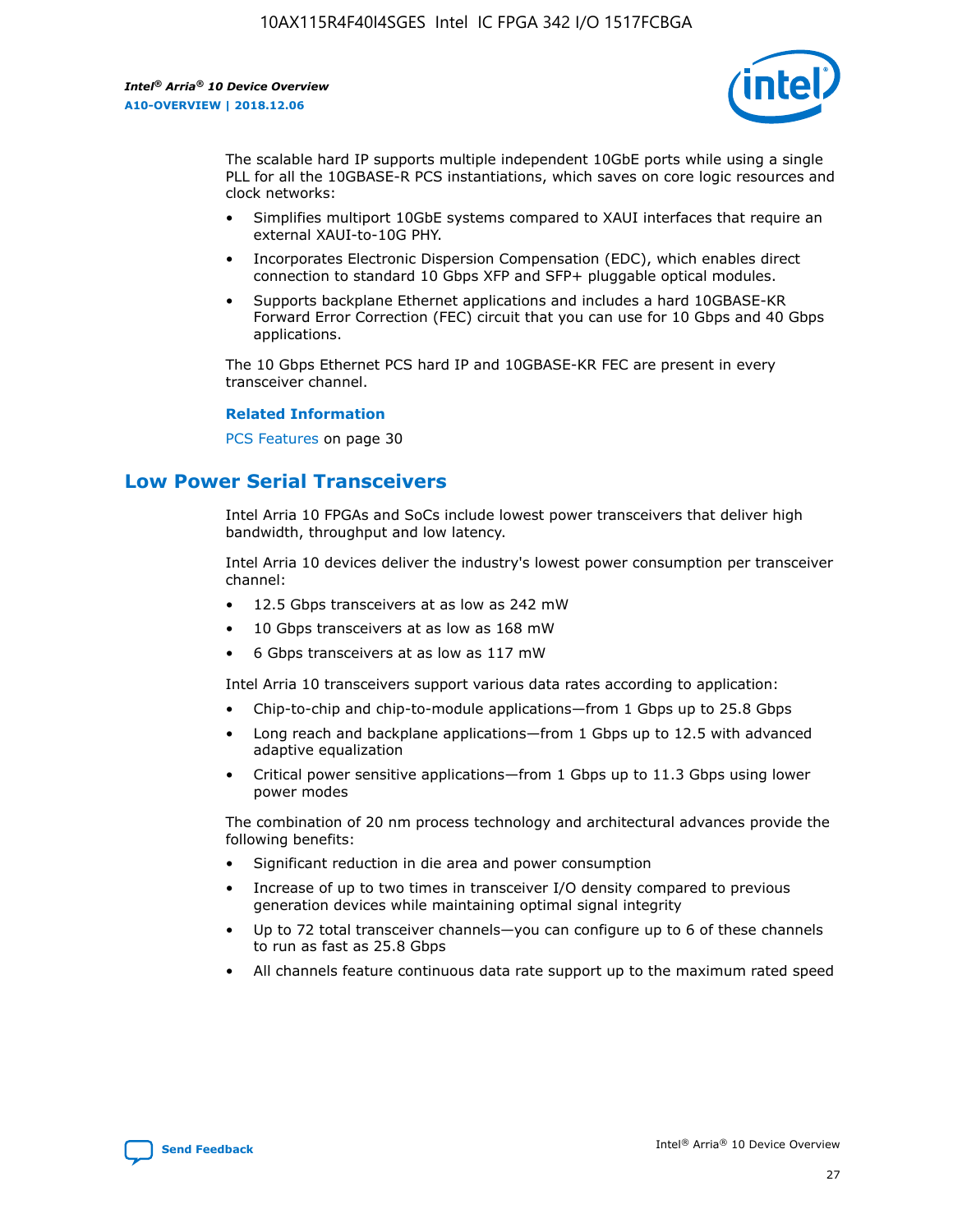

## Transceiver PMA TX/RX PCS ATX PLL Transceiver PMA TX/RX PCS fPLL Network Flexible Clock Distribution Network PCS Transceiver PMA TX/RX FPGA **Clock Distribution** Fabric PCS Transceiver PMA TX/RX ATX Flexible PLL PCS Transceiver PMA TX/RX ▲ fPLL Transceiver PMA TX/RX PCS 4

## **Figure 6. Intel Arria 10 Transceiver Block Architecture**

## **Transceiver Channels**

All transceiver channels feature a dedicated Physical Medium Attachment (PMA) and a hardened Physical Coding Sublayer (PCS).

- The PMA provides primary interfacing capabilities to physical channels.
- The PCS typically handles encoding/decoding, word alignment, and other preprocessing functions before transferring data to the FPGA core fabric.

A transceiver channel consists of a PMA and a PCS block. Most transceiver banks have 6 channels. There are some transceiver banks that contain only 3 channels.

A wide variety of bonded and non-bonded data rate configurations is possible using a highly configurable clock distribution network. Up to 80 independent transceiver data rates can be configured.

The following figures are graphical representations of top views of the silicon die, which correspond to reverse views for flip chip packages. Different Intel Arria 10 devices may have different floorplans than the ones shown in the figures.

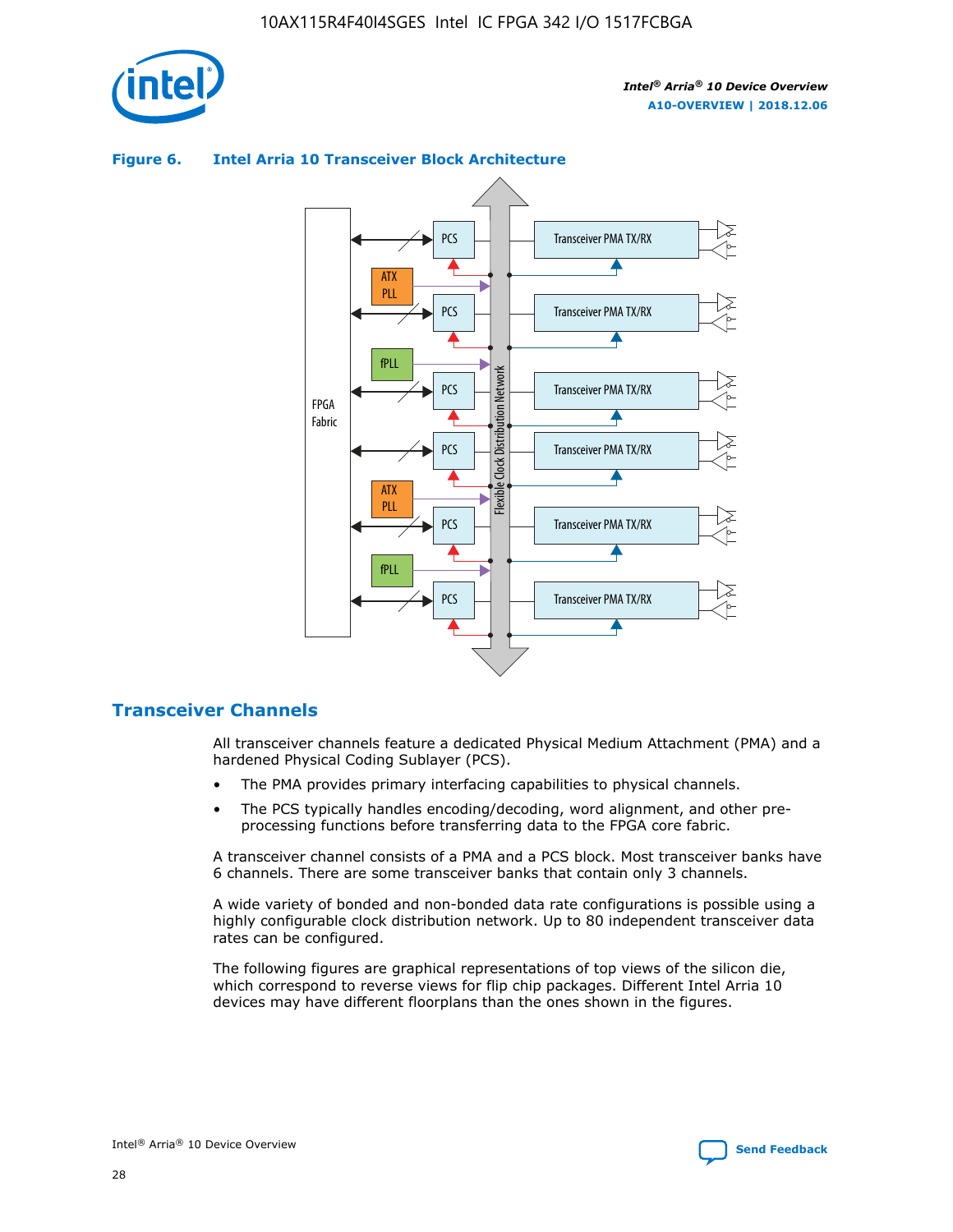

## **Figure 7. Device Chip Overview for Intel Arria 10 GX and GT Devices**





## **PMA Features**

Intel Arria 10 transceivers provide exceptional signal integrity at data rates up to 25.8 Gbps. Clocking options include ultra-low jitter ATX PLLs (LC tank based), clock multiplier unit (CMU) PLLs, and fractional PLLs.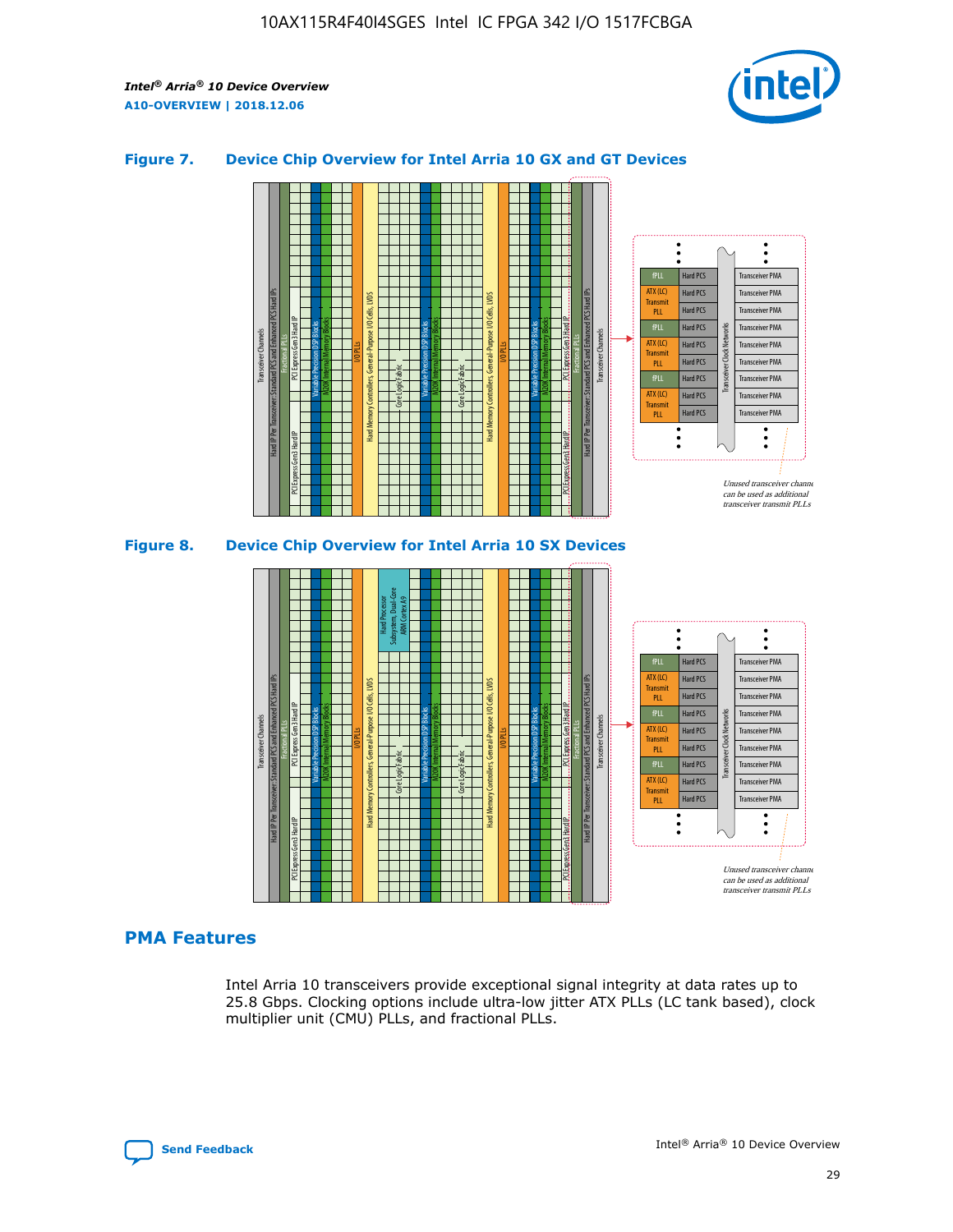

Each transceiver channel contains a channel PLL that can be used as the CMU PLL or clock data recovery (CDR) PLL. In CDR mode, the channel PLL recovers the receiver clock and data in the transceiver channel. Up to 80 independent data rates can be configured on a single Intel Arria 10 device.

## **Table 23. PMA Features of the Transceivers in Intel Arria 10 Devices**

| <b>Feature</b>                                             | <b>Capability</b>                                                                                                                                                                                                             |
|------------------------------------------------------------|-------------------------------------------------------------------------------------------------------------------------------------------------------------------------------------------------------------------------------|
| Chip-to-Chip Data Rates                                    | 1 Gbps to 17.4 Gbps (Intel Arria 10 GX devices)<br>1 Gbps to 25.8 Gbps (Intel Arria 10 GT devices)                                                                                                                            |
| <b>Backplane Support</b>                                   | Drive backplanes at data rates up to 12.5 Gbps                                                                                                                                                                                |
| <b>Optical Module Support</b>                              | SFP+/SFP, XFP, CXP, QSFP/QSFP28, CFP/CFP2/CFP4                                                                                                                                                                                |
| Cable Driving Support                                      | SFP+ Direct Attach, PCI Express over cable, eSATA                                                                                                                                                                             |
| Transmit Pre-Emphasis                                      | 4-tap transmit pre-emphasis and de-emphasis to compensate for system channel loss                                                                                                                                             |
| Continuous Time Linear<br>Equalizer (CTLE)                 | Dual mode, high-gain, and high-data rate, linear receive equalization to compensate for<br>system channel loss                                                                                                                |
| Decision Feedback Equalizer<br>(DFE)                       | 7-fixed and 4-floating tap DFE to equalize backplane channel loss in the presence of<br>crosstalk and noisy environments                                                                                                      |
| Variable Gain Amplifier                                    | Optimizes the signal amplitude prior to the CDR sampling and operates in fixed and<br>adaptive modes                                                                                                                          |
| Altera Digital Adaptive<br>Parametric Tuning (ADAPT)       | Fully digital adaptation engine to automatically adjust all link equalization parameters-<br>including CTLE, DFE, and variable gain amplifier blocks—that provide optimal link margin<br>without intervention from user logic |
| Precision Signal Integrity<br>Calibration Engine (PreSICE) | Hardened calibration controller to quickly calibrate all transceiver control parameters on<br>power-up, which provides the optimal signal integrity and jitter performance                                                    |
| Advanced Transmit (ATX)<br>PLL                             | Low jitter ATX (LC tank based) PLLs with continuous tuning range to cover a wide range of<br>standard and proprietary protocols                                                                                               |
| <b>Fractional PLLs</b>                                     | On-chip fractional frequency synthesizers to replace on-board crystal oscillators and reduce<br>system cost                                                                                                                   |
| Digitally Assisted Analog<br><b>CDR</b>                    | Superior jitter tolerance with fast lock time                                                                                                                                                                                 |
| Dynamic Partial<br>Reconfiguration                         | Allows independent control of the Avalon memory-mapped interface of each transceiver<br>channel for the highest transceiver flexibility                                                                                       |
| Multiple PCS-PMA and PCS-<br>PLD interface widths          | 8-, 10-, 16-, 20-, 32-, 40-, or 64-bit interface widths for flexibility of deserialization width,<br>encoding, and reduced latency                                                                                            |

## **PCS Features**

This table summarizes the Intel Arria 10 transceiver PCS features. You can use the transceiver PCS to support a wide range of protocols ranging from 1 Gbps to 25.8 Gbps.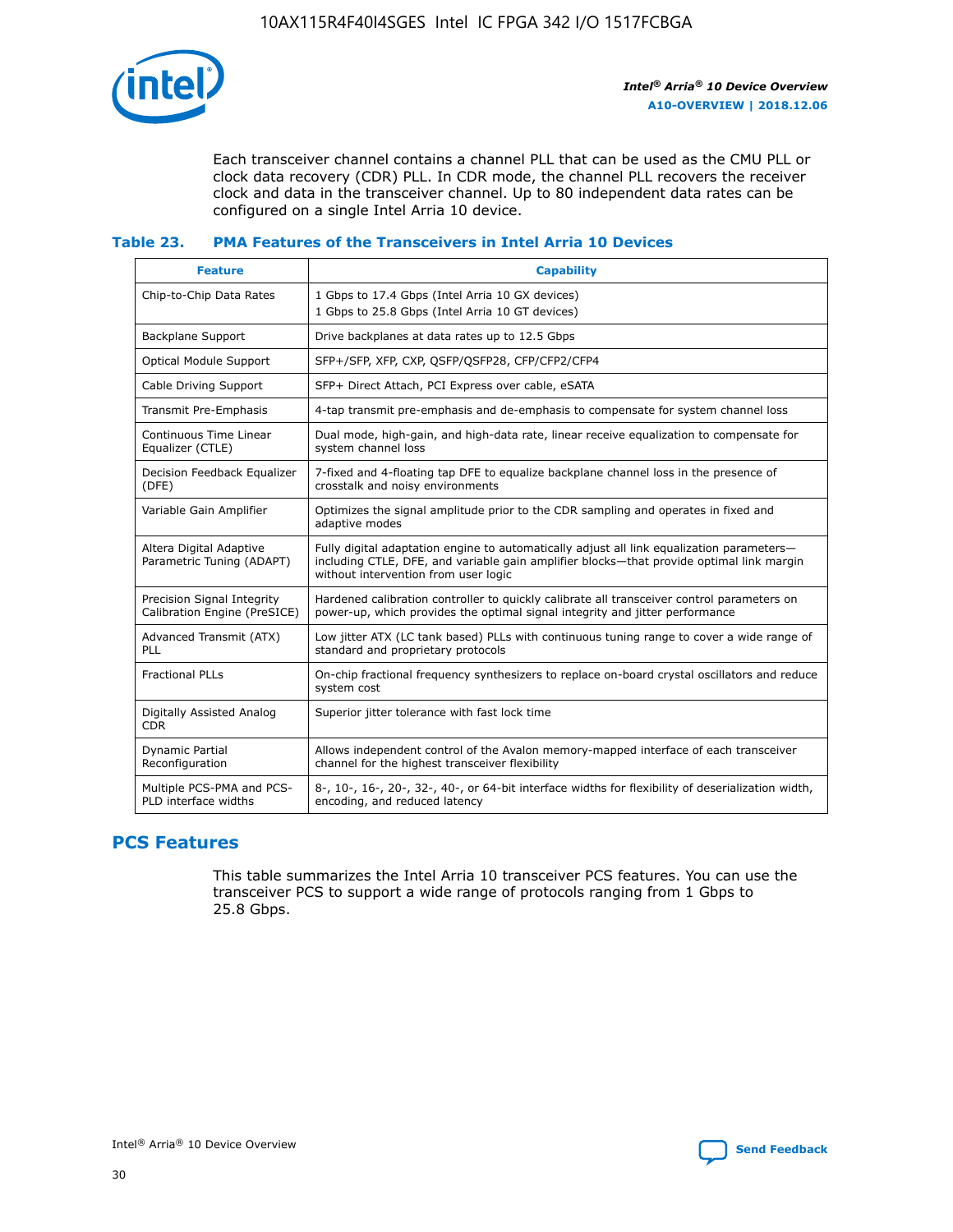

| <b>PCS</b>    | <b>Description</b>                                                                                                                                                                                                                                                                                                                                                                                             |
|---------------|----------------------------------------------------------------------------------------------------------------------------------------------------------------------------------------------------------------------------------------------------------------------------------------------------------------------------------------------------------------------------------------------------------------|
| Standard PCS  | Operates at a data rate up to 12 Gbps<br>Supports protocols such as PCI-Express, CPRI 4.2+, GigE, IEEE 1588 in Hard PCS<br>Implements other protocols using Basic/Custom (Standard PCS) transceiver<br>configuration rules.                                                                                                                                                                                    |
| Enhanced PCS  | Performs functions common to most serial data industry standards, such as word<br>alignment, encoding/decoding, and framing, before data is sent or received off-chip<br>through the PMA<br>• Handles data transfer to and from the FPGA fabric<br>Handles data transfer internally to and from the PMA<br>Provides frequency compensation<br>Performs channel bonding for multi-channel low skew applications |
| PCIe Gen3 PCS | Supports the seamless switching of Data and Clock between the Gen1, Gen2, and Gen3<br>data rates<br>Provides support for PIPE 3.0 features<br>Supports the PIPE interface with the Hard IP enabled, as well as with the Hard IP<br>bypassed                                                                                                                                                                    |

#### **Related Information**

- PCIe Gen1, Gen2, and Gen3 Hard IP on page 26
- Interlaken Support on page 26
- 10 Gbps Ethernet Support on page 26

## **PCS Protocol Support**

This table lists some of the protocols supported by the Intel Arria 10 transceiver PCS. For more information about the blocks in the transmitter and receiver data paths, refer to the related information.

| <b>Protocol</b>                                 | <b>Data Rate</b><br>(Gbps) | <b>Transceiver IP</b>       | <b>PCS Support</b>                      |
|-------------------------------------------------|----------------------------|-----------------------------|-----------------------------------------|
| PCIe Gen3 x1, x2, x4, x8                        | 8.0                        | Native PHY (PIPE)           | Standard PCS and PCIe<br>Gen3 PCS       |
| PCIe Gen2 x1, x2, x4, x8                        | 5.0                        | Native PHY (PIPE)           | <b>Standard PCS</b>                     |
| PCIe Gen1 x1, x2, x4, x8                        | 2.5                        | Native PHY (PIPE)           | Standard PCS                            |
| 1000BASE-X Gigabit Ethernet                     | 1.25                       | Native PHY                  | <b>Standard PCS</b>                     |
| 1000BASE-X Gigabit Ethernet with<br>IEEE 1588v2 | 1.25                       | Native PHY                  | Standard PCS                            |
| 10GBASE-R                                       | 10.3125                    | Native PHY                  | <b>Enhanced PCS</b>                     |
| 10GBASE-R with IEEE 1588v2                      | 10.3125                    | Native PHY                  | <b>Enhanced PCS</b>                     |
| 10GBASE-R with KR FEC                           | 10.3125                    | Native PHY                  | <b>Enhanced PCS</b>                     |
| 10GBASE-KR and 1000BASE-X                       | 10.3125                    | 1G/10GbE and 10GBASE-KR PHY | Standard PCS and<br><b>Enhanced PCS</b> |
| Interlaken (CEI-6G/11G)                         | 3.125 to 17.4              | Native PHY                  | <b>Enhanced PCS</b>                     |
| SFI-S/SFI-5.2                                   | 11.2                       | Native PHY                  | <b>Enhanced PCS</b>                     |
| $10G$ SDI                                       | 10.692                     | Native PHY                  | <b>Enhanced PCS</b>                     |
|                                                 |                            |                             | continued                               |

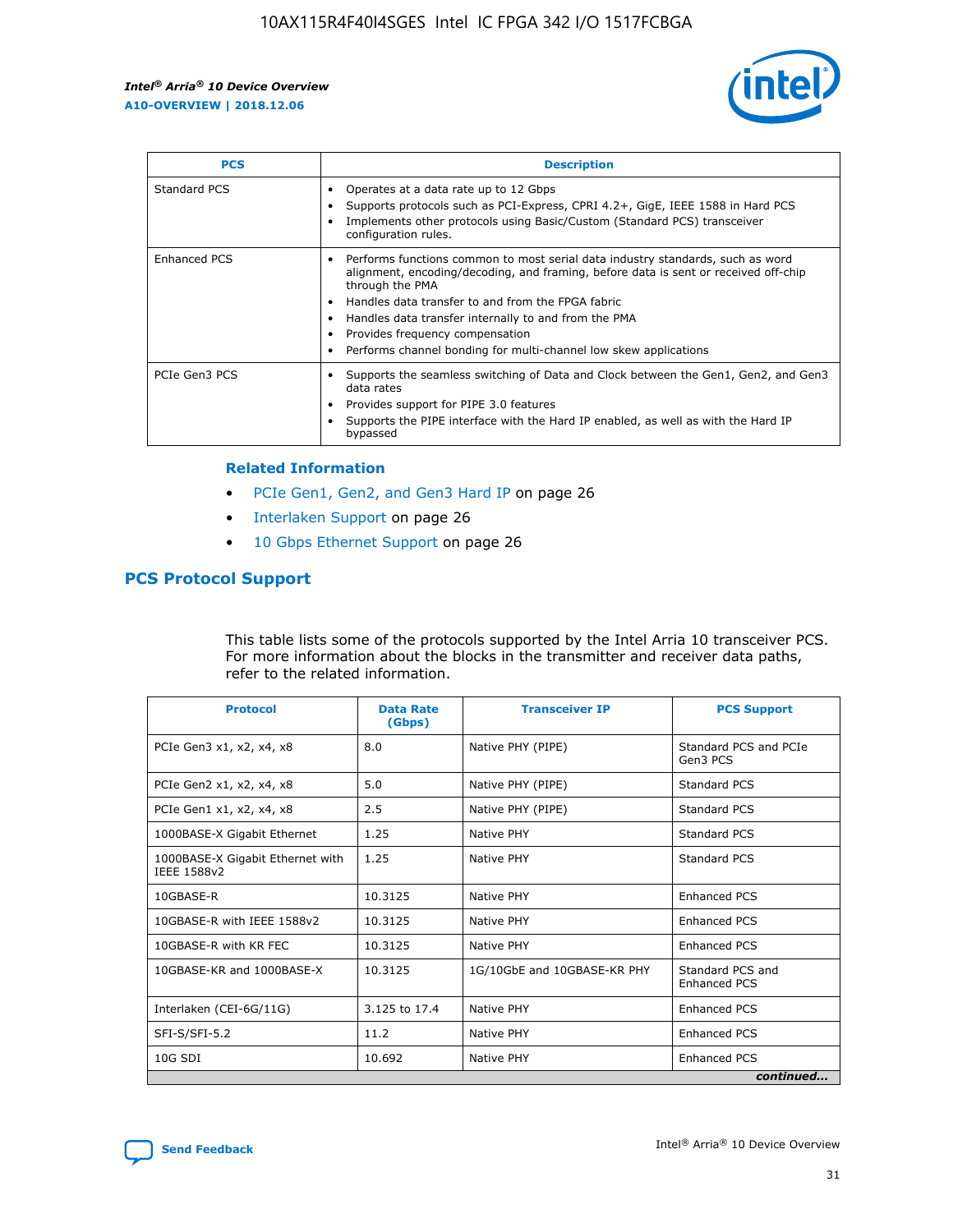

| <b>Protocol</b>      | <b>Data Rate</b><br>(Gbps) | <b>Transceiver IP</b> | <b>PCS Support</b> |
|----------------------|----------------------------|-----------------------|--------------------|
| CPRI 6.0 (64B/66B)   | 0.6144 to<br>10.1376       | Native PHY            | Enhanced PCS       |
| CPRI 4.2 (8B/10B)    | $0.6144$ to<br>9.8304      | Native PHY            | Standard PCS       |
| OBSAI RP3 v4.2       | 0.6144 to 6.144            | Native PHY            | Standard PCS       |
| SD-SDI/HD-SDI/3G-SDI | $0.143(12)$ to<br>2.97     | Native PHY            | Standard PCS       |

## **Related Information**

#### [Intel Arria 10 Transceiver PHY User Guide](https://www.intel.com/content/www/us/en/programmable/documentation/nik1398707230472.html#nik1398707091164)

Provides more information about the supported transceiver protocols and PHY IP, the PMA architecture, and the standard, enhanced, and PCIe Gen3 PCS architecture.

## **SoC with Hard Processor System**

Each SoC device combines an FPGA fabric and a hard processor system (HPS) in a single device. This combination delivers the flexibility of programmable logic with the power and cost savings of hard IP in these ways:

- Reduces board space, system power, and bill of materials cost by eliminating a discrete embedded processor
- Allows you to differentiate the end product in both hardware and software, and to support virtually any interface standard
- Extends the product life and revenue through in-field hardware and software updates

 $(12)$  The 0.143 Gbps data rate is supported using oversampling of user logic that you must implement in the FPGA fabric.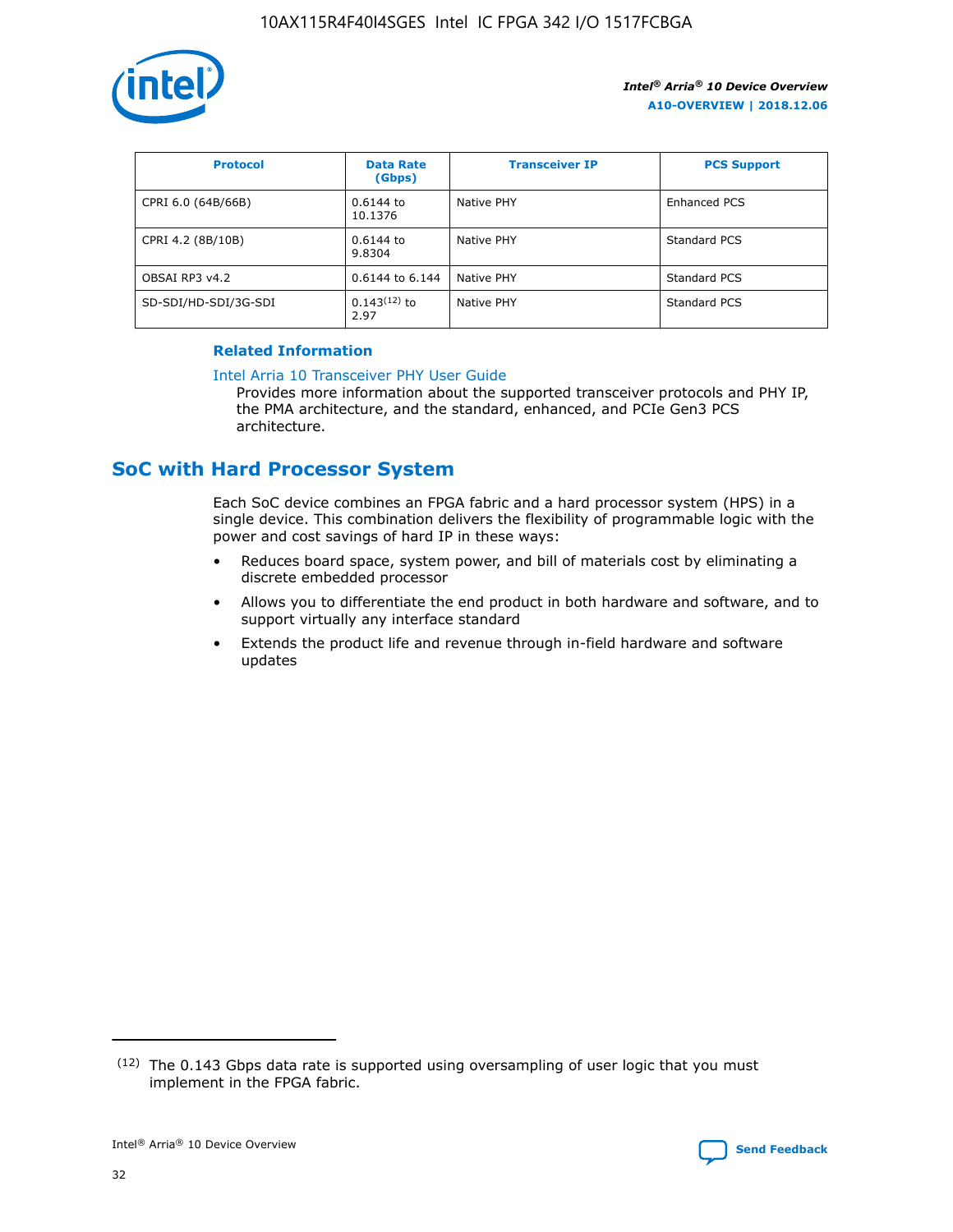

#### **Figure 9. HPS Block Diagram**

This figure shows a block diagram of the HPS with the dual ARM Cortex-A9 MPCore processor.



## **Key Advantages of 20-nm HPS**

The 20-nm HPS strikes a balance between enabling maximum software compatibility with 28-nm SoCs while still improving upon the 28-nm HPS architecture. These improvements address the requirements of the next generation target markets such as wireless and wireline communications, compute and storage equipment, broadcast and military in terms of performance, memory bandwidth, connectivity via backplane and security.

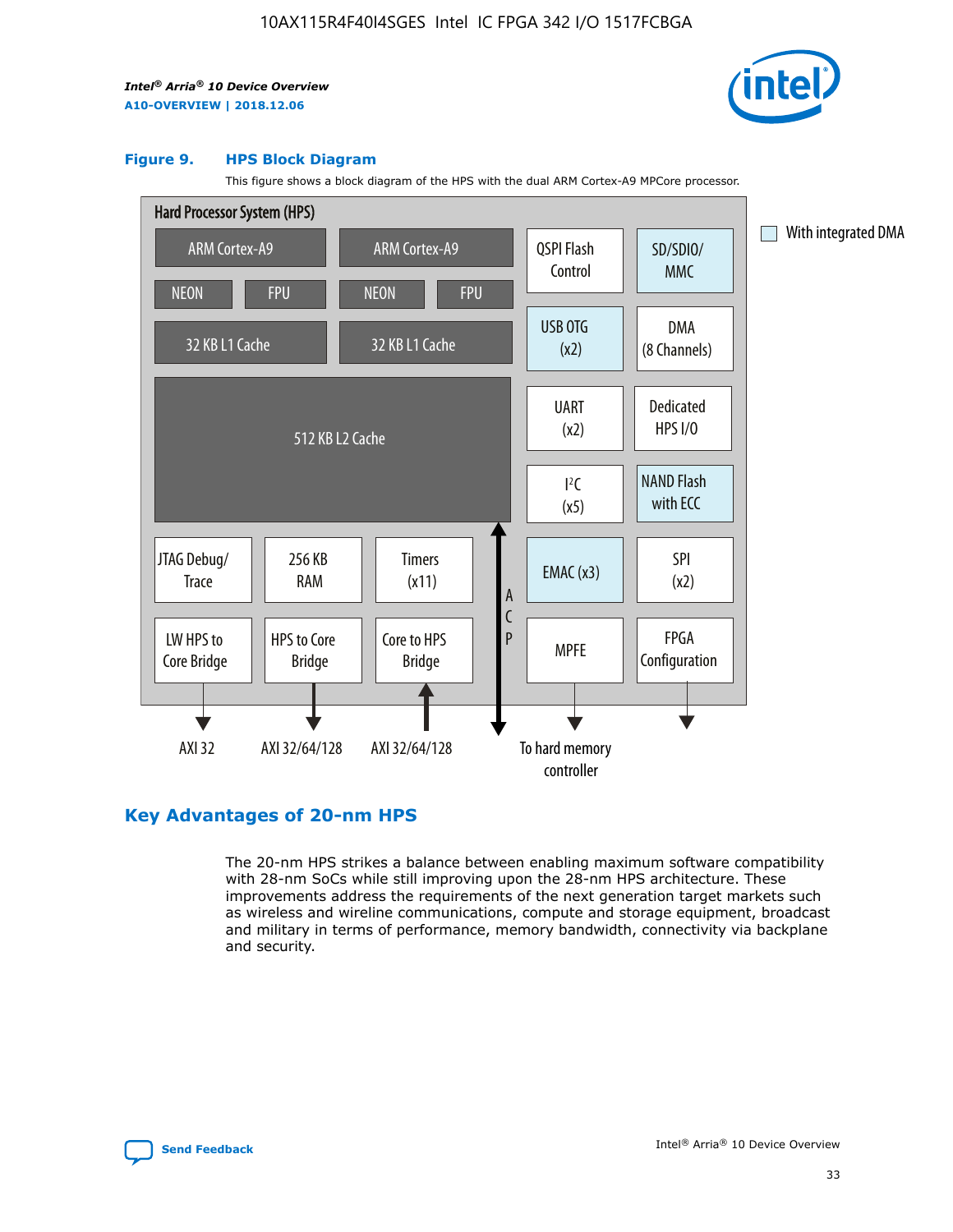

## **Table 24. Improvements in 20 nm HPS**

This table lists the key improvements of the 20 nm HPS compared to the 28 nm HPS.

| Advantages/<br><b>Improvements</b>                          | <b>Description</b>                                                                                                                                                                                                                                                                                                                                                                                                                                                                                                                                                                                                                                                                                                                                                                                                                                                                                                                                |
|-------------------------------------------------------------|---------------------------------------------------------------------------------------------------------------------------------------------------------------------------------------------------------------------------------------------------------------------------------------------------------------------------------------------------------------------------------------------------------------------------------------------------------------------------------------------------------------------------------------------------------------------------------------------------------------------------------------------------------------------------------------------------------------------------------------------------------------------------------------------------------------------------------------------------------------------------------------------------------------------------------------------------|
| Increased performance and<br>overdrive capability           | While the nominal processor frequency is 1.2 GHz, the 20 nm HPS offers an "overdrive"<br>feature which enables a higher processor operating frequency. This requires a higher supply<br>voltage value that is unique to the HPS and may require a separate regulator.                                                                                                                                                                                                                                                                                                                                                                                                                                                                                                                                                                                                                                                                             |
| Increased processor memory<br>bandwidth and DDR4<br>support | Up to 64-bit DDR4 memory at 2,400 Mbps support is available for the processor. The hard<br>memory controller for the HPS comprises a multi-port front end that manages connections<br>to a single port memory controller. The multi-port front end allows logic core and the HPS<br>to share ports and thereby the available bandwidth of the memory controller.                                                                                                                                                                                                                                                                                                                                                                                                                                                                                                                                                                                  |
| Flexible I/O sharing                                        | An advanced I/O pin muxing scheme allows improved sharing of I/O between the HPS and<br>the core logic. The following types of I/O are available for SoC:<br>17 dedicated I/Os-physically located inside the HPS block and are not accessible to<br>$\bullet$<br>logic within the core. The 17 dedicated I/Os are used for HPS clock, resets, and<br>interfacing with boot devices, QSPI, and SD/MMC.<br>48 direct shared I/O-located closest to the HPS block and are ideal for high speed HPS<br>$\bullet$<br>peripherals such as EMAC, USB, and others. There is one bank of 48 I/Os that supports<br>direct sharing where the 48 I/Os can be shared 12 I/Os at a time.<br>Standard (shared) I/O-all standard I/Os can be shared by the HPS peripherals and any<br>logic within the core. For designs where more than 48 I/Os are reguired to fully use all<br>the peripherals in the HPS, these I/Os can be connected through the core logic. |
| <b>EMAC</b> core                                            | Three EMAC cores are available in the HPS. The EMAC cores enable an application to<br>support two redundant Ethernet connections; for example, backplane, or two EMAC cores<br>for managing IEEE 1588 time stamp information while allowing a third EMAC core for debug<br>and configuration. All three EMACs can potentially share the same time stamps, simplifying<br>the 1588 time stamping implementation. A new serial time stamp interface allows core<br>logic to access and read the time stamp values. The integrated EMAC controllers can be<br>connected to external Ethernet PHY through the provided MDIO or I <sup>2</sup> C interface.                                                                                                                                                                                                                                                                                            |
| On-chip memory                                              | The on-chip memory is updated to 256 KB support and can support larger data sets and<br>real time algorithms.                                                                                                                                                                                                                                                                                                                                                                                                                                                                                                                                                                                                                                                                                                                                                                                                                                     |
| <b>ECC</b> enhancements                                     | Improvements in L2 Cache ECC management allow identification of errors down to the<br>address level. ECC enhancements also enable improved error injection and status reporting<br>via the introduction of new memory mapped access to syndrome and data signals.                                                                                                                                                                                                                                                                                                                                                                                                                                                                                                                                                                                                                                                                                 |
| HPS to FPGA Interconnect<br>Backbone                        | Although the HPS and the Logic Core can operate independently, they are tightly coupled<br>via a high-bandwidth system interconnect built from high-performance ARM AMBA AXI bus<br>bridges. IP bus masters in the FPGA fabric have access to HPS bus slaves via the FPGA-to-<br>HPS interconnect. Similarly, HPS bus masters have access to bus slaves in the core fabric<br>via the HPS-to-FPGA bridge. Both bridges are AMBA AXI-3 compliant and support<br>simultaneous read and write transactions. Up to three masters within the core fabric can<br>share the HPS SDRAM controller with the processor. Additionally, the processor can be used<br>to configure the core fabric under program control via a dedicated 32-bit configuration port.                                                                                                                                                                                            |
| FPGA configuration and HPS<br>booting                       | The FPGA fabric and HPS in the SoCs are powered independently. You can reduce the clock<br>frequencies or gate the clocks to reduce dynamic power.<br>You can configure the FPGA fabric and boot the HPS independently, in any order, providing<br>you with more design flexibility.                                                                                                                                                                                                                                                                                                                                                                                                                                                                                                                                                                                                                                                              |
| Security                                                    | New security features have been introduced for anti-tamper management, secure boot,<br>encryption (AES), and authentication (SHA).                                                                                                                                                                                                                                                                                                                                                                                                                                                                                                                                                                                                                                                                                                                                                                                                                |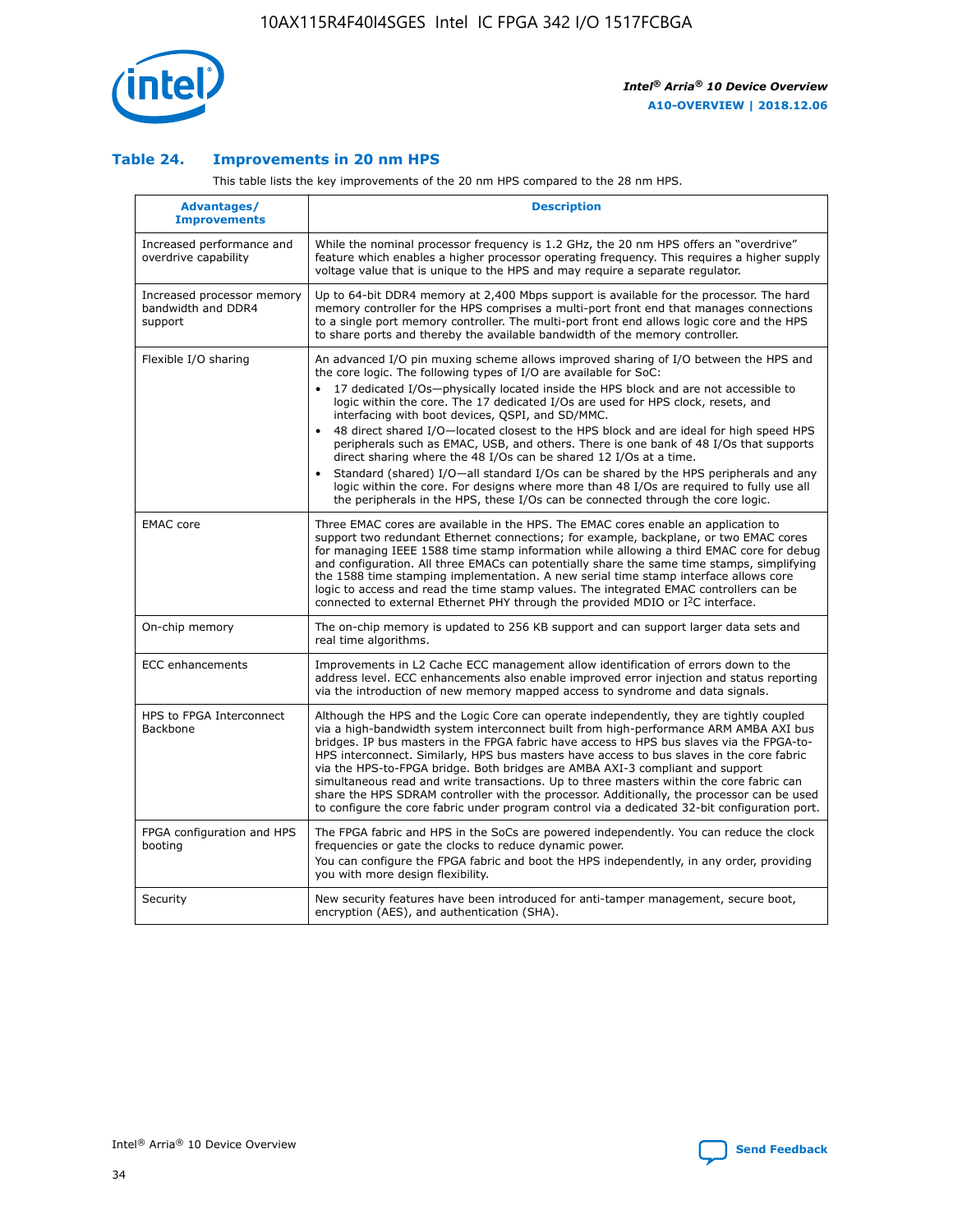

## **Features of the HPS**

The HPS has the following features:

- 1.2-GHz, dual-core ARM Cortex-A9 MPCore processor with up to 1.5-GHz via overdrive
	- ARMv7-A architecture that runs 32-bit ARM instructions, 16-bit and 32-bit Thumb instructions, and 8-bit Java byte codes in Jazelle style
	- Superscalar, variable length, out-of-order pipeline with dynamic branch prediction
	- Instruction Efficiency 2.5 MIPS/MHz, which provides total performance of 7500 MIPS at 1.5 GHz
- Each processor core includes:
	- 32 KB of L1 instruction cache, 32 KB of L1 data cache
	- Single- and double-precision floating-point unit and NEON media engine
	- CoreSight debug and trace technology
	- Snoop Control Unit (SCU) and Acceleration Coherency Port (ACP)
- 512 KB of shared L2 cache
- 256 KB of scratch RAM
- Hard memory controller with support for DDR3, DDR4 and optional error correction code (ECC) support
- Multiport Front End (MPFE) Scheduler interface to the hard memory controller
- 8-channel direct memory access (DMA) controller
- QSPI flash controller with SIO, DIO, QIO SPI Flash support
- NAND flash controller (ONFI 1.0 or later) with DMA and ECC support, updated to support 8 and 16-bit Flash devices and new command DMA to offload CPU for fast power down recovery
- Updated SD/SDIO/MMC controller to eMMC 4.5 with DMA with CE-ATA digital command support
- 3 10/100/1000 Ethernet media access control (MAC) with DMA
- 2 USB On-the-Go (OTG) controllers with DMA
- $\bullet$  5 I<sup>2</sup>C controllers (3 can be used by EMAC for MIO to external PHY)
- 2 UART 16550 Compatible controllers
- 4 serial peripheral interfaces (SPI) (2 Master, 2 Slaves)
- 62 programmable general-purpose I/Os, which includes 48 direct share I/Os that allows the HPS peripherals to connect directly to the FPGA I/Os
- 7 general-purpose timers
- 4 watchdog timers
- Anti-tamper, Secure Boot, Encryption (AES) and Authentication (SHA)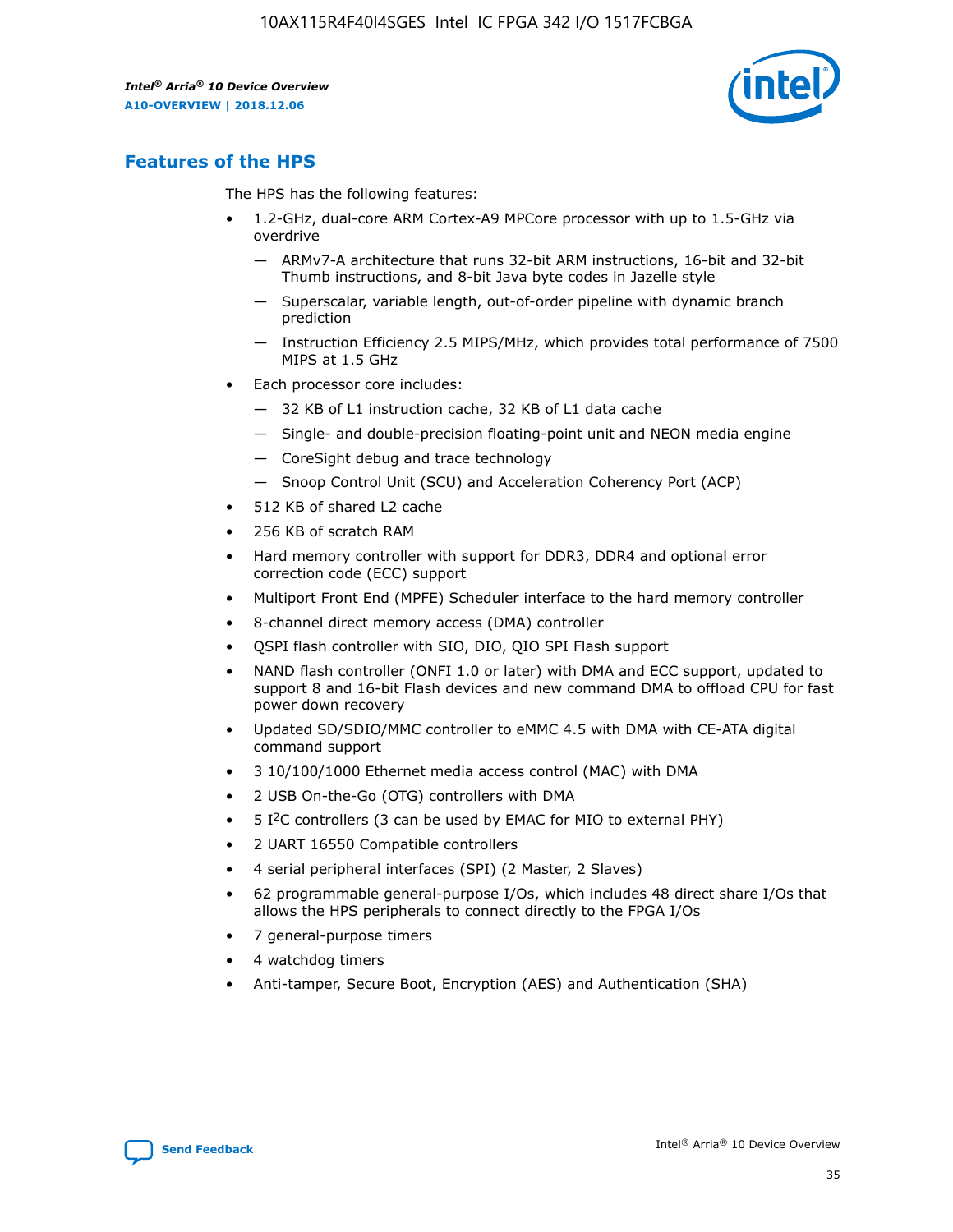

## **System Peripherals and Debug Access Port**

Each Ethernet MAC, USB OTG, NAND flash controller, and SD/MMC controller module has an integrated DMA controller. For modules without an integrated DMA controller, an additional DMA controller module provides up to eight channels of high-bandwidth data transfers. Peripherals that communicate off-chip are multiplexed with other peripherals at the HPS pin level. This allows you to choose which peripherals interface with other devices on your PCB.

The debug access port provides interfaces to industry standard JTAG debug probes and supports ARM CoreSight debug and core traces to facilitate software development.

## **HPS–FPGA AXI Bridges**

The HPS–FPGA bridges, which support the Advanced Microcontroller Bus Architecture (AMBA) Advanced eXtensible Interface (AXI™) specifications, consist of the following bridges:

- FPGA-to-HPS AMBA AXI bridge—a high-performance bus supporting 32, 64, and 128 bit data widths that allows the FPGA fabric to issue transactions to slaves in the HPS.
- HPS-to-FPGA Avalon/AMBA AXI bridge—a high-performance bus supporting 32, 64, and 128 bit data widths that allows the HPS to issue transactions to slaves in the FPGA fabric.
- Lightweight HPS-to-FPGA AXI bridge—a lower latency 32 bit width bus that allows the HPS to issue transactions to soft peripherals in the FPGA fabric. This bridge is primarily used for control and status register (CSR) accesses to peripherals in the FPGA fabric.

The HPS–FPGA AXI bridges allow masters in the FPGA fabric to communicate with slaves in the HPS logic, and vice versa. For example, the HPS-to-FPGA AXI bridge allows you to share memories instantiated in the FPGA fabric with one or both microprocessors in the HPS, while the FPGA-to-HPS AXI bridge allows logic in the FPGA fabric to access the memory and peripherals in the HPS.

Each HPS–FPGA bridge also provides asynchronous clock crossing for data transferred between the FPGA fabric and the HPS.

#### **HPS SDRAM Controller Subsystem**

The HPS SDRAM controller subsystem contains a multiport SDRAM controller and DDR PHY that are shared between the FPGA fabric (through the FPGA-to-HPS SDRAM interface), the level 2 (L2) cache, and the level 3 (L3) system interconnect. The FPGA-to-HPS SDRAM interface supports AMBA AXI and Avalon® Memory-Mapped (Avalon-MM) interface standards, and provides up to six individual ports for access by masters implemented in the FPGA fabric.

The HPS SDRAM controller supports up to 3 masters (command ports), 3x 64-bit read data ports and 3x 64-bit write data ports.

To maximize memory performance, the SDRAM controller subsystem supports command and data reordering, deficit round-robin arbitration with aging, and high-priority bypass features.

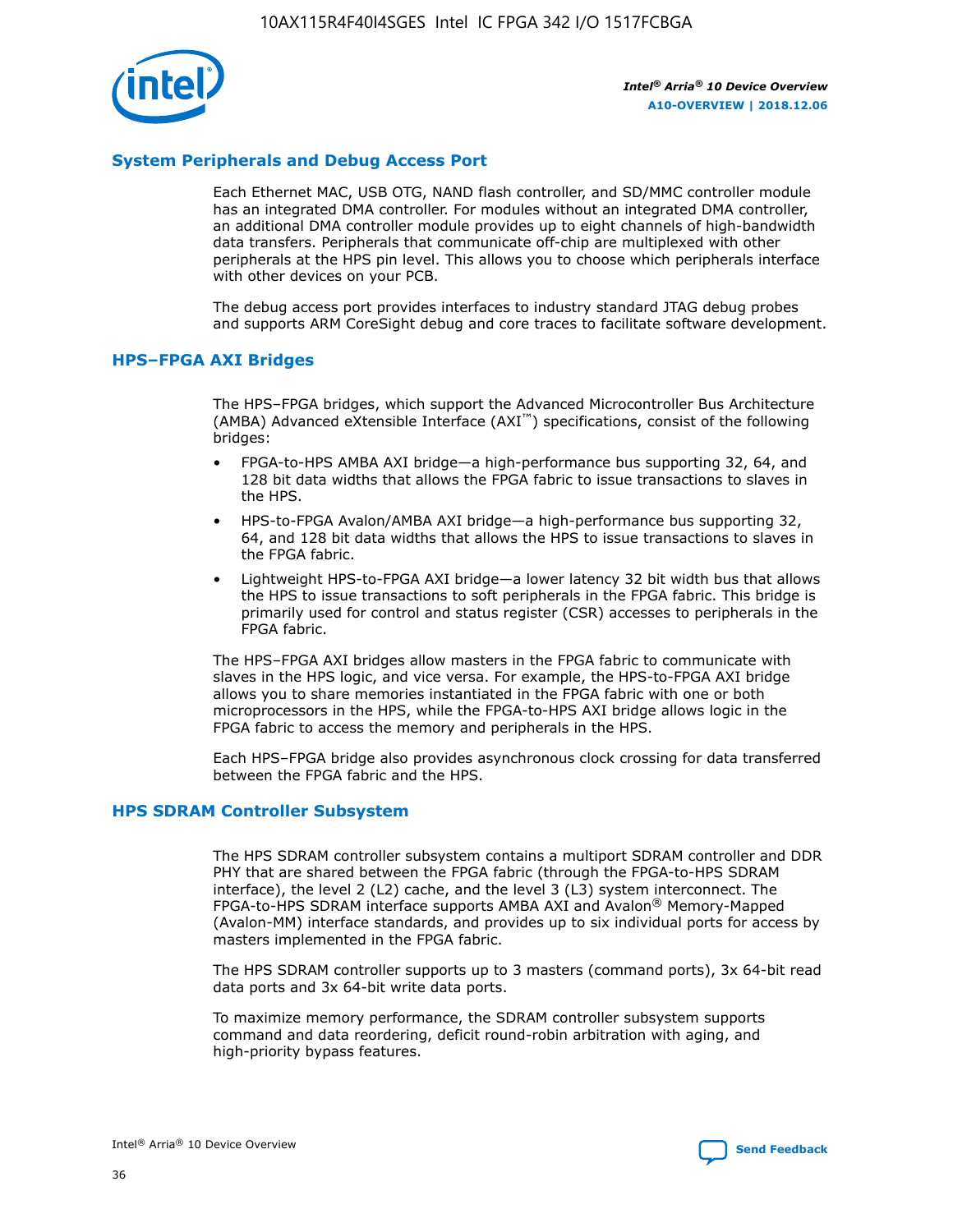

## **FPGA Configuration and HPS Booting**

The FPGA fabric and HPS in the SoC FPGA must be powered at the same time. You can reduce the clock frequencies or gate the clocks to reduce dynamic power.

Once powered, the FPGA fabric and HPS can be configured independently thus providing you with more design flexibility:

- You can boot the HPS independently. After the HPS is running, the HPS can fully or partially reconfigure the FPGA fabric at any time under software control. The HPS can also configure other FPGAs on the board through the FPGA configuration controller.
- Configure the FPGA fabric first, and then boot the HPS from memory accessible to the FPGA fabric.

## **Hardware and Software Development**

For hardware development, you can configure the HPS and connect your soft logic in the FPGA fabric to the HPS interfaces using the Platform Designer system integration tool in the Intel Quartus Prime software.

For software development, the ARM-based SoC FPGA devices inherit the rich software development ecosystem available for the ARM Cortex-A9 MPCore processor. The software development process for Intel SoC FPGAs follows the same steps as those for other SoC devices from other manufacturers. Support for Linux\*, VxWorks\*, and other operating systems are available for the SoC FPGAs. For more information on the operating systems support availability, contact the Intel FPGA sales team.

You can begin device-specific firmware and software development on the Intel SoC FPGA Virtual Target. The Virtual Target is a fast PC-based functional simulation of a target development system—a model of a complete development board. The Virtual Target enables the development of device-specific production software that can run unmodified on actual hardware.

## **Dynamic and Partial Reconfiguration**

The Intel Arria 10 devices support dynamic and partial reconfiguration. You can use dynamic and partial reconfiguration simultaneously to enable seamless reconfiguration of both the device core and transceivers.

## **Dynamic Reconfiguration**

You can reconfigure the PMA and PCS blocks while the device continues to operate. This feature allows you to change the data rates, protocol, and analog settings of a channel in a transceiver bank without affecting on-going data transfer in other transceiver banks. This feature is ideal for applications that require dynamic multiprotocol or multirate support.

## **Partial Reconfiguration**

Using partial reconfiguration, you can reconfigure some parts of the device while keeping the device in operation.

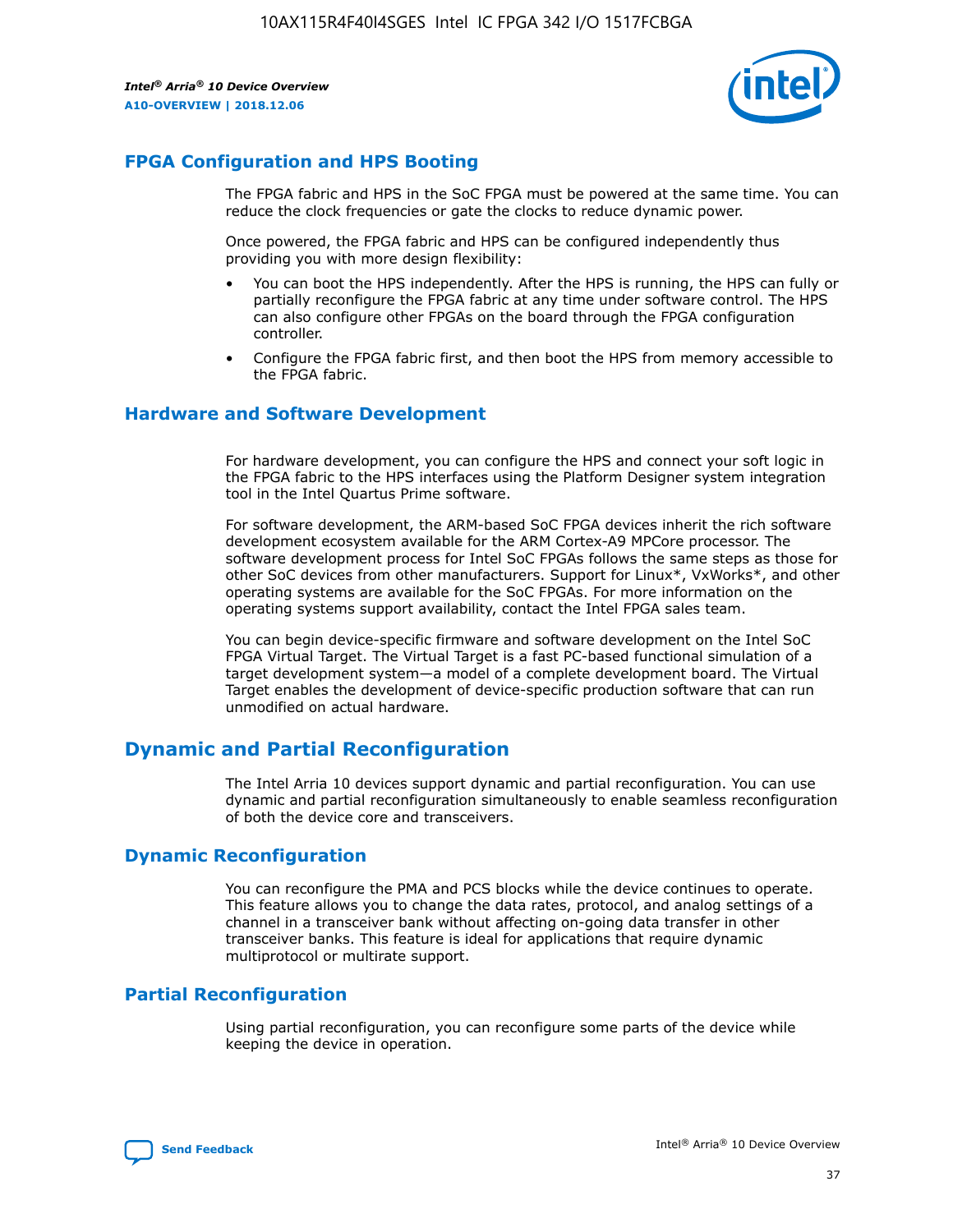

Instead of placing all device functions in the FPGA fabric, you can store some functions that do not run simultaneously in external memory and load them only when required. This capability increases the effective logic density of the device, and lowers cost and power consumption.

In the Intel solution, you do not have to worry about intricate device architecture to perform a partial reconfiguration. The partial reconfiguration capability is built into the Intel Quartus Prime design software, making such time-intensive task simple.

Intel Arria 10 devices support partial reconfiguration in the following configuration options:

- Using an internal host:
	- All supported configuration modes where the FPGA has access to external memory devices such as serial and parallel flash memory.
	- Configuration via Protocol [CvP (PCIe)]
- Using an external host—passive serial (PS), fast passive parallel (FPP) x8, FPP x16, and FPP x32 I/O interface.

# **Enhanced Configuration and Configuration via Protocol**

## **Table 25. Configuration Schemes and Features of Intel Arria 10 Devices**

Intel Arria 10 devices support 1.8 V programming voltage and several configuration schemes.

| <b>Scheme</b>                                                          | <b>Data</b><br><b>Width</b> | <b>Max Clock</b><br>Rate<br>(MHz) | <b>Max Data</b><br>Rate<br>(Mbps)<br>(13) | <b>Decompression</b> | <b>Design</b><br>Security <sup>(1</sup><br>4) | <b>Partial</b><br><b>Reconfiguration</b><br>(15) | <b>Remote</b><br><b>System</b><br><b>Update</b> |
|------------------------------------------------------------------------|-----------------------------|-----------------------------------|-------------------------------------------|----------------------|-----------------------------------------------|--------------------------------------------------|-------------------------------------------------|
| <b>JTAG</b>                                                            | 1 bit                       | 33                                | 33                                        |                      |                                               | Yes(16)                                          |                                                 |
| Active Serial (AS)<br>through the<br>EPCO-L<br>configuration<br>device | 1 bit,<br>4 bits            | 100                               | 400                                       | Yes                  | Yes                                           | $Y_{PS}(16)$                                     | Yes                                             |
| Passive serial (PS)<br>through CPLD or<br>external<br>microcontroller  | 1 bit                       | 100                               | 100                                       | Yes                  | Yes                                           | Yes(16)                                          | Parallel<br>Flash<br>Loader<br>(PFL) IP<br>core |
|                                                                        |                             |                                   |                                           |                      |                                               |                                                  | continued                                       |

<sup>(13)</sup> Enabling either compression or design security features affects the maximum data rate. Refer to the Intel Arria 10 Device Datasheet for more information.

<sup>(14)</sup> Encryption and compression cannot be used simultaneously.

 $(15)$  Partial reconfiguration is an advanced feature of the device family. If you are interested in using partial reconfiguration, contact Intel for support.

 $(16)$  Partial configuration can be performed only when it is configured as internal host.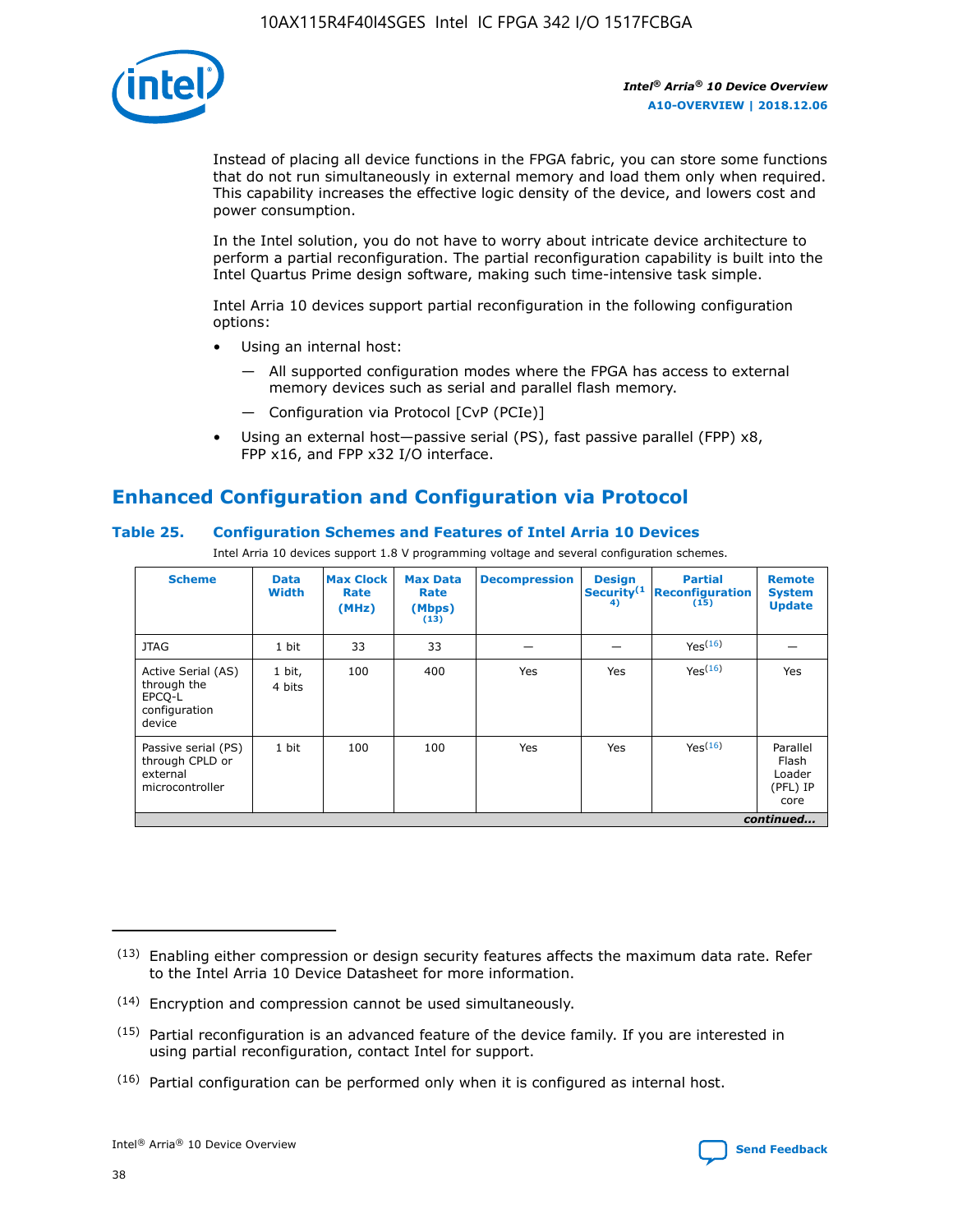

| <b>Scheme</b>                                    | <b>Data</b><br><b>Width</b> | <b>Max Clock</b><br>Rate<br>(MHz) | <b>Max Data</b><br>Rate<br>(Mbps)<br>(13) | <b>Decompression</b> | <b>Design</b><br>Security <sup>(1</sup><br>4) | <b>Partial</b><br><b>Reconfiguration</b><br>(15) | <b>Remote</b><br><b>System</b><br><b>Update</b> |
|--------------------------------------------------|-----------------------------|-----------------------------------|-------------------------------------------|----------------------|-----------------------------------------------|--------------------------------------------------|-------------------------------------------------|
| Fast passive                                     | 8 bits                      | 100                               | 3200                                      | Yes                  | Yes                                           | Yes(17)                                          | PFL IP                                          |
| parallel (FPP)<br>through CPLD or                | 16 bits                     |                                   |                                           | Yes                  | Yes                                           |                                                  | core                                            |
| external<br>microcontroller                      | 32 bits                     |                                   |                                           | Yes                  | Yes                                           |                                                  |                                                 |
| Configuration via                                | 16 bits                     | 100                               | 3200                                      | Yes                  | Yes                                           | Yes <sup>(17)</sup>                              |                                                 |
| <b>HPS</b>                                       | 32 bits                     |                                   |                                           | Yes                  | Yes                                           |                                                  |                                                 |
| Configuration via<br>Protocol [CvP<br>$(PCIe^*)$ | x1, x2,<br>x4, x8<br>lanes  |                                   | 8000                                      | Yes                  | Yes                                           | Yes(16)                                          |                                                 |

You can configure Intel Arria 10 devices through PCIe using Configuration via Protocol (CvP). The Intel Arria 10 CvP implementation conforms to the PCIe 100 ms power-up-to-active time requirement.

#### **Related Information**

[Configuration via Protocol \(CvP\) Implementation in Intel FPGAs User Guide](https://www.intel.com/content/www/us/en/programmable/documentation/dsu1441819344145.html#dsu1442269728522) Provides more information about the CvP configuration scheme.

## **SEU Error Detection and Correction**

Intel Arria 10 devices offer robust and easy-to-use single-event upset (SEU) error detection and correction circuitry.

The detection and correction circuitry includes protection for Configuration RAM (CRAM) programming bits and user memories. The CRAM is protected by a continuously running CRC error detection circuit with integrated ECC that automatically corrects one or two errors and detects higher order multi-bit errors. When more than two errors occur, correction is available through reloading of the core programming file, providing a complete design refresh while the FPGA continues to operate.

The physical layout of the Intel Arria 10 CRAM array is optimized to make the majority of multi-bit upsets appear as independent single-bit or double-bit errors which are automatically corrected by the integrated CRAM ECC circuitry. In addition to the CRAM protection, the M20K memory blocks also include integrated ECC circuitry and are layout-optimized for error detection and correction. The MLAB does not have ECC.

(14) Encryption and compression cannot be used simultaneously.

<sup>(17)</sup> Supported at a maximum clock rate of 100 MHz.



 $(13)$  Enabling either compression or design security features affects the maximum data rate. Refer to the Intel Arria 10 Device Datasheet for more information.

 $(15)$  Partial reconfiguration is an advanced feature of the device family. If you are interested in using partial reconfiguration, contact Intel for support.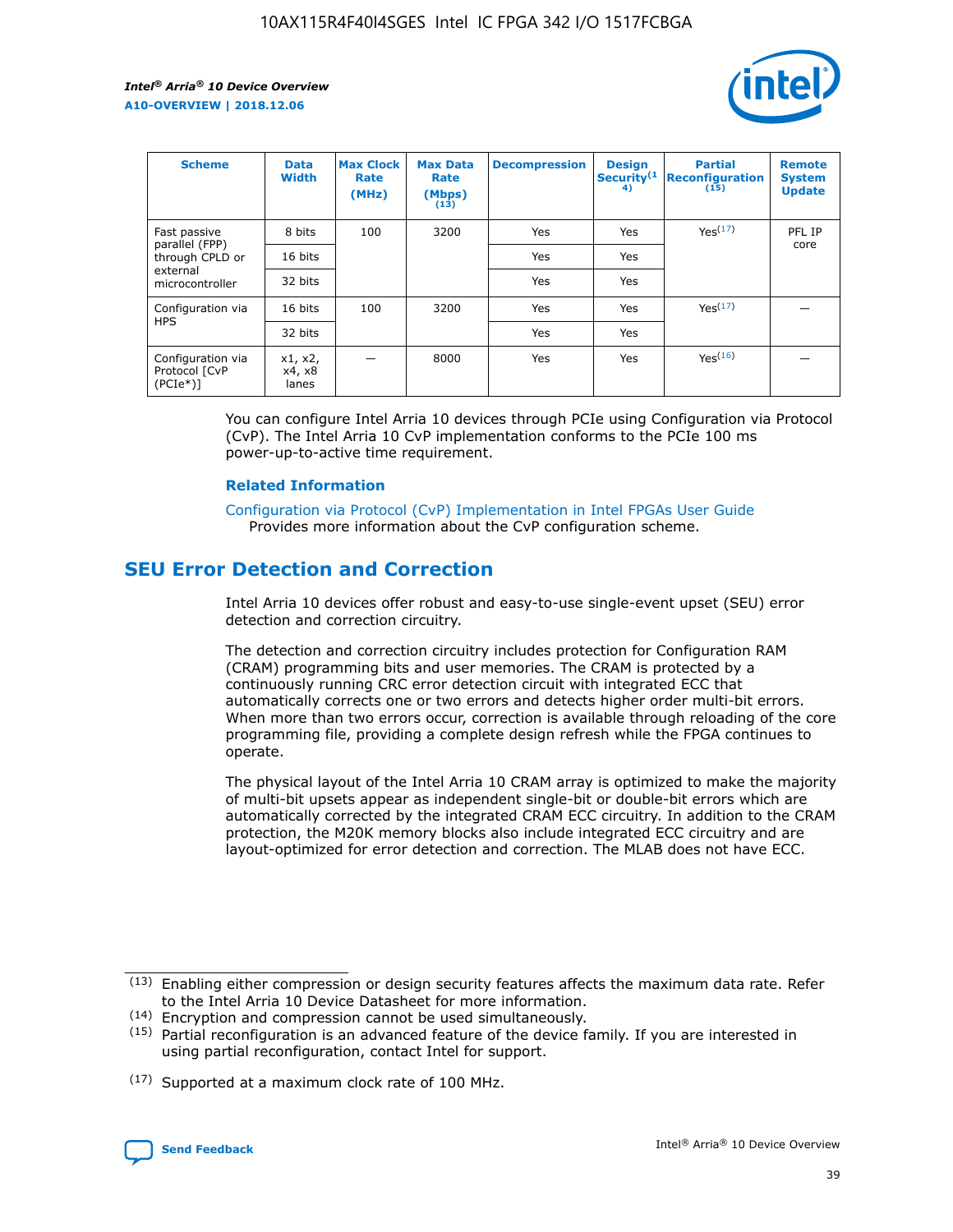

## **Power Management**

Intel Arria 10 devices leverage the advanced 20 nm process technology, a low 0.9 V core power supply, an enhanced core architecture, and several optional power reduction techniques to reduce total power consumption by as much as 40% compared to Arria V devices and as much as 60% compared to Stratix V devices.

The optional power reduction techniques in Intel Arria 10 devices include:

- **SmartVID**—a code is programmed into each device during manufacturing that allows a smart regulator to operate the device at lower core  $V_{CC}$  while maintaining performance
- **Programmable Power Technology**—non-critical timing paths are identified by the Intel Quartus Prime software and the logic in these paths is biased for low power instead of high performance
- **Low Static Power Options**—devices are available with either standard static power or low static power while maintaining performance

Furthermore, Intel Arria 10 devices feature Intel's industry-leading low power transceivers and include a number of hard IP blocks that not only reduce logic resources but also deliver substantial power savings compared to soft implementations. In general, hard IP blocks consume up to 90% less power than the equivalent soft logic implementations.

## **Incremental Compilation**

The Intel Quartus Prime software incremental compilation feature reduces compilation time and helps preserve performance to ease timing closure. The incremental compilation feature enables the partial reconfiguration flow for Intel Arria 10 devices.

Incremental compilation supports top-down, bottom-up, and team-based design flows. This feature facilitates modular, hierarchical, and team-based design flows where different designers compile their respective design sections in parallel. Furthermore, different designers or IP providers can develop and optimize different blocks of the design independently. These blocks can then be imported into the top level project.

## **Document Revision History for Intel Arria 10 Device Overview**

| <b>Document</b><br><b>Version</b> | <b>Changes</b>                                                                                                                                                                                                                                                              |
|-----------------------------------|-----------------------------------------------------------------------------------------------------------------------------------------------------------------------------------------------------------------------------------------------------------------------------|
| 2018.12.06                        | Added links to Intel Arria 10 device errata documents.<br>Removed automotive temperature option from the Intel Arria 10 GX devices.<br>Removed -3 fabric speed grade from the Intel Arria 10 GT devices.<br>Updated power options for the Intel Arria 10 GX and GT devices. |
| 2018.04.09                        | Updated the lowest $V_{CC}$ from 0.83 V to 0.82 V in the topic listing a summary of the device features.                                                                                                                                                                    |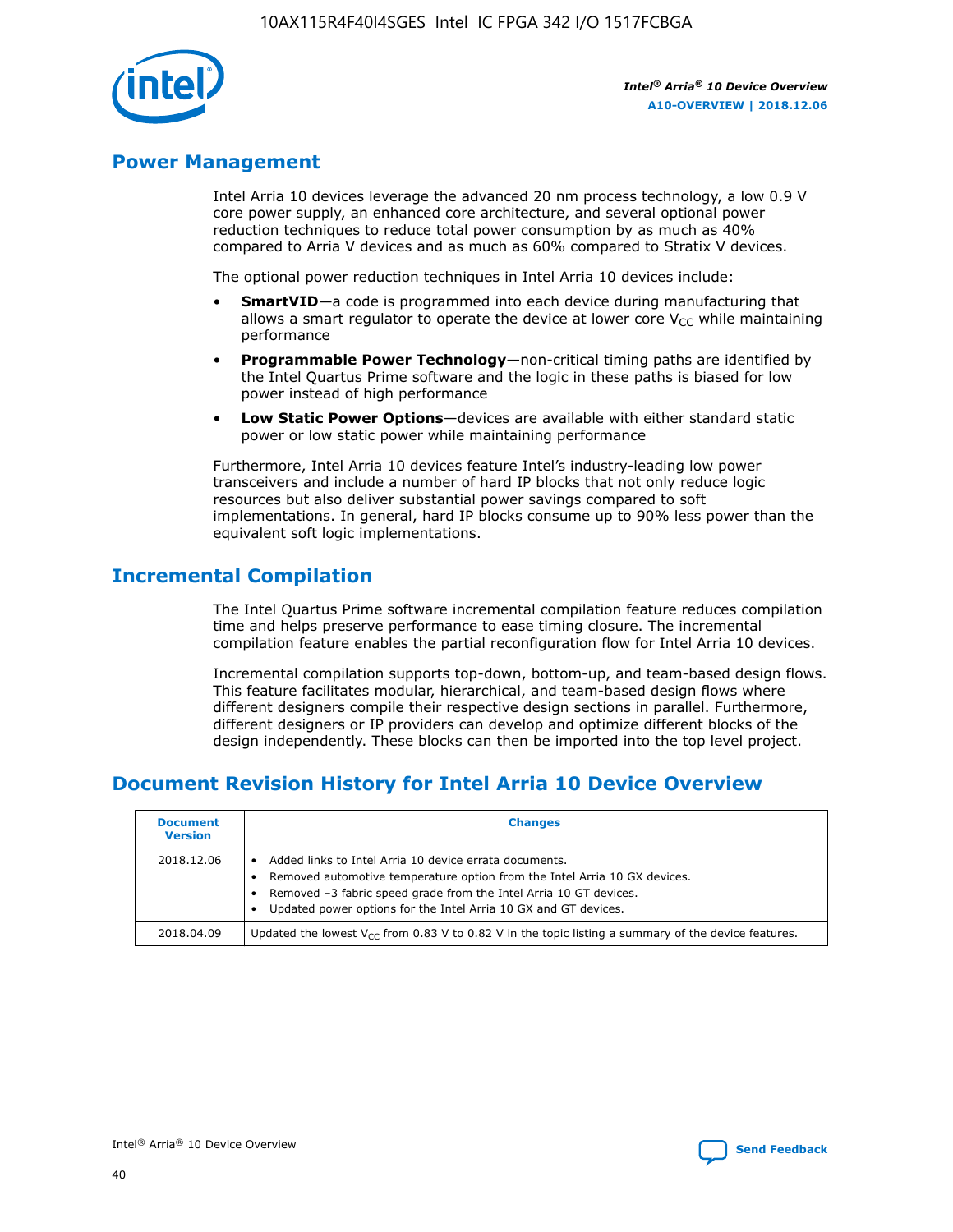

| <b>Date</b>    | <b>Version</b> | <b>Changes</b>                                                                                                                                                                                                                                                                                                                                                                                                                                                                                                                                                                                                                                                                                                                                                                                                                                                                                                                                               |
|----------------|----------------|--------------------------------------------------------------------------------------------------------------------------------------------------------------------------------------------------------------------------------------------------------------------------------------------------------------------------------------------------------------------------------------------------------------------------------------------------------------------------------------------------------------------------------------------------------------------------------------------------------------------------------------------------------------------------------------------------------------------------------------------------------------------------------------------------------------------------------------------------------------------------------------------------------------------------------------------------------------|
| January 2018   | 2018.01.17     | Updated the maximum data rate for HPS (Intel Arria 10 SX devices<br>external memory interface DDR3 controller from 2,166 Mbps to 2,133<br>Mbps.<br>Updated maximum frequency supported for half rate QDRII and QDRII<br>+ SRAM to 633 MHz in Memory Standards Supported by the Soft<br>Memory Controller table.<br>Updated transceiver backplane capability to 12.5 Gbps.<br>Removed transceiver speed grade 5 in Sample Ordering Core and<br>Available Options for Intel Arria 10 GX Devices figure.<br>Removed package code 40, low static power, SmartVID, industrial, and<br>military operating temperature support from Sample Ordering Core and<br>Available Options for Intel Arria 10 GT Devices figure.<br>Updated short reach transceiver rate for Intel Arria 10 GT devices to<br>25.8 Gbps.<br>Removed On-Die Instrumentation - EyeQ and Jitter Margin Tool<br>support from PMA Features of the Transceivers in Intel Arria 10 Devices<br>table. |
| September 2017 | 2017.09.20     | Updated the maximum speed of the DDR4 external memory interface from<br>1,333 MHz/2,666 Mbps to 1,200 MHz/2,400 Mbps.                                                                                                                                                                                                                                                                                                                                                                                                                                                                                                                                                                                                                                                                                                                                                                                                                                        |
| July 2017      | 2017.07.13     | Corrected the automotive temperature range in the figure showing the<br>available options for the Intel Arria 10 GX devices from "-40°C to 100°C"<br>to "-40°C to 125°C".                                                                                                                                                                                                                                                                                                                                                                                                                                                                                                                                                                                                                                                                                                                                                                                    |
| July 2017      | 2017.07.06     | Added automotive temperature option to Intel Arria 10 GX device family.                                                                                                                                                                                                                                                                                                                                                                                                                                                                                                                                                                                                                                                                                                                                                                                                                                                                                      |
| May 2017       | 2017.05.08     | Corrected protocol names with "1588" to "IEEE 1588v2".<br>Updated the vertical migration table to remove vertical migration<br>$\bullet$<br>between Intel Arria 10 GX and Intel Arria 10 SX device variants.<br>Removed all "Preliminary" marks.                                                                                                                                                                                                                                                                                                                                                                                                                                                                                                                                                                                                                                                                                                             |
| March 2017     | 2017.03.15     | Removed the topic about migration from Intel Arria 10 to Intel Stratix<br>10 devices.<br>Rebranded as Intel.<br>$\bullet$                                                                                                                                                                                                                                                                                                                                                                                                                                                                                                                                                                                                                                                                                                                                                                                                                                    |
| October 2016   | 2016.10.31     | Removed package F36 from Intel Arria 10 GX devices.<br>Updated Intel Arria 10 GT sample ordering code and maximum GX<br>$\bullet$<br>transceiver count. Intel Arria 10 GT devices are available only in the<br>SF45 package option with a maximum of 72 transceivers.                                                                                                                                                                                                                                                                                                                                                                                                                                                                                                                                                                                                                                                                                        |
| May 2016       | 2016.05.02     | Updated the FPGA Configuration and HPS Booting topic.<br>$\bullet$<br>Remove V <sub>CC</sub> PowerManager from the Summary of Features, Power<br>Management and Arria 10 Device Variants and packages topics. This<br>feature is no longer supported in Arria 10 devices.<br>Removed LPDDR3 from the Memory Standards Supported by the HPS<br>Hard Memory Controller table in the Memory Standards Supported by<br>Intel Arria 10 Devices topic. This standard is only supported by the<br>FPGA.<br>Removed transceiver speed grade 5 from the Device Variants and<br>Packages topic for Arria 10 GX and SX devices.                                                                                                                                                                                                                                                                                                                                         |
| February 2016  | 2016.02.11     | Changed the maximum Arria 10 GT datarate to 25.8 Gbps and the<br>minimum datarate to 1 Gbps globally.<br>Revised the state for Core clock networks in the Summary of Features<br>topic.<br>Changed the transceiver parameters in the "Summary of Features for<br>Arria 10 Devices" table.<br>Changed the transceiver parameters in the "Maximum Resource Counts"<br>for Arria 10 GT Devices" table.<br>Changed the package availability for GT devices in the "Package Plan<br>for Arria 10 GT Devices" table.<br>Changed the package configurations for GT devices in the "Migration"<br>Capability Across Arria 10 Product Lines" figure.<br>continued                                                                                                                                                                                                                                                                                                     |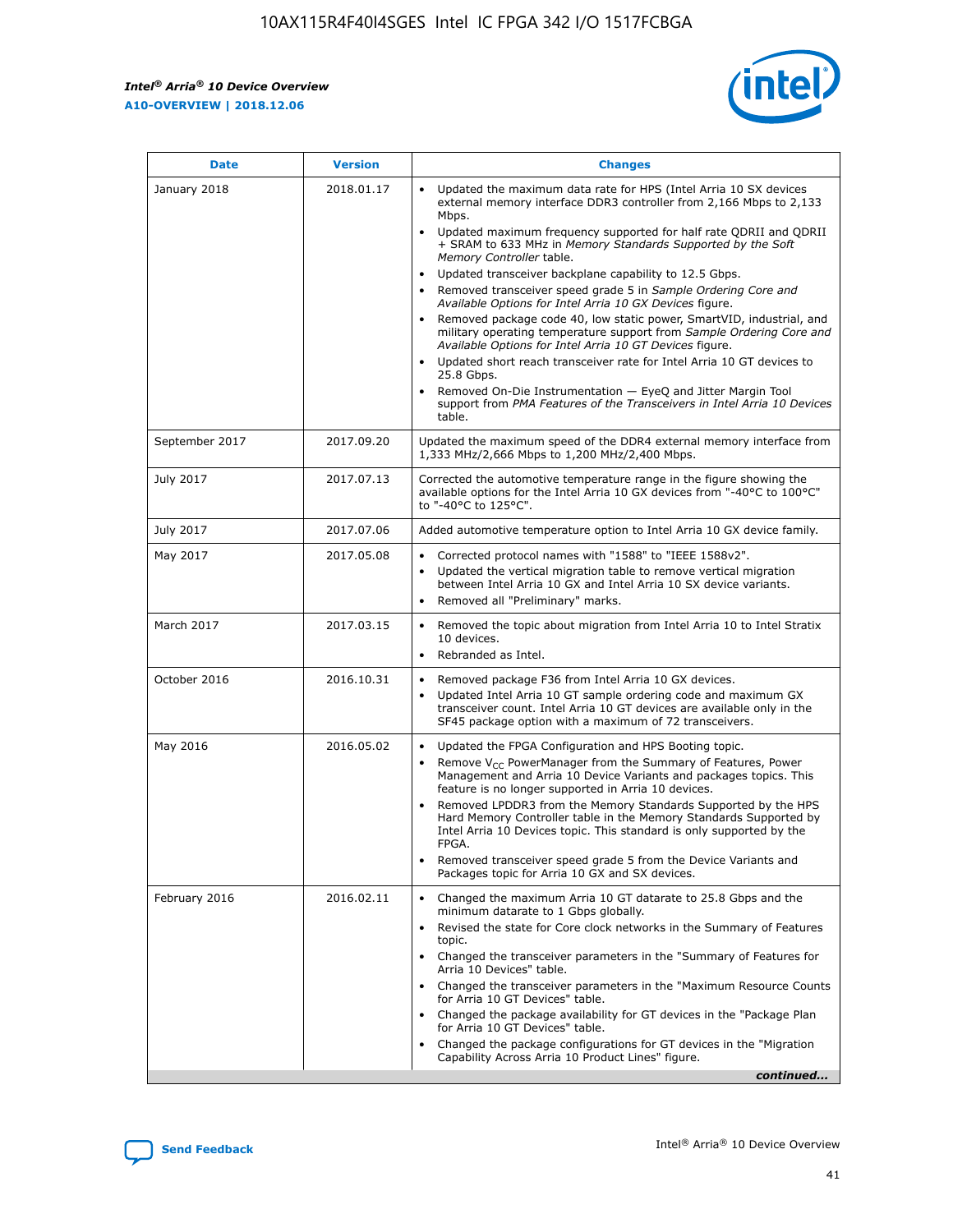

| <b>Date</b>   | <b>Version</b> | <b>Changes</b>                                                                                                                                                               |
|---------------|----------------|------------------------------------------------------------------------------------------------------------------------------------------------------------------------------|
|               |                | • Changed transceiver parameters in the "Low Power Serial Transceivers"<br>section.                                                                                          |
|               |                | • Changed the transceiver descriptions in the "Device Variants for the<br>Arria 10 Device Family" table.                                                                     |
|               |                | Changed the "Sample Ordering Code and Available Options for Arria 10<br>$\bullet$<br>GT Devices" figure.                                                                     |
|               |                | Changed the datarates for GT devices in the "PMA Features" section.                                                                                                          |
|               |                | Changed the datarates for GT devices in the "PCS Features" section.<br>$\bullet$                                                                                             |
| December 2015 | 2015.12.14     | Updated the number of M20K memory blocks for Arria 10 GX 660 from<br>2133 to 2131 and corrected the total RAM bit from 48,448 Kb to<br>48,408 Kb.                            |
|               |                | Corrected the number of DSP blocks for Arria 10 GX 660 from 1688 to<br>1687 in the table listing floating-point arithmetic resources.                                        |
| November 2015 | 2015.11.02     | Updated the maximum resources for Arria 10 GX 220, GX 320, GX 480,<br>$\bullet$<br>GX 660, SX 220, SX 320, SX 480, and SX 660.                                               |
|               |                | • Updated resource count for Arria 10 GX 320, GX 480, GX 660, SX 320,<br>SX 480, a SX 660 devices in Number of Multipliers in Intel Arria 10<br><b>Devices</b> table.        |
|               |                | Updated the available options for Arria 10 GX, GT, and SX.                                                                                                                   |
|               |                | Changed instances of Quartus II to Quartus Prime.<br>$\bullet$                                                                                                               |
| June 2015     | 2015.06.15     | Corrected label for Intel Arria 10 GT product lines in the vertical migration<br>figure.                                                                                     |
| May 2015      | 2015.05.15     | Corrected the DDR3 half rate and quarter rate maximum frequencies in the<br>table that lists the memory standards supported by the Intel Arria 10 hard<br>memory controller. |
| May 2015      | 2015.05.04     | • Added support for 13.5G JESD204b in the Summary of Features table.                                                                                                         |
|               |                | • Added a link to Arria 10 GT Channel Usage in the Arria 10 GT Package<br>Plan topic.                                                                                        |
|               |                | • Added a note to the table, Maximum Resource Counts for Arria 10 GT<br>devices.                                                                                             |
|               |                | • Updated the power requirements of the transceivers in the Low Power<br>Serial Transceivers topic.                                                                          |
| January 2015  | 2015.01.23     | • Added floating point arithmetic features in the Summary of Features<br>table.                                                                                              |
|               |                | • Updated the total embedded memory from 38.38 megabits (Mb) to<br>65.6 Mb.                                                                                                  |
|               |                | • Updated the table that lists the memory standards supported by Intel<br>Arria 10 devices.                                                                                  |
|               |                | Removed support for DDR3U, LPDDR3 SDRAM, RLDRAM 2, and DDR2.                                                                                                                 |
|               |                | Moved RLDRAM 3 support from hard memory controller to soft memory<br>controller. RLDRAM 3 support uses hard PHY with soft memory<br>controller.                              |
|               |                | Added soft memory controller support for QDR IV.<br>٠                                                                                                                        |
|               |                | Updated the maximum resource count table to include the number of<br>hard memory controllers available in each device variant.                                               |
|               |                | Updated the transceiver PCS data rate from 12.5 Gbps to 12 Gbps.<br>$\bullet$                                                                                                |
|               |                | Updated the max clock rate of PS, FPP x8, FPP x16, and Configuration<br>via HPS from 125 MHz to 100 MHz.                                                                     |
|               |                | Added a feature for fractional synthesis PLLs: PLL cascading.                                                                                                                |
|               |                | Updated the HPS programmable general-purpose I/Os from 54 to 62.<br>$\bullet$                                                                                                |
|               |                | continued                                                                                                                                                                    |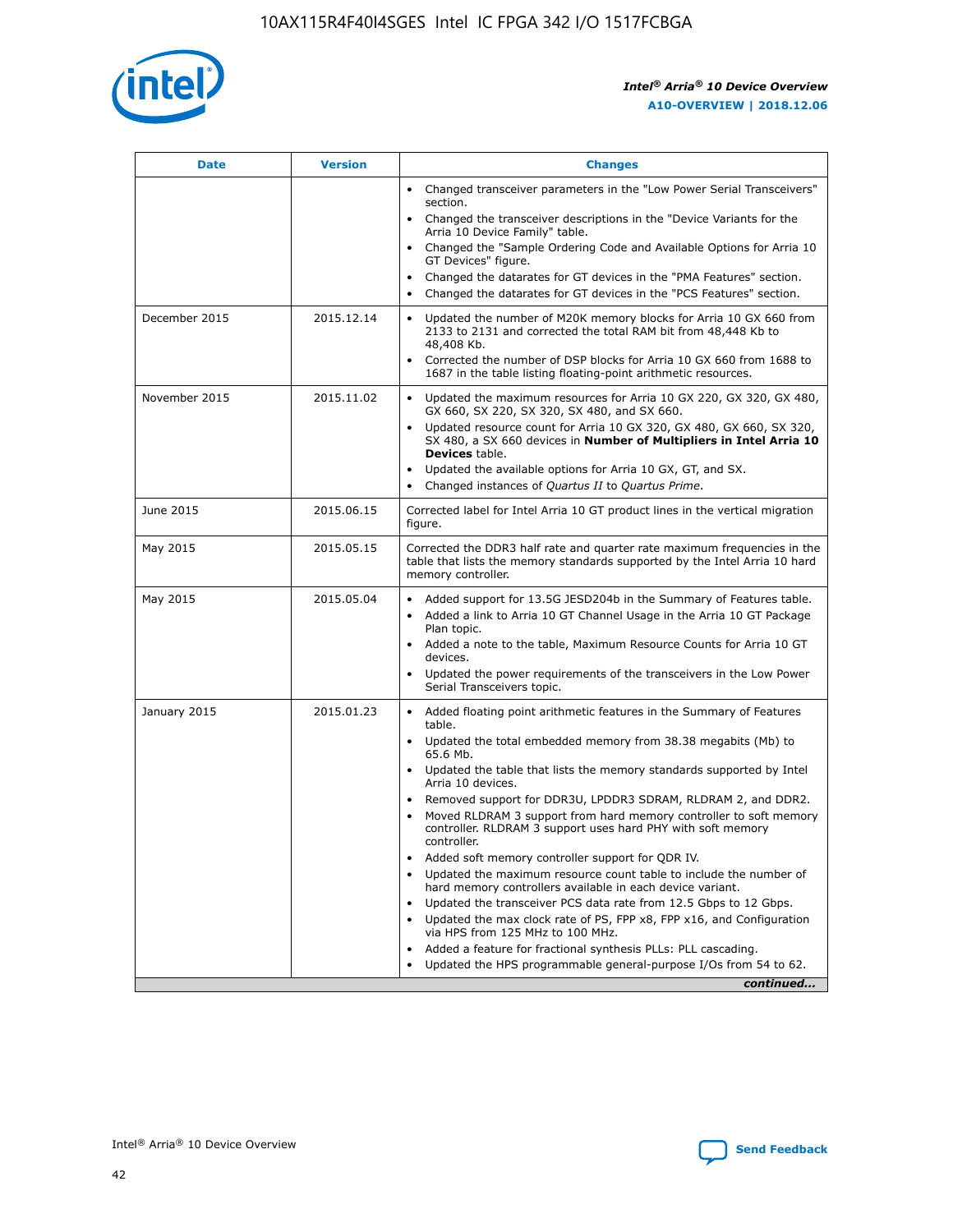

| <b>Date</b>    | <b>Version</b> | <b>Changes</b>                                                                                                                                                                                                                                                                                                                                                                                                                                                                                                                                      |
|----------------|----------------|-----------------------------------------------------------------------------------------------------------------------------------------------------------------------------------------------------------------------------------------------------------------------------------------------------------------------------------------------------------------------------------------------------------------------------------------------------------------------------------------------------------------------------------------------------|
| September 2014 | 2014.09.30     | Corrected the 3 V I/O and LVDS I/O counts for F35 and F36 packages<br>$\bullet$<br>of Arria 10 GX.<br>Corrected the 3 V I/O, LVDS I/O, and transceiver counts for the NF40<br>$\bullet$<br>package of the Arria GX 570 and 660.<br>Removed 3 V I/O, LVDS I/O, and transceiver counts for the NF40<br>package of the Arria GX 900 and 1150. The NF40 package is not<br>available for Arria 10 GX 900 and 1150.                                                                                                                                       |
| August 2014    | 2014.08.18     | Updated Memory (Kb) M20K maximum resources for Arria 10 GX 660<br>devices from 42,660 to 42,620.<br>Added GPIO columns consisting of LVDS I/O Bank and 3V I/O Bank in<br>$\bullet$<br>the Package Plan table.<br>Added how to use memory interface clock frequency higher than 533<br>$\bullet$<br>MHz in the I/O vertical migration.<br>Added information to clarify that RLDRAM3 support uses hard PHY with<br>$\bullet$<br>soft memory controller.<br>Added variable precision DSP blocks support for floating-point<br>$\bullet$<br>arithmetic. |
| June 2014      | 2014.06.19     | Updated number of dedicated I/Os in the HPS block to 17.                                                                                                                                                                                                                                                                                                                                                                                                                                                                                            |
| February 2014  | 2014.02.21     | Updated transceiver speed grade options for GT devices in Figure 2.                                                                                                                                                                                                                                                                                                                                                                                                                                                                                 |
| February 2014  | 2014.02.06     | Updated data rate for Arria 10 GT devices from 28.1 Gbps to 28.3 Gbps.                                                                                                                                                                                                                                                                                                                                                                                                                                                                              |
| December 2013  | 2013.12.10     | Updated the HPS memory standards support from LPDDR2 to LPDDR3.<br>Updated HPS block diagram to include dedicated HPS I/O and FPGA<br>$\bullet$<br>Configuration blocks as well as repositioned SD/SDIO/MMC, DMA, SPI<br>and NAND Flash with ECC blocks.                                                                                                                                                                                                                                                                                            |
| December 2013  | 2013.12.02     | Initial release.                                                                                                                                                                                                                                                                                                                                                                                                                                                                                                                                    |